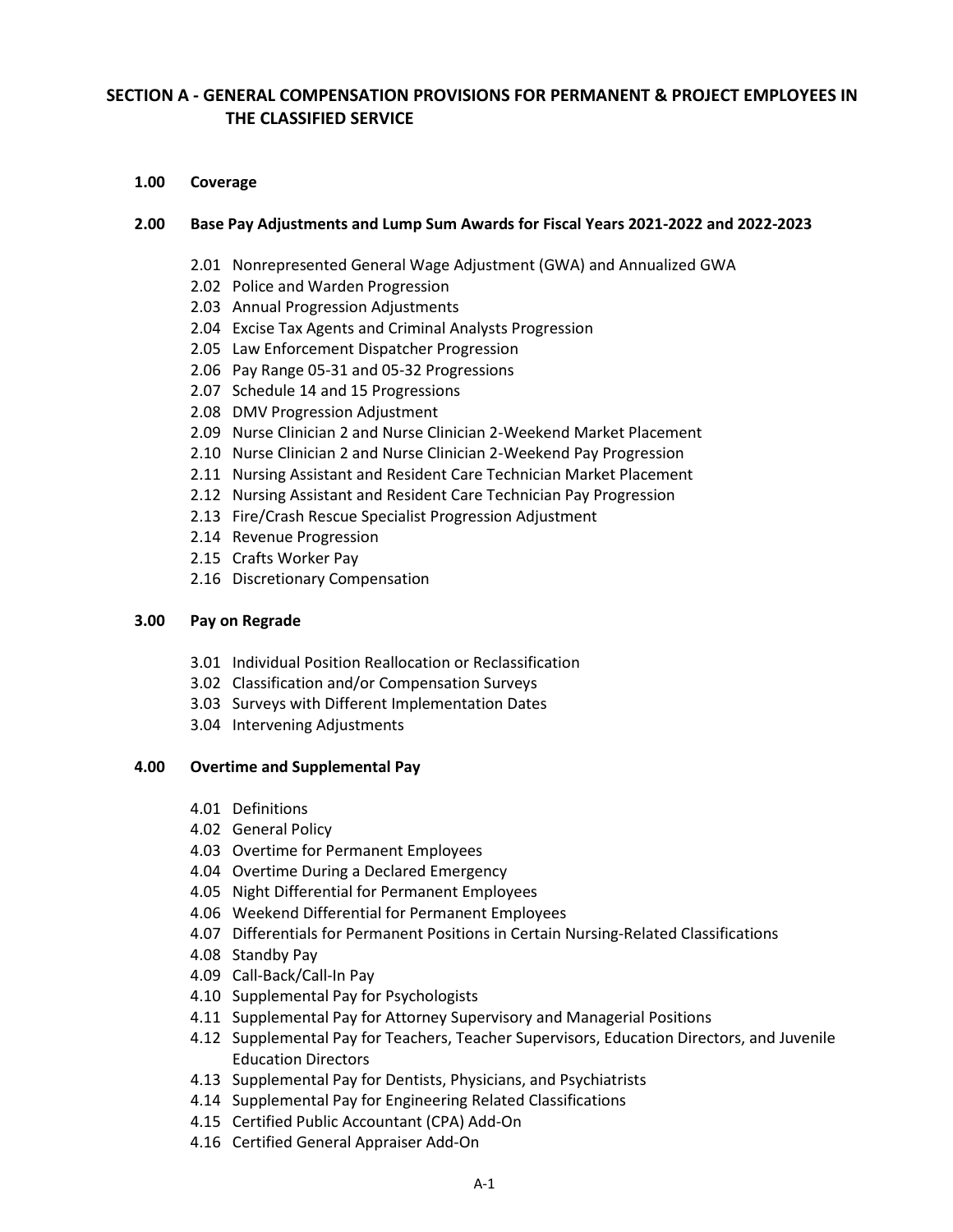- 4.17 Supplemental Pay Program for Certain Power Plant Classifications
- 4.18 Supplemental Pay for Firearms Requirement at the Department of Military Affairs
- 4.19 Supplemental Pay for Accredited and Certified Insurance Examiner Designations
- 4.20 Supplemental Pay for Specific Department of Natural Resources Assignments
- 4.21 Supplemental Pay for Financial Examiner Skills and Education
- 4.22 Supplemental Pay for Bilingual Skills
- 4.23 Flight Pay
- 4.24 Aircraft Mechanics
- 4.25 Fire Crash Rescue Relief Lead Worker
- 4.26 Plumbing Specialty Add-on
- 4.27 AODA Treatment Programs Add-on
- 4.28 Oral Surgery Add-on
- 4.29 Teacher Education Program Supplemental Pay
- 4.30 Nurse Clinician Add-on
- 4.31 Weekend Nurse Program
- 4.32 Weekend Certified Nursing Assistant Program
- 4.33 Special Agent in Charge Supplemental Pay
- 4.34 Supplemental Pay for Science Related Certifications, Licenses, and Registrations
- 4.35 Supplemental Pay for Certain Enterprise Classifications
- 4.36 Supplemental Pay for Revenue Economist-Confidential Classifications
- 4.37 Certified Nursing Assistant Add-on
- 4.38 Teacher Add-on in DOC Juvenile Schools
- 4.39 Pilot Supplemental Pay Provisions
- 4.40 Supplemental Pay for High-Vacancy Adult Correctional Institutions
- 4.41 DOC Maximum Security Add-on
- 4.42 Law Enforcement Court Appearance Cancellation Pay

# **5.00 Lump Sum Incentive Payments**

- 5.01 Schedules 50, 70, 71 and 81 Relocation Incentive Awards
- 5.02 DPI Special Activities
- 5.03 Teacher Education Program Mentoring
- 5.04 EEN/SPED Certification
- 5.05 Sign-on Bonus
- 5.06 Revenue Sign-on Bonus
- 5.07 Referral Bonus
- 5.08 DOC/DHS Retention Incentive Payments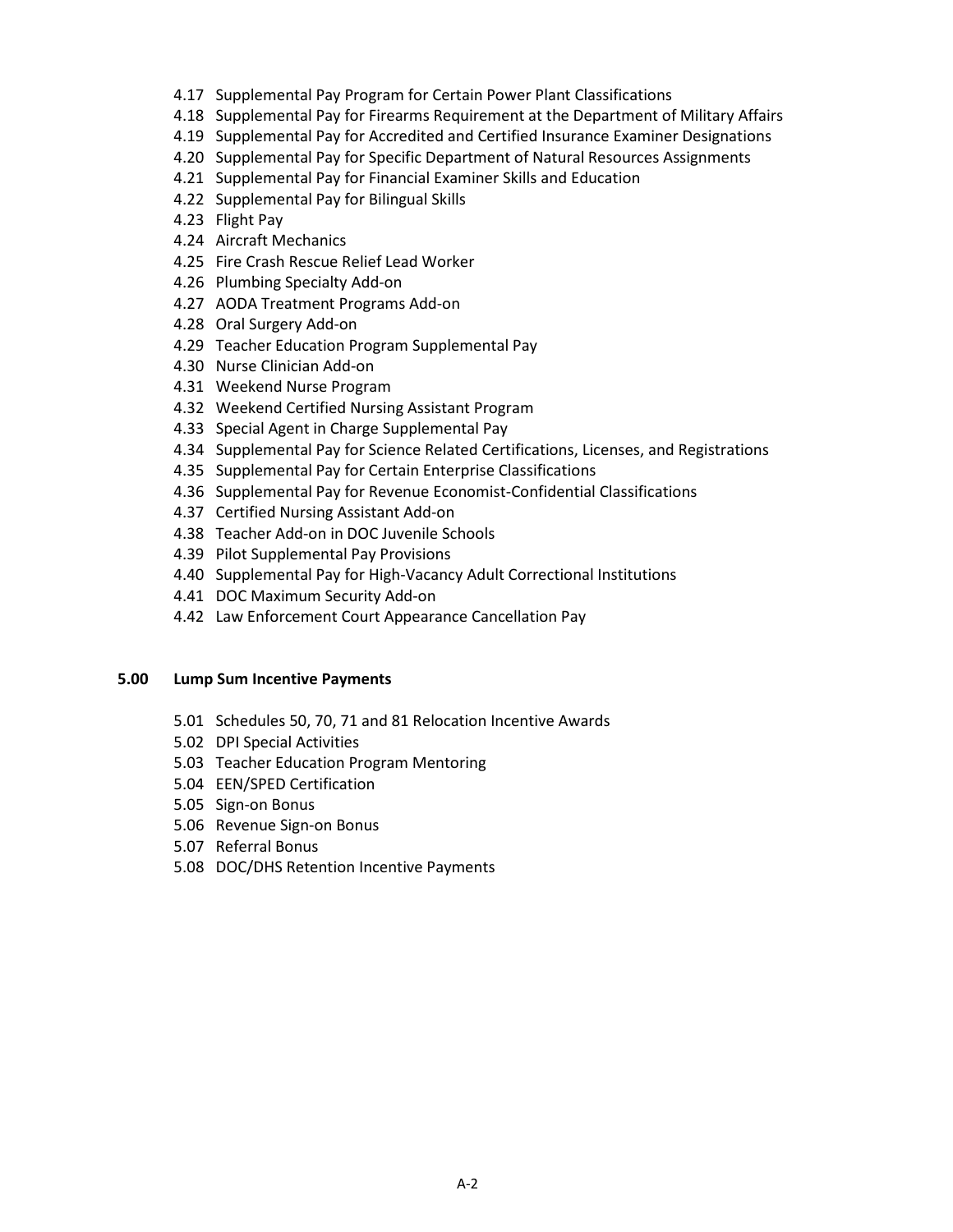# **INTRODUCTION**

Pursuant to s. 230.12(1)(a)3., Wis. Stats., provisions governing salary transactions for classified employees, except those in the public safety bargaining unit, are contained in this Compensation Plan. Pay provisions currently contained in this Section (Section A) of the Plan include:

- Nonrepresented General Wage Adjustments
- Nonrepresented Annualized General Wage Adjustments
- Relocation Incentive Awards
- Progression Adjustments for Certain Classifications
- Pay on Survey Regrade
- Supplemental Pay
- Overtime Compensation
- Lump Sum Incentive Payments

**General Wage Adjustments will only apply to employees who are not covered by a certified collective bargaining unit.**

# **1.00 Coverage**

The provisions of this Section (Section A) apply to **all project employees and all permanent employees** in the classified service who are not covered by the public safety collective bargaining agreement:

- (a) A **"permanent employee"** is a person who is an employee as a result of an appointment to a position in which permanent status can be attained, whether or not the employee has attained permanent status.
- (b) A **"project employee"** is a person who is an employee as a result of an appointment to a project position under conditions of employment which do not provide for attainment of permanent status. All project employees in the classified service are covered by this Plan.

Except as provided in 4.04 (Overtime During a Declared Emergency) of this Section (Section A), project employees must receive the same overtime compensation and/or supplemental pay as permanent employees in the same class.

Each position is considered separately to determine the number of work hours for employees occupying more than one position, unless the FLSA requires that the work hours be considered jointly.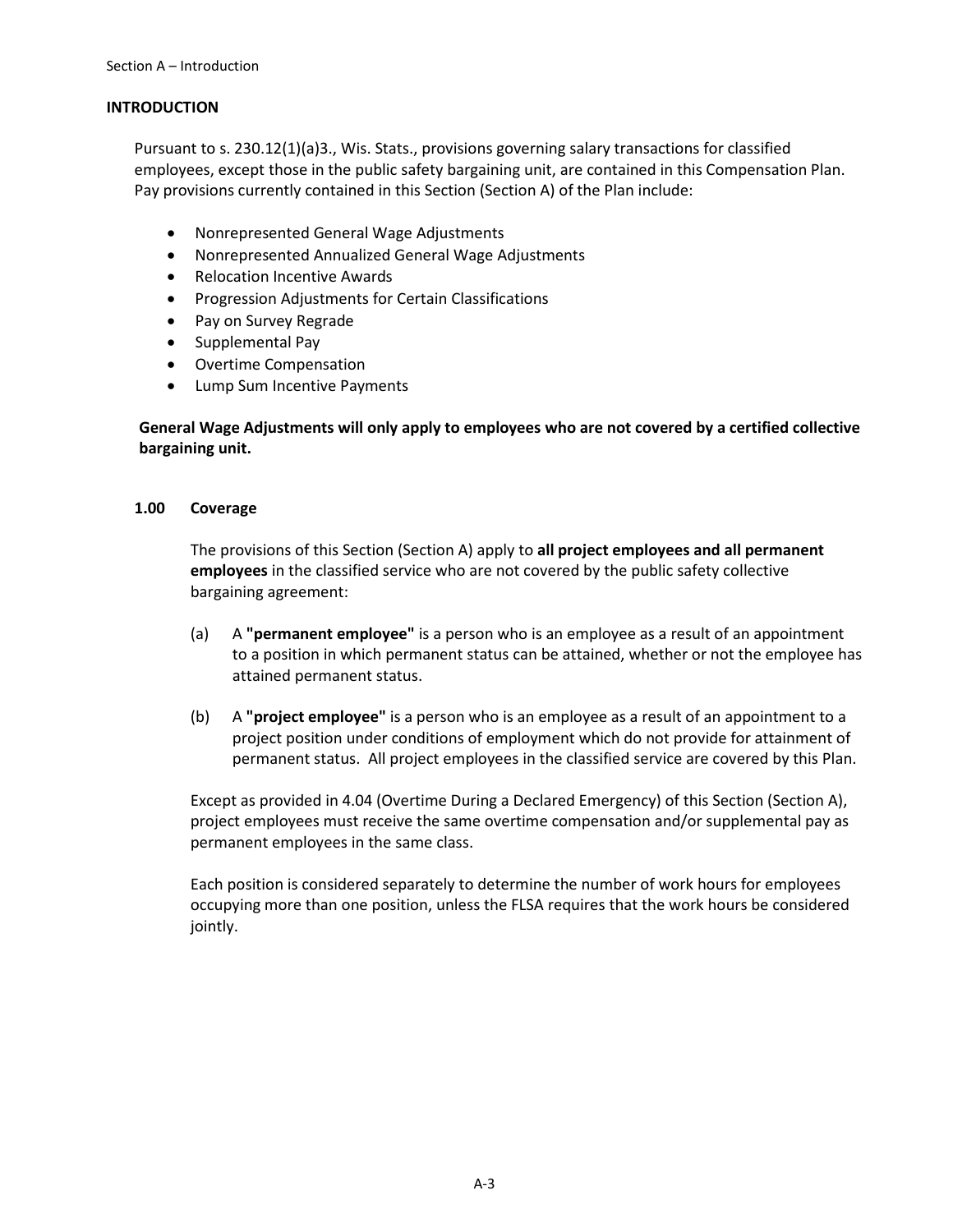### **2.00 Base Pay Adjustments and Lump Sum Awards for Fiscal Years 2021-2022 and 2022-2023**

#### **2.01 Nonrepresented General Wage Adjustment (GWA) and Annualized GWA**

### **GWA:**

- (1) Effective Dates. The GWAs will be effective January 2, 2022, in FY 2021-2022, and January 1, 2023, in FY 2022-2023.
- (2) Eligibility. All employees who are in pay status on the effective date are eligible to receive a GWA except the following:
	- (a) Employees represented by a certified collective bargaining unit on the effective date of the GWA, and Crafts Worker Supervisors whose pay is established based on represented craftsworker employees.
	- (b) An employee whose job performance was rated unsatisfactory as a result of the most recent formal performance evaluation conducted in the 12-month period ending on the effective date of the applicable GWA.
	- (c) Supervisors who have not completed formal performance evaluations on all subordinate employees, for whom performance evaluations are required, within the 12-month period ending on the effective date of the applicable GWA. If the required performance evaluations are completed by the following March 31, a supervisor shall be granted a Delayed GWA if the supervisor had been denied the GWA solely because of the failure to complete evaluations. The Delayed GWA will be effective April 10, 2022 for FY 2021-2022 or April 9, 2023 for FY 2022-2023, with no retroactive pay or lump sum payment for the delay.

**NOTE:** Extenuating circumstances may exist (e.g., leaves of absences) that would allow a supervisor to receive a GWA even though the required performance evaluations were not completed within the mandated time frames. Contact the Division of Personnel Management (DPM) Bureau of Classification and Compensation for further assistance.

- (d) Any employee paid at or above the pay range maximum, or the new pay range maximum, if the new pay range maximum takes effect on the same date as GWA distribution. An employee who is not eligible to receive a GWA solely because the employee's base pay is at or above the pay range maximum or new pay range maximum, if applicable, may qualify for an Annualized GWA Payment.
- (e) Classified Legal and related positions (refer to Section C of this Plan).
- (f) Trainees eligible for scheduled trainee increases (refer to Section E, 1.04 of this Plan).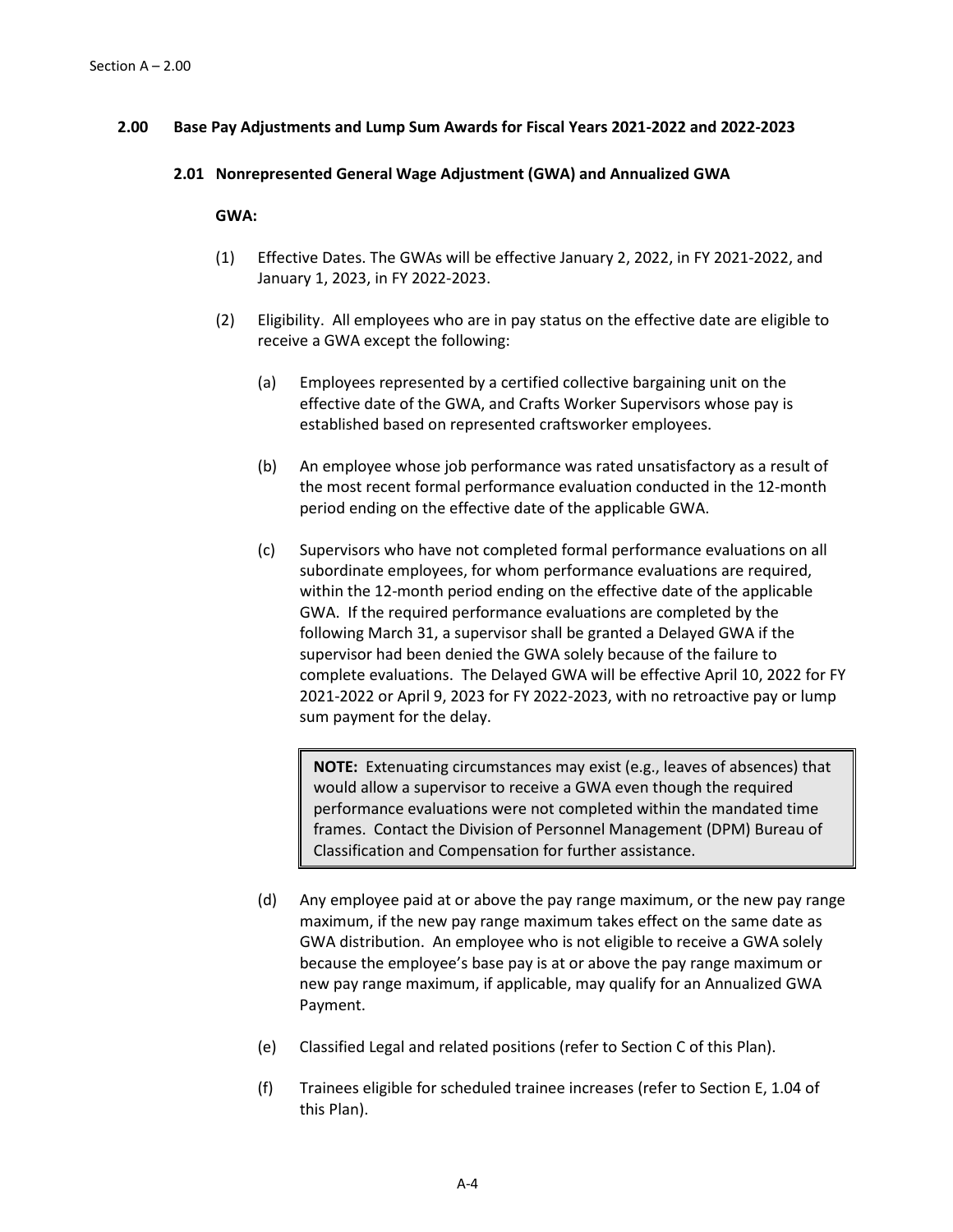- (g) Any employee in a position not eligible under (a) above, who later becomes eligible and who was in employment status on the effective date of a GWA, but did not receive or was not considered for the GWA, will be granted:
	- 1. The GWA(s) or Annualized GWA(s) as provided above.
	- 2. An associated lump sum payment for all the hours in pay status from the effective date(s) of the GWA(s) provided above, to the effective date of becoming eligible.
	- 3. Any GWA(s) received under (g) 1., above, will be granted prior to setting pay upon appointment if moving to a new position.
- (h) Pay increases for employees classified as Fire/Crash Rescue Specialist, Fire/Crash Rescue Specialist – Crew Chief, and Fire/Crash Rescue Supervisor are subject to the federally-funded pay rates allowed for the duties performed. If the maximums are increased prior to the end of this Compensation Plan, pay increases occurring after the effective date of the new maximums will be subject to the new maximums.
- (3) Amount. All eligible employees will receive a GWA of 2.0% on January 2, 2022 and 2.0% on January 1, 2023. These increases are subject to the following restriction:

An employee's new base pay after application of the GWA must not exceed the pay range maximum, or the new pay range maximum if a new pay range maximum takes effect on the same date as GWA distribution. (Refer to Annualized GWA Payment provisions below.)

(4) Ineligibility Due to Performance. Any employee who is not eligible to receive a GWA because of unsatisfactory job performance must receive a written notice that states the extent to which the employee's performance has not met management's expectations. This notice must also include recommendations for improvement.

### **Annualized GWA Payment:**

- (1) Granting Date. Annualized GWA Payments will be granted as soon as administratively feasible after the effective date of the applicable GWA above.
- (2) Eligibility. Any employee will receive an Annualized GWA Payment if either of the conditions described under (a) or (b) below, apply:
	- (a) The employee was not eligible to receive a GWA solely because his or her base pay was at or above the pay range maximum, or the new pay range maximum if a new pay range maximum takes effect on the same date as GWA distribution.
	- (b) The employee did not receive the full GWA amount because of the pay range maximum limitation.
- (3) Amount. The amount of the Annualized GWA Payment is subject to the limitations under (a) and (b), below: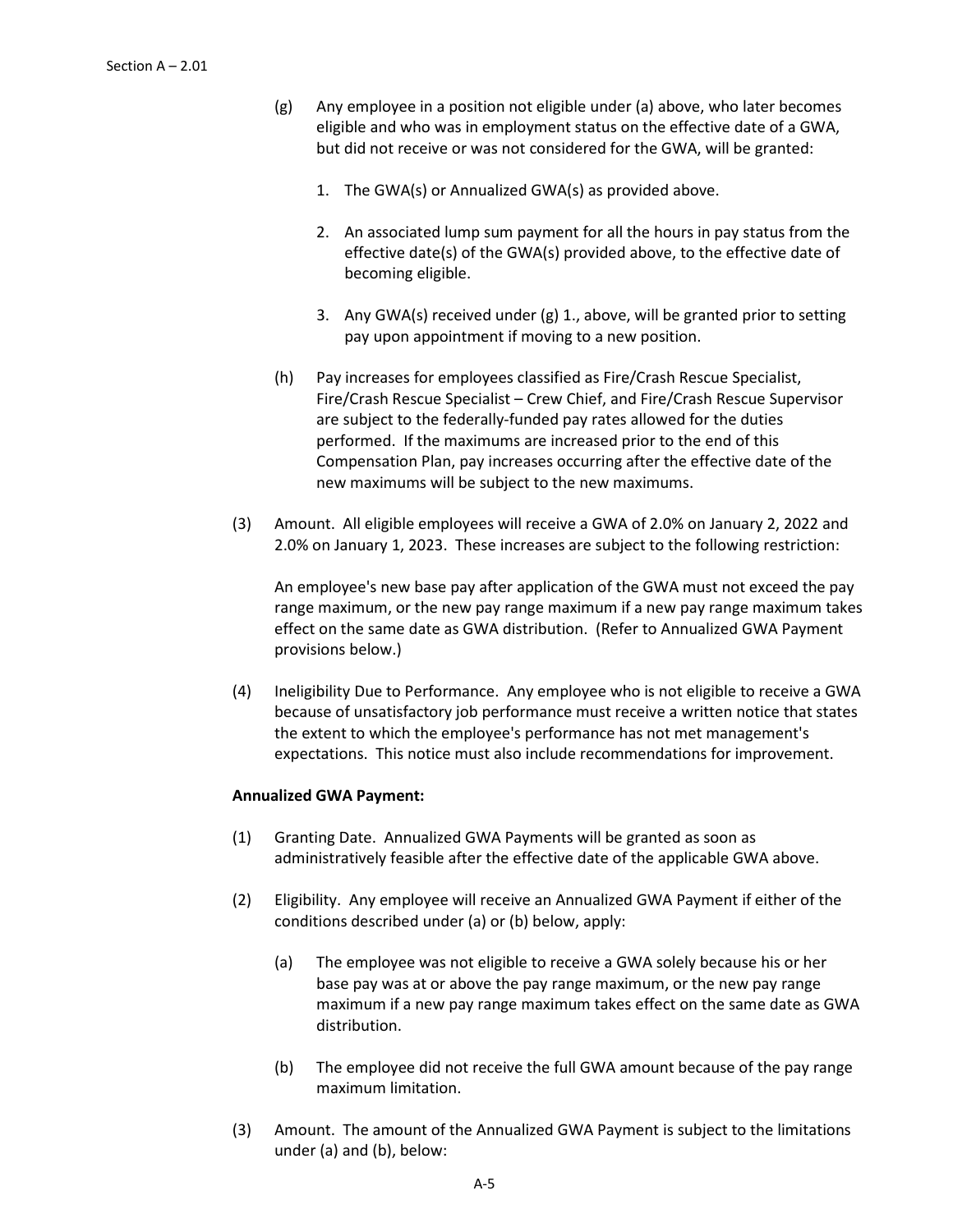- (a) For employees who qualify for an Annualized GWA Payment because of the condition described under (2)(a) above: The hourly amount used in calculating an Annualized GWA Payment will equal the full GWA amount (i.e., 2.0% on January 2, 2022 and 2.0% on January 1, 2023).
- (b) For employees who qualify for an Annualized GWA Payment because of the condition described under (2)(b) above: The hourly amount used in calculating an Annualized GWA Payment will equal the difference between the full amount (i.e., 2.0% on January 2, 2022 and 2.0% on January 1, 2023) and the partial GWA amount the employee actually received.
- (4) Calculating Annualized GWA Payments. Annualized GWA Payments for full-time employees will be calculated by multiplying the hourly amount determined to be appropriate for the employee in accordance with (3) above, by 960 for the January 2, 2022 GWA and 960 for the January 1, 2023 GWA. Annualized GWA Payments provided to permanent part-time or seasonal employees will be prorated on the basis of budgeted percentage of Full-Time Equivalency (FTE) on the GWA distribution date.
- (5) Annualized GWA Payments for Employees on Approved Unpaid Leaves of Absence. Any employee who is on an approved unpaid leave of absence as of the effective date of the GWA and who qualifies for an Annualized GWA Payment, will receive an Annualized GWA Payment, subject to the following restrictions:
	- (a) The employee must return from the leave of absence to pay status by June 17, 2023, and the employee's restoration right must be derived from a position covered by the GWA provisions of this Section (Section A), Section C of this Plan, or the employee becomes eligible under (g) of the GWA eligibility above.
	- (b) The employee will not receive an Annualized GWA Payment until he or she has returned to pay status.
	- (c) The hourly amount used in the calculation of any Annualized GWA Payment will equal the amount determined under (3) and (4) above.

### **2.02 Police and Warden Progression**

- (1) Eligibility. All permanent and project employees in positions allocated to the classifications of Conservation Warden, Police Detective, Police Officer, Safety Specialist Warden, and Special Investigative Warden will be eligible for a basebuilding progression adjustment, except as follows:
	- (a) An employee whose base pay rate is equal to or greater than the amount established for the employee's time spent in the eligible classifications.
	- (b) An employee who has received an unsatisfactory performance (including those with an overall rating evaluation of "needs improvement" or "unacceptable") within twelve (12) months prior to the granting date. The denial of a progression adjustment based upon unsatisfactory performance is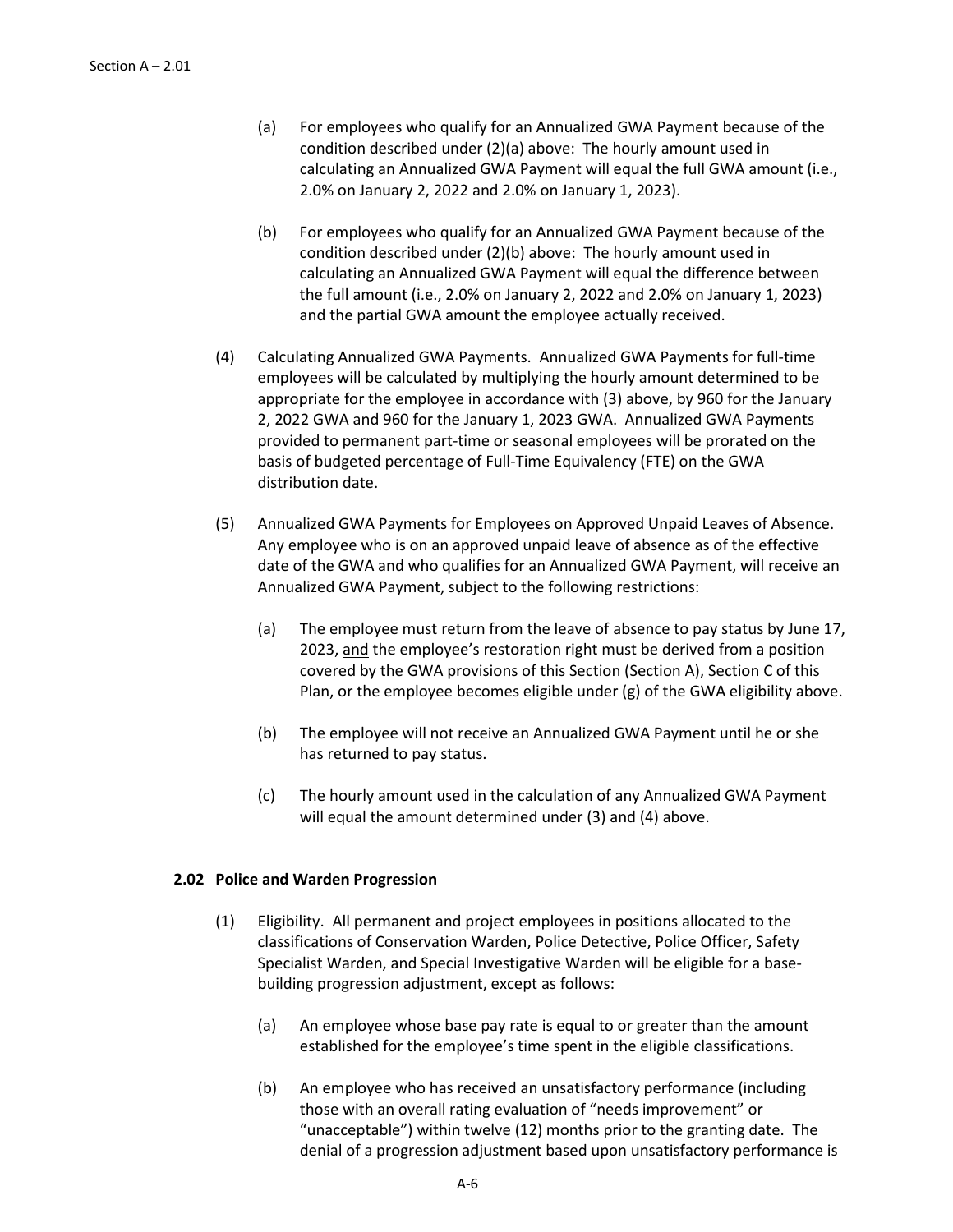not grievable under s. 230.12(5)(e), Wis. Stats. Employees must be notified of the unsatisfactory performance in writing, and will receive a new performance evaluation within six (6) months. The written notification(s) will include:

- 1. Details of each occurrence of unsatisfactory performance;
- 2. Identification of goals and expectations stated in terms that are measurable and which specify how expectations are to be accomplished; and
- 3. Upon satisfactory completion of the goals and expectations, the supervisor will provide the employee with written notification of satisfactory performance.
- (2) Granting Date. Progression adjustments for eligible employees will be awarded following the employee's  $3<sup>rd</sup>$ ,  $5<sup>th</sup>$ ,  $7<sup>th</sup>$ ,  $9<sup>th</sup>$ , and  $11<sup>th</sup>$  year anniversary date, based on the total time spent in any of the eligible classifications. See paragraph (4) below regarding other law enforcement experience which may be considered when determining the anniversary date for progression under this provision. The time in class(es) anniversary date will be adjusted for absence from employment of more than one hundred and seventy four (174) work hours in a six (6) month period, approved leaves of absence, layoff and resignation. Adjustment of the anniversary date for the aforementioned reasons may be waived at the sole discretion of the appointing authority.

The progression adjustments will be effective on the first day of the pay period following the employee attaining the next progression interval. If the employee attains the next progression interval on the first day of a pay period, the semiautomatic progression adjustment will be effective on that date.

An employee who is ineligible for the progression adjustment due to unsatisfactory performance will receive the progression adjustment effective the first day of the pay period following the employee's receipt of the written satisfactory performance evaluation.

(3) Amount.

On the effective date of a progression adjustment, the employee's base pay rate will be increased to the applicable progression point in accordance with the Police and Warden Progression schedule provided in Section Z of this Plan. If the employee's base pay rate equals or exceeds the applicable progression point, the current rate of pay will be retained.

An employee appointed to an eligible classification who is considered to have previous service in any of the eligible classifications, will be placed at the applicable progression point for the time previously spent in the eligible classifications. All other appointments at a rate at or above the lowest progression point will be made with the approval of DPM.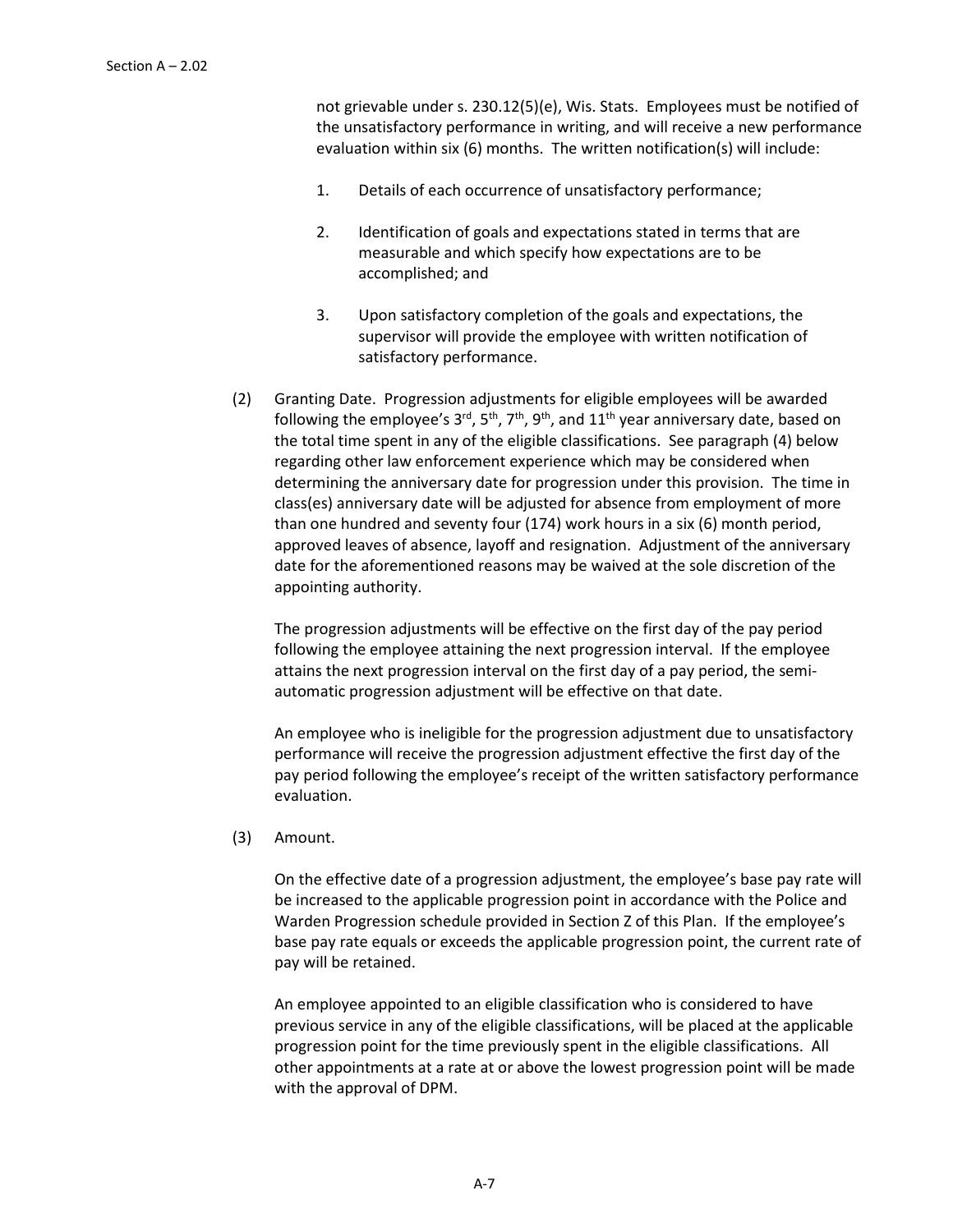- (4) Other Experience. Other law enforcement experience within or outside state service may be considered as time previously spent in the eligible classifications at an amount of time to be determined by DPM.
- (5) The individual increase limit provided in s. 230.12(5)(d), Wis. Stats., does not apply to base pay adjustments granted pursuant to 2.02 of this Section (Section A).

### **2.03 Annual Progression Adjustments**

- (1) Eligibility. All permanent and project employees in positions allocated to classifications specified in (2) below, will be eligible for a base-building progression adjustment, except as follows:
	- (a) An employee whose base pay rate is equal to or greater than the appropriate threshold stated in (2) below.
	- (b) An employee who has received an unsatisfactory performance evaluation within six (6) months prior to the granting date. The denial of a progression adjustment based upon unsatisfactory performance is not grievable under s. 230.12(5)(e), Wis. Stats. Employees must be notified of the unsatisfactory performance in writing, and will receive a new performance evaluation within six (6) months, or prior to the next scheduled progression adjustment date, whichever is sooner. The written notification(s) will include:
		- 1. Details of each occurrence of unsatisfactory performance;
		- 2. Identification of goals and expectations stated in terms that are measurable and which specify how expectations are to be accomplished; and
		- 3. Upon satisfactory completion of the goals and expectations, the supervisor will provide the employee with written notification of satisfactory performance.
	- (c) An employee who has previously received the maximum number of possible progression adjustments in the same classification, except that progression adjustments received while in a project appointment will not count toward the progression adjustment eligibility for a permanent position or another project position.
- (2) Amount.
	- (a) An eligible employee in a position allocated to one of the following classifications will receive a two-time progression adjustment of \$1.20 per hour on the granting date, **subject to the pay range 81-03 minimum**.
		- 1. Accountant-Confidential
		- 2. Equal Opportunity Program Specialist
		- 3. Executive Equal Opportunity Specialist
		- 4. Executive Human Resources Specialist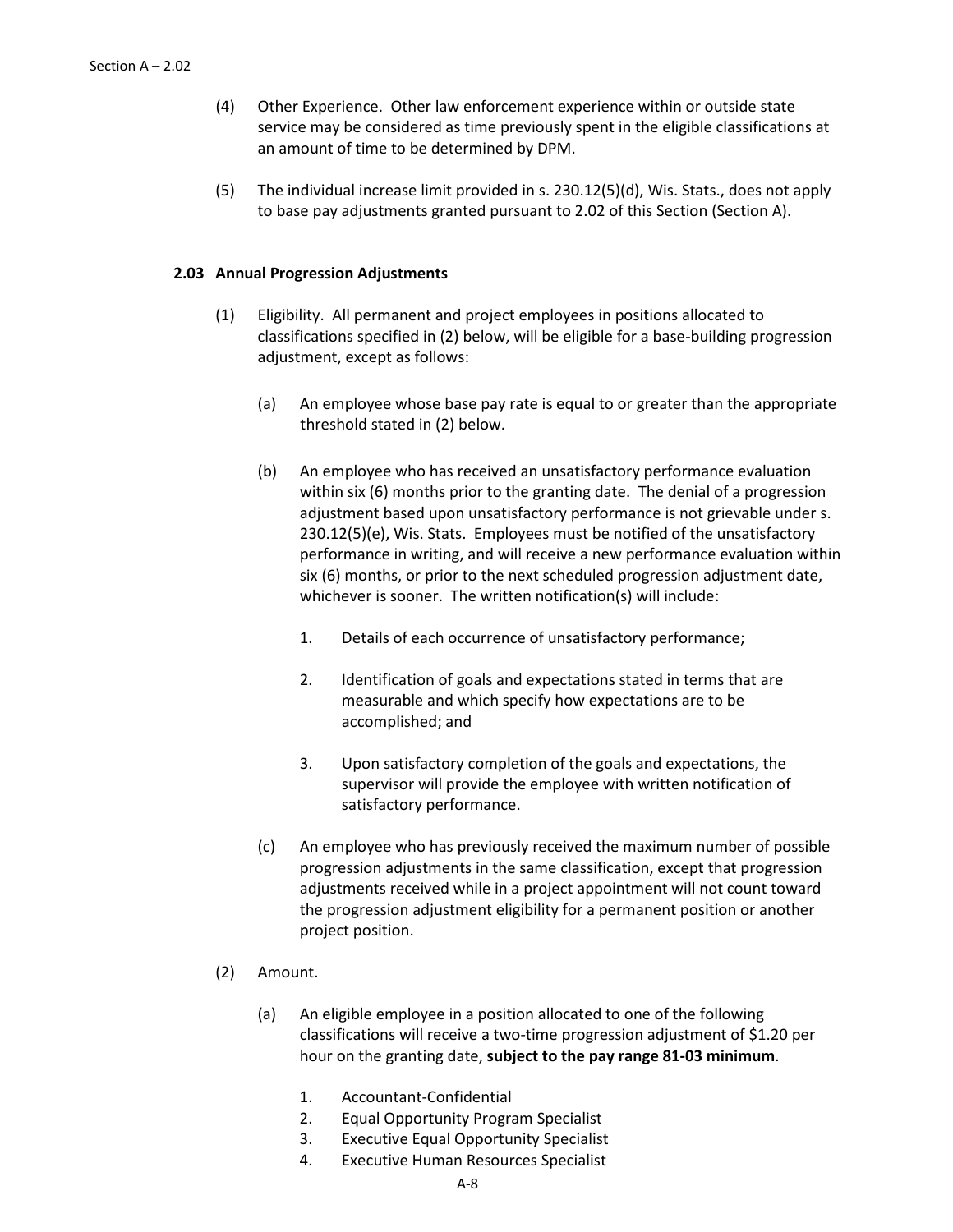- 5. Human Resources Specialist
- 6. IS Support Technician-Confidential
- 7. Program & Policy Analyst-Confidential
- (b) An eligible employee in a position allocated to one of the following classifications will receive a one-time progression adjustment of \$1.20 per hour on the granting date, **subject to the pay range 81-03 minimum**.
	- 1. Budget and Policy Analyst-Agency
	- 2. Budget and Policy Analyst-Division
	- 3. Employee Benefit Plan Policy Advisor-Entry
	- 4. Institution Human Resources Director
- (c) An eligible employee in a position allocated to Payroll and Benefit Specialist will receive a two-time progression adjustment of \$1.00 per hour on the granting date, **subject to the pay range 81-04 minimum**.
- (d) An eligible employee in a position allocated to Research Analyst will receive a two-time progression adjustment of \$1.20 per hour on the granting date, **subject to the pay range 08-03 minimum**.
- (e) An eligible employee in a position allocated to Economist, or Public Utility Rate Analyst will receive a one-time progression adjustment of \$1.20 per hour on the granting date, **subject to the pay range 08-03 minimum**.
- (f) An eligible employee in a position allocated to one of the following classifications will receive a two-time progression adjustment of \$1.20 per hour on the granting date, **subject to the pay range 07-03 minimum**.
	- 1. Accountant
	- 2. Agriculture Auditor
	- 3. Auditor
	- 4. Consumer Credit Examiner
	- 5. Equal Opportunity Specialist
	- 6. Financial Examiner
	- 7. Fuel Tax & Registration Auditor
	- 8. Motor Vehicle Program Specialist-Senior
	- 9. Program and Policy Analyst
	- 10. Public Utility Auditor
	- 11. Risk Management Specialist
	- 12. Securities Examiner
	- 13. Urban and Regional Planner
- (g) An eligible employee in a position allocated to one of the following classifications will receive a one-time progression adjustment of \$1.20 per hour on the granting date, **subject to the pay range 07-03 minimum**.
	- 1. DOA Program Specialist
	- 2. Elections Specialist-Entry
	- 3. Ethics Specialist-Entry
	- 4. Emergency Government Specialist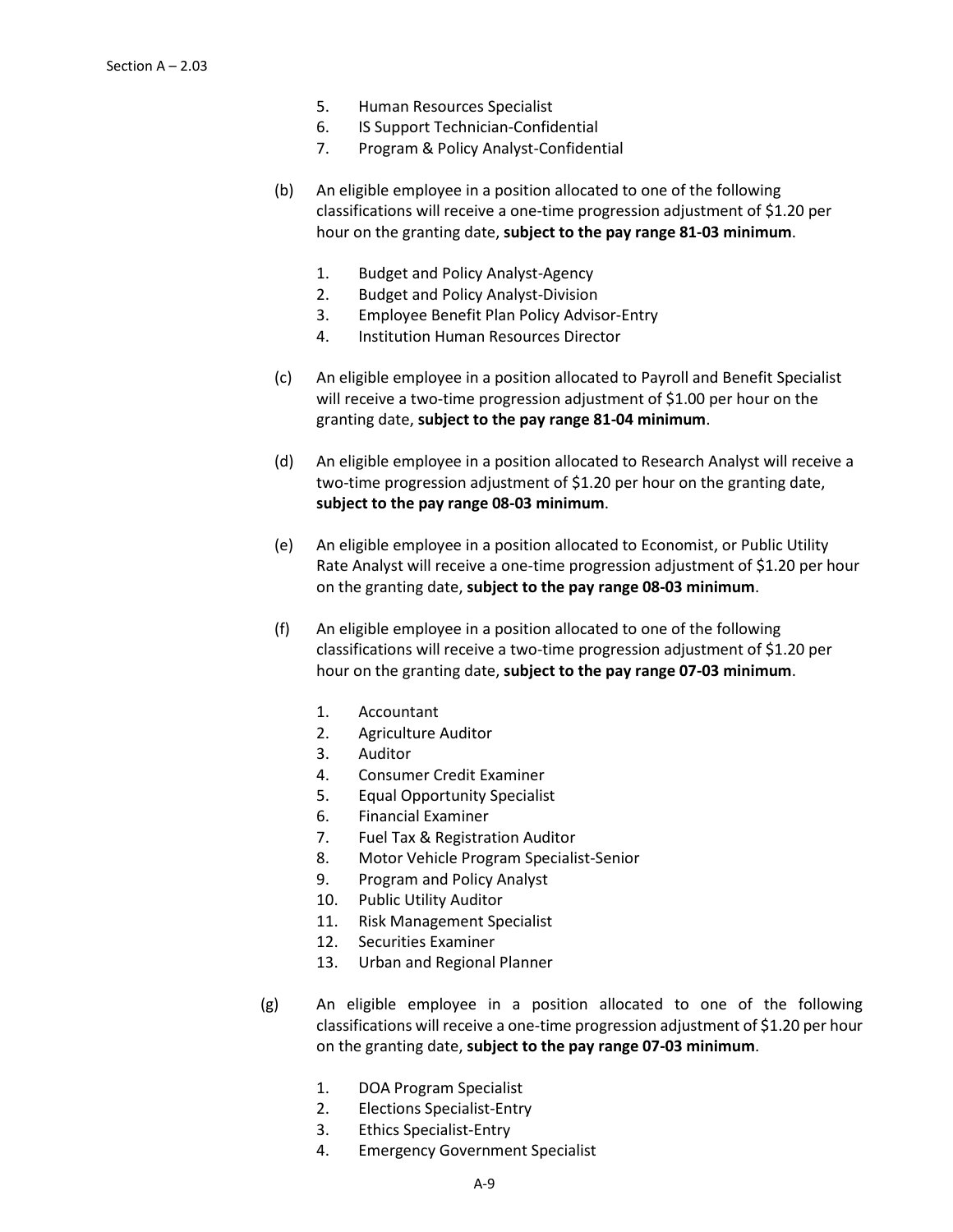- 5. Grants Specialist
- 6. Health Care Rate Analyst
- 7. Human Services Program Coordinator
- 8. Insurance Examiner
- 9. Lottery Services Specialist
- 10. Natural Resources Financial Assistance Specialist
- 11. PECFA Program Specialist
- 12. Public Defender Investigator
- 13. Real Estate Specialist
- 14. Revenue Agent
- 15. Technical Writer
- 16. Trust Funds Specialist
- 17. Workers Compensation Examiner
- (h) An eligible employee in a position allocated to one of the following classifications will receive a two-time progression adjustment of \$1.20 per hour on the granting date, **subject to the pay range 07-34 minimum**.
	- 1. IS Business Automation Analyst
	- 2. IS Comprehensive Services Professional
	- 3. IS Data Services Professional
	- 4. IS Enterprise Business Analyst Professional
	- 5. IS Enterprise Data Services Professional
	- 6. IS Enterprise Network Services Professional
	- 7. IS Enterprise Systems Development Services Professional
	- 8. IS Enterprise Technical Services Professional
	- 9. IS Network Services Professional
	- 10. IS Systems Development Services Professional
	- 11. IS Technical Services Professional
- (i) An eligible employee in a position allocated to Insurance Financial Examiner will receive a two-time progression adjustment of \$1.50 per hour on the granting date, **subject to the pay range 07-04 appointment maximum**.
- (j) The individual increase limit provided in s. 230.12(5)(d), Wis. Stats., does not apply to progression adjustments granted pursuant to provisions of 2.03 of this Section (Section A).
- (k) An eligible employee in a position allocated to Revenue Auditor 1 will receive a two-time progression adjustment of \$1.50 per hour on the granting date, **subject to the pay range 07-04 appointment maximum**. Classification titles may be changed only upon the approval of the DPM Administrator.
- (3) Granting Date.
	- (a) Progression adjustments for eligible employees will be awarded based on the employee's state service seniority date. Seniority dates will be adjusted (for progression adjustment purposes only) for absence from employment of more than one hundred and seventy four (174) work hours during the period between seniority dates, approved leaves of absence, layoff, and resignation.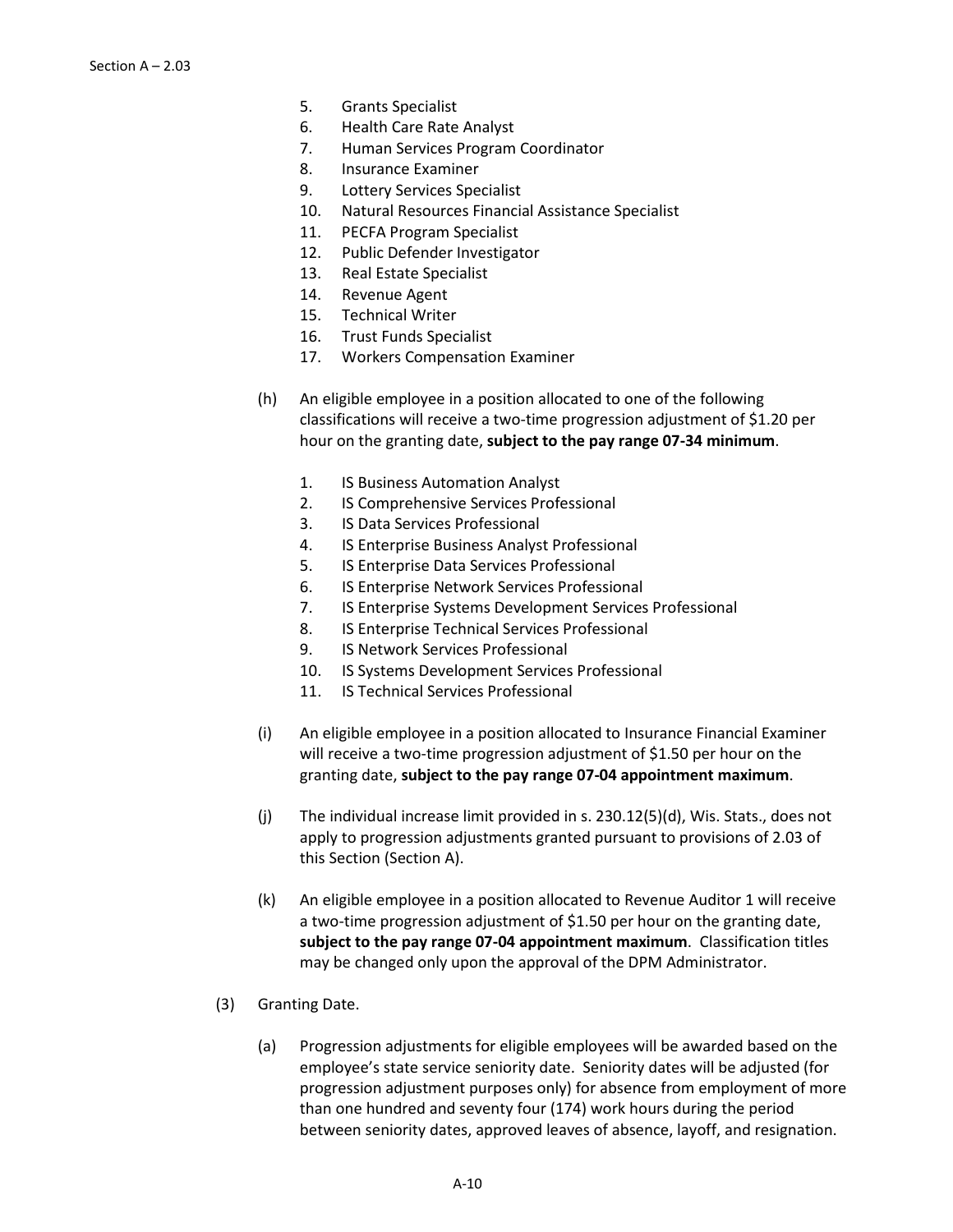Adjustment of seniority for the aforementioned reasons may be waived at the discretion of the appointing authority.

- (b) Progression adjustments will be effective on the first day of the pay period following the employee's seniority date. If the employee's seniority date occurs on the first day of a pay period, the progression adjustment will be effective on that date.
- (c) An employee who is ineligible for the progression adjustment due to unsatisfactory performance will receive the progression adjustment effective the first day of the pay period following the employee's receipt of the written satisfactory performance evaluation. An employee will not be allowed to receive more than one progression adjustment on a granting date due to such a delay.

### **2.04 Excise Tax Agents and Criminal Analysts Progression**

(1) Eligibility: Employees in positions allocated to the classifications of Excise Tax Agents, and employees in the Criminal Analyst classification series as of February 18, 2018, are eligible for semi-automatic progression adjustments except for employees who have received an unsatisfactory performance evaluation prior to the employee attaining the next progression level and who have not received written notification that the unsatisfactory performance has been corrected.

Employees must be notified of unsatisfactory performance in writing. The written notification must include:

- (a) Details of each occurrence of unsatisfactory performance.
- (b) Identification of goals and expectations stated in terms that are measurable and which specify how expectations are to be accomplished.

Employees who have received an unsatisfactory performance evaluation will receive a new performance evaluation within six (6) months, or prior to the next scheduled progression adjustment, whichever is sooner.

Upon satisfactory completion of the goals and expectations, the supervisor will, prior to the next scheduled progression adjustment, provide the employee with written notice of satisfactory performance. The employee will receive the next scheduled adjustment in accordance with (3) below.

Note: Employees hired into the Criminal Analyst series after February 18, 2018, are not eligible for pay progression.

(2) Effective Date.

Semi-automatic progression adjustments for eligible employees will be awarded at one (1) year intervals based on the anniversary date of the start date in the class series. The time in class series anniversary date will be adjusted for absence from employment of more than one hundred and seventy four (174) work hours in a six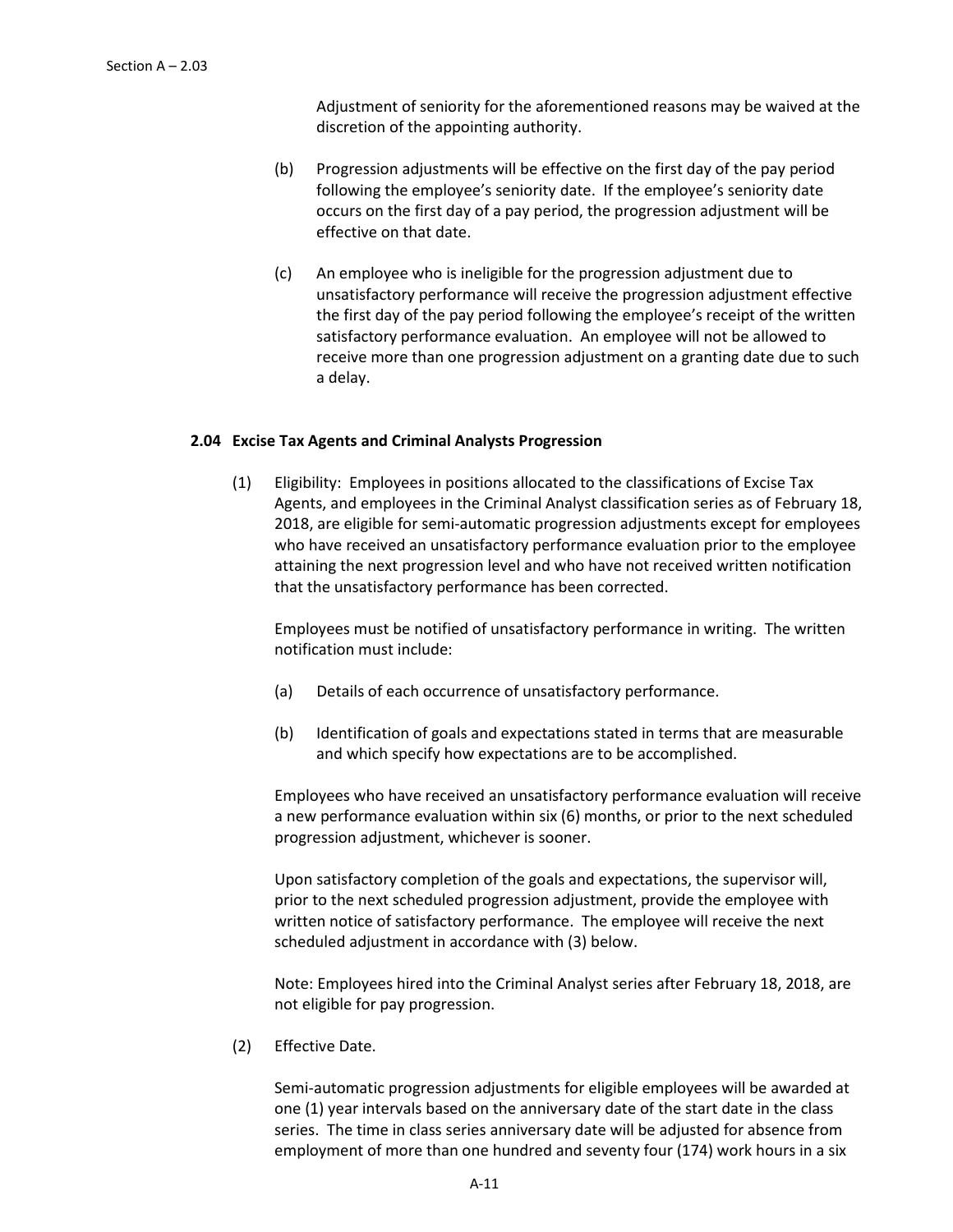(6) month period, approved leaves of absence, layoff, and resignation. Adjustment of the anniversary date for the aforementioned reasons may be waived at the sole discretion of the appointing authority.

Semi-automatic progression adjustments will be effective on the first day of the pay period following the employee attaining the next progression interval. If the employee attains the next progression interval on the first day of a pay period, the semi-automatic progression adjustment will be effective on that date.

(3) Amount.

Denial of a semi-automatic progression adjustment will not be arbitrary and capricious and will be supported by documentation as specified in (1) above.

Except as provided below, on the effective date of the semi-automatic progression adjustment, an employee's base pay rate will be increased to the pay rate which is closest to but greater than the employee's current base pay rate, in accordance with the applicable progression schedule provided in Section Z of this Plan.

If eligible, an employee whose semi-automatic progression adjustment was previously denied due to circumstances described in (1) above, will receive an increase to the pay rate which the employee would have attained if the employee would have had satisfactory performance.

### **2.05 Law Enforcement Dispatcher Progression**

- (1) Administration. Employees in positions allocated to the classification of Law Enforcement Dispatcher are eligible for a one-time \$1.00 per hour base pay progression adjustment, subject to the maximum of the pay range. Eligible employees will receive the adjustment on the first day of the pay period following a period of one year in the classification. Effective starting January 19, 2020, employees will receive an additional \$1.00 base pay progression adjustment on the first day of the pay period following a period of two years in the classification. Any increases are subject to the pay range maximum.
- (2) Funding. All provisions of this progression will be agency funded.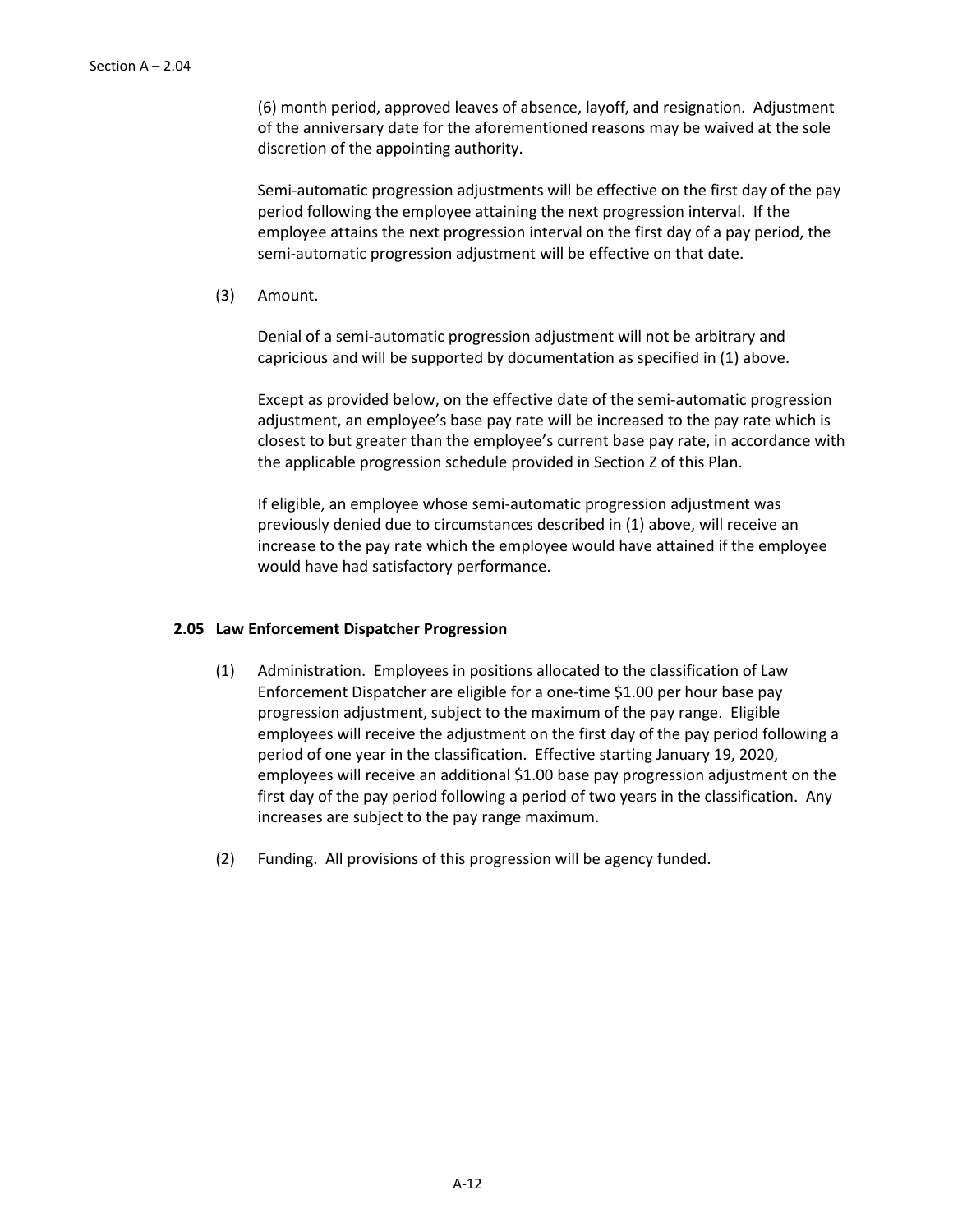## **2.06 Pay Range 05-31 and 05-32 Progressions**

Effective the first day of the pay period following completion of the years of adjusted continuous service designated below, employees in positions allocated to classifications in pay ranges 05-31 and 05-32 will be paid the greater of the applicable pay rate in the following tables, or a pay rate calculated in accordance with Section E, 4.00(5):

| <b>Effective January 3, 2021</b> | Pay Range 05-31 | Pay Range 05-32 |
|----------------------------------|-----------------|-----------------|
| Minimum                          | \$19.03         | \$20.56         |
| 1 Year                           | \$20.10         | \$24.12         |
| 2 Years                          | \$21.16         | \$25.39         |
| 3 Years                          | \$21.80         | \$26.17         |
| 5 Years                          | \$22.47         | \$26.96         |
| 10 Years                         | \$23.15         | \$27.78         |
| 15 years                         | \$23.85         | \$28.63         |

The following table effective January 2, 2022, includes adjustments to the pay points equal to the 2.0% GWA effective on that date, an additional increase of \$0.47 to the minimums, and the addition of a pay progression point at 20 years of service. Following implementation of the GWA, all employees in pay status will receive the greater of their current pay rate or the pay rate in this table corresponding to their full years of adjusted continuous service.

| <b>Effective January 2, 2022</b> | Pay Range 05-31 | Pay Range 05-32 |
|----------------------------------|-----------------|-----------------|
| Minimum                          | 19.89           | 21.45           |
| 1 Year                           | 20.51           | 24.61           |
| 2 Years                          | 21.59           | 25.90           |
| 3 Years                          | 22.24           | 26.70           |
| 5 Years                          | 22.92           | 27.50           |
| 10 Years                         | 23.62           | 28.34           |
| 15 years                         | 24.33           | 29.21           |
| 20 years                         | 25.08           | 30.11           |

| <b>Effective January 1, 2023</b> | Pay Range 05-31 | Pay Range 05-32 |
|----------------------------------|-----------------|-----------------|
| Minimum                          | 20.29           | 21.88           |
| 1 Year                           | 20.93           | 25.11           |
| 2 Years                          | 22.03           | 26.42           |
| 3 Years                          | 22.69           | 27.24           |
| 5 Years                          | 23.38           | 28.05           |
| 10 Years                         | 24.10           | 28.91           |
| 15 years                         | 24.82           | 29.80           |
| 20 years                         | 25.59           | 30.72           |

(1) Funding. Increased costs due to the \$0.47 increase to the minimums and the addition of the 20-year progression points will NOT be supplemented under the authority of s. 20.865, Wis. Stats., and affected agencies will be required to provide the necessary funding.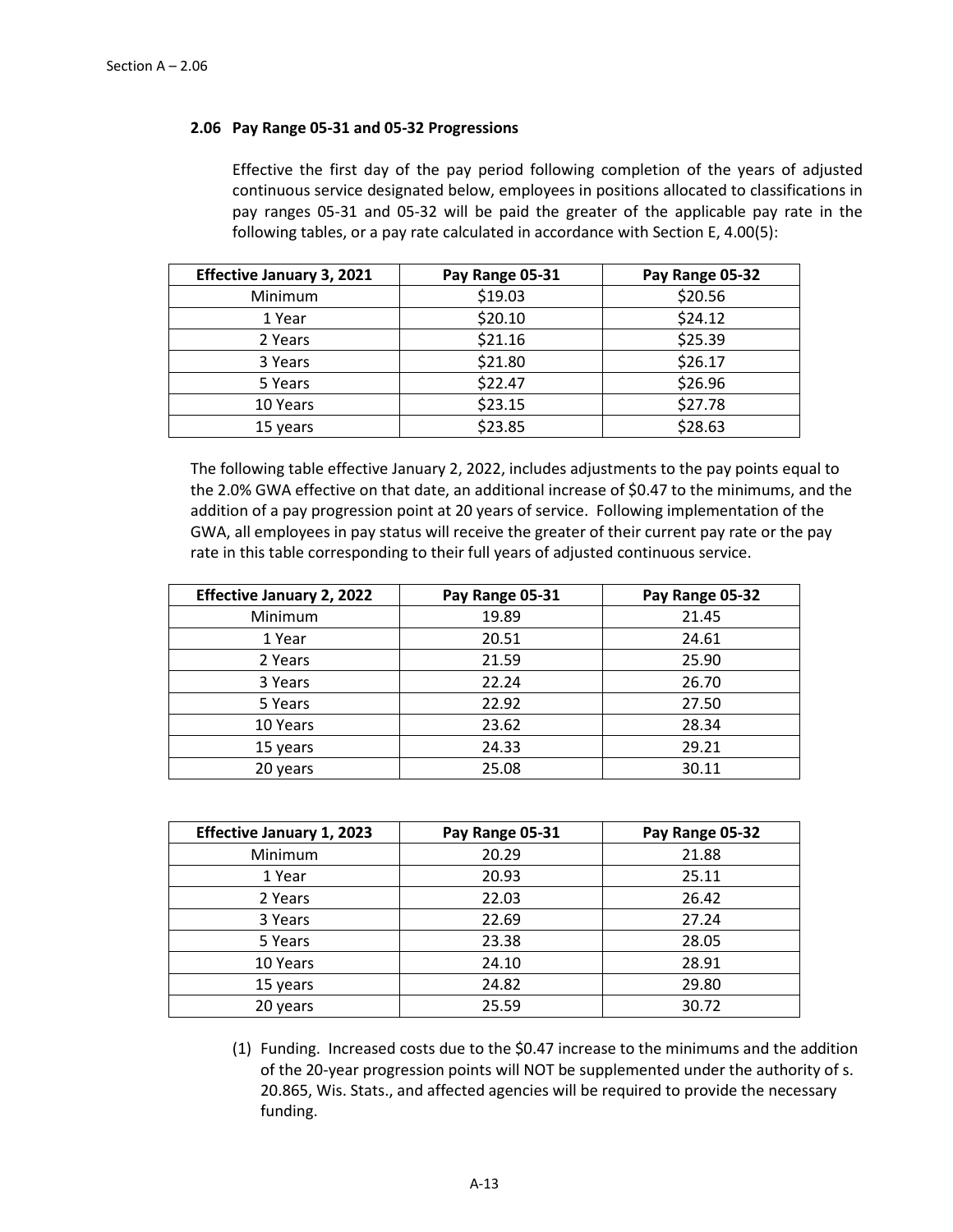### **2.07 Schedule 14 and 15 Progressions**

(1) Eligible: Except as noted below, permanent and project employees in positions allocated to entry level classifications assigned to pay ranges 14-14, 14-15 and 15-04 whose base pay rate is less than the applicable threshold (Point C for Construction Representative, Facility Designer, and Hydrogeologist, Point E for all others) are eligible for semi-automatic adjustments as specified in (3) below.

Ineligible: The following employees are not eligible for a semi-automatic progression adjustment:

- (a) Employees who have received an unsatisfactory performance evaluation prior to the employee attaining the next progression level and who have not received written notification that the unsatisfactory performance has been corrected. Employees must be notified of unsatisfactory performance in writing. The written notification must include:
	- 1. Details of each occurrence of unsatisfactory performance.
	- 2. Identification of goals and expectations stated in terms that are observable and measurable and which specify how expectations are to be accomplished.

Employees who have received an unsatisfactory performance evaluation will receive a new performance evaluation within six (6) months, or prior to the next scheduled progression adjustment, whichever is sooner.

Upon satisfactory completion of the goals and expectations, the supervisor will, prior to the next scheduled progression adjustment, provide the employee with written notice of satisfactory performance. The employee will receive the next scheduled adjustment in accordance with (3) below.

- (b) Employees who are serving the first six months of an original or promotional probationary period.
- (2) Effective Date.
	- (a) Except as provided in (c), below, semi-automatic progression adjustments for eligible employees will be awarded at six (6) month intervals based on the employee's time in the classification series. Time in the classification series will be adjusted for absences from employment of more than one hundred and seventy four (174) work hours per six (6) month progression interval (excluding approved annual leave), approved leaves of absence, layoff, and resignation. Adjustment of time in the classification series for the aforementioned reasons may be waived at the sole discretion of the appointing authority*.*
	- (b) Semi-automatic progression adjustments will be effective on the first day of the pay period following the employee attaining the next progression interval. If the employee attains the next progression interval on the first day of a pay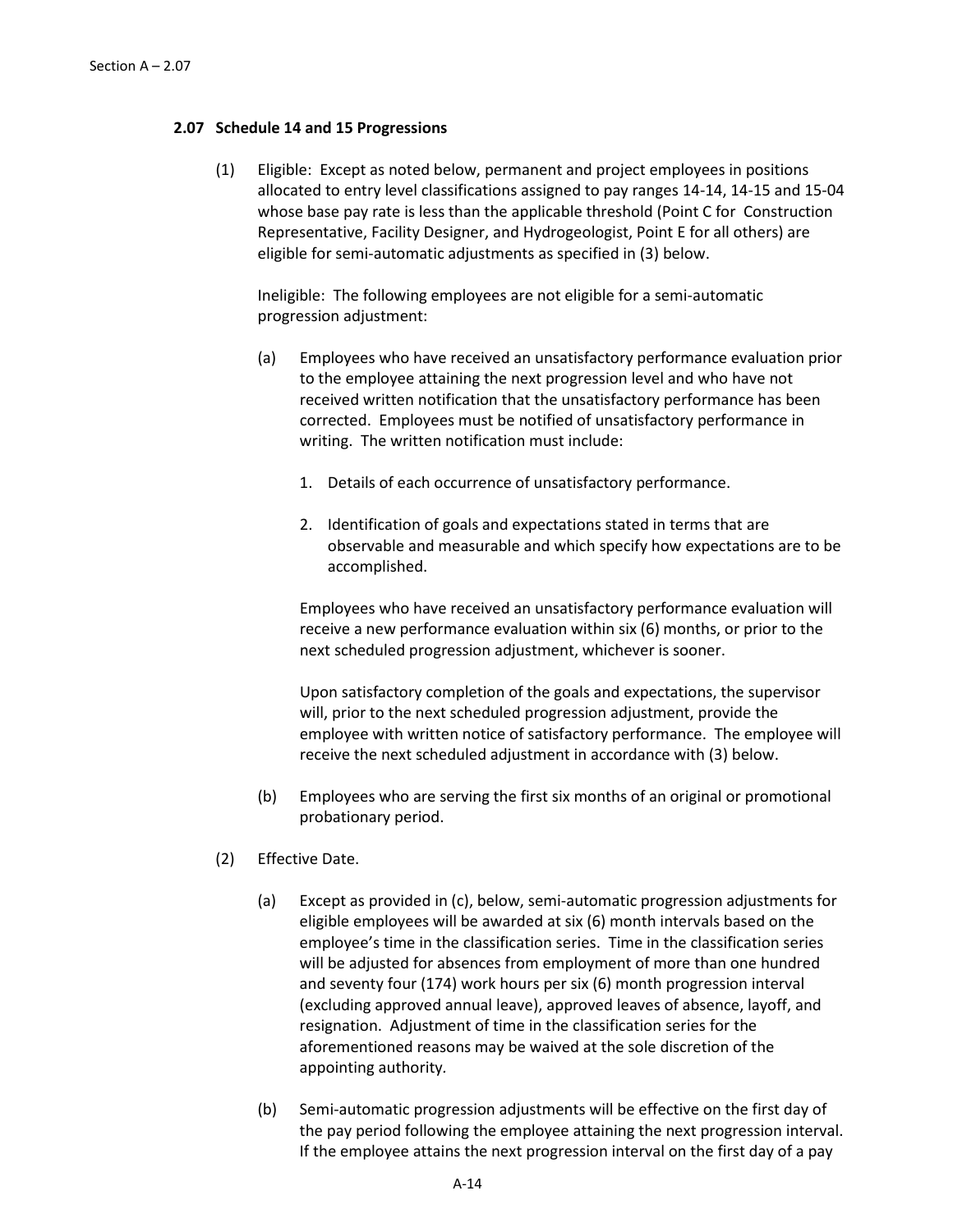period, the semi-automatic progression adjustment will be effective on that date.

- (c) Employees whose pay rate is below point A of the applicable progression schedule will receive their adjustment to point A after one year of service in the classification series. Subsequent progression adjustments will be in accordance with (a) and (b) above.
- (3) Amount.
	- (a) Except as provided in (b) below, on the effective date of the semi-automatic progression adjustment, an employee's base pay rate will be increased to the pay rate which is closest to but greater than the current base pay rate, in accordance with the applicable progression schedule provided in Section Z of this Plan.
	- (b) If eligible, an employee whose semi-automatic progression adjustment has been previously denied due to circumstances described in (1)(a) above, and project employees formerly ineligible for an adjustment, will receive an increase to the greater of the following rates on the effective date of the next scheduled semi-automatic progression increase: the pay rate that is closest to but greater than the employee's current base pay rate or the pay rate that corresponds to the employee's time in the classification series.

### **2.08 DMV Progression Adjustment**

An employee who completes twelve (12) months in pay status as a DMV Customer Service Representative will receive a progression adjustment equal to \$1.40 per hour, subject to the maximum of the pay range. Pay will be effective the first day of the pay period following the date in which the twelve (12) months in pay status is attained. In counting time in pay status, sixty (60) days will be waived per occurrence of time charged to a s. 230.36 claim or worker's compensation.

All employees in positions allocated to the DMV Customer Service Representative classification will be eligible for the base-building progression adjustment, except an employee who has previously received a \$1.40 per hour progression adjustment prior to the effective date of this Plan or an employee who has received an unsatisfactory performance evaluation prior to attaining twelve (12) months in pay status in the DMV Customer Service Representative classification.

Employees must be notified of the unsatisfactory performance in writing. The written notification will include details of each occurrence of unsatisfactory performance and must identify goals and expectations stated in terms that are measurable and which specify how expectations are to be accomplished including supervisory follow-up in intervals of not more than two (2) months. The two-month period may take absences into consideration.

An employee who has received an unsatisfactory performance evaluation will receive a new performance evaluation within six (6) months. Upon satisfactory completion of the goals and expectations, the supervisor will provide the employee with written notice of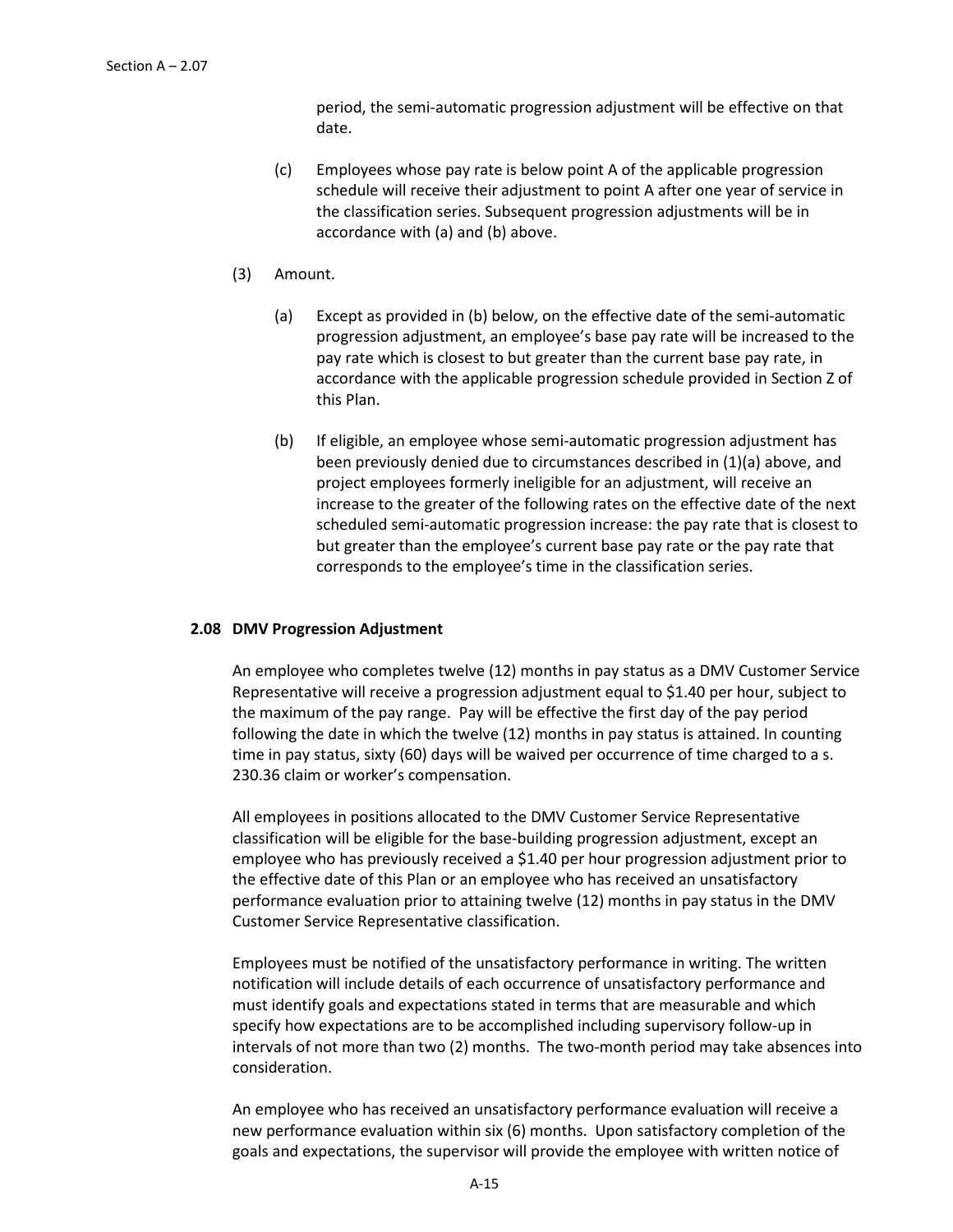satisfactory performance. The employee will receive the progression adjustment effective the first day of the first pay period following the employee's receipt of the written satisfactory performance evaluation.

#### **2.09 Nurse Clinician 2 and Nurse Clinician 2-Weekend Market Placement**

Effective January 2, 2022, employees in pay status in the classifications of Nurse Clinician 2 or Nurse Clinician 2-Weekend will have their pay increased to the amount designated in the Pay Schedule 11-02 Nurse Clinician progression structure found in Section Z. Placement will be based on full years of professional nursing experience as established by the nurse license granting date. Employees whose current pay rate is equal to or greater than the designated amount will keep their current pay rate.

The individual increase limit provided in s. 230.12(5)(d), Wis. Stats., does not apply to base pay adjustments granted pursuant to this market placement.

Funding. Costs of pay adjustments will NOT be supplemented under the authority of s. 20.865, Wis. Stats., and affected agencies will be required to provide the necessary funding.

#### **2.10 Nurse Clinician 2 and Nurse Clinician 2-Weekend Pay Progression**

- (1) Eligibility. Starting April 26, 2020, all permanent and project employees in positions allocated to the classifications of Nurse Clinician 2 or Nurse Clinician 2-Weekend will be eligible for a base-building progression adjustment, except as follows:
	- (a) An employee whose base pay rate is equal to or greater than the amount established for the employee's professional nursing experience.
	- (b) An employee who has received an unsatisfactory performance evaluation within twelve (12) months prior to the granting date. The denial of a progression adjustment based upon unsatisfactory performance is not grievable under s. 230.12(5)(e), Wis. Stats. Employees must be notified of the unsatisfactory performance in writing, and will receive a new performance evaluation within six (6) months. The written notification(s) will include:
		- 1. Details of each occurrence of unsatisfactory performance;
		- 2. Identification of goals and expectations stated in terms that are measurable and which specify how expectations are to be accomplished; and
		- 3. Upon satisfactory completion of the goals and expectations, the supervisor will provide the employee with written notification of satisfactory performance.
- (2) Granting Date. Progression adjustments for eligible employees will be awarded following the employee's attainment of 3, 5, 7, 9, and 11 years of professional nursing experience.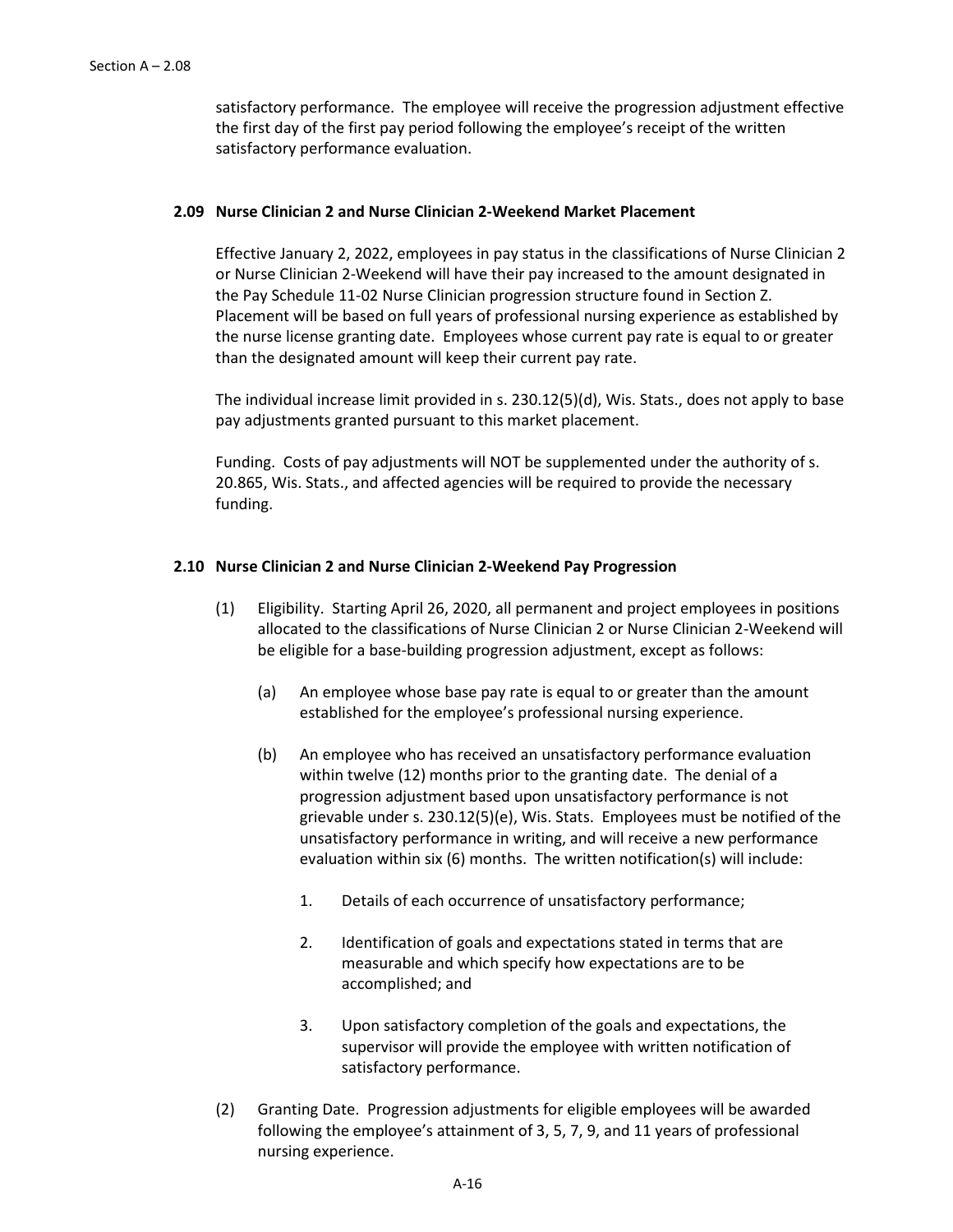The progression adjustments will be effective on the first day of the pay period following the employee attaining the next professional experience level. If the employee attains the next progression level on the first day of a pay period, the semi-automatic progression adjustment will be effective on that date.

An employee who is ineligible for the progression adjustment due to unsatisfactory performance will receive the progression adjustment effective the first day of the pay period following the employee's receipt of the written satisfactory performance evaluation.

(3) Amount.

On the effective date of a progression adjustment, the employee's base pay rate will be increased to the applicable progression point in accordance with the Nurse Clinician 2 progression schedule provided with pay schedule 11 in Section Z of this Plan. If the employee's base pay rate equals or exceeds the applicable progression point, the current rate of pay will be retained.

Funding. Costs of progression adjustments will NOT be supplemented under the authority of s. 20.865, Wis. Stats., and affected agencies will be required to provide the necessary funding.

# **2.11 Nursing Assistant and Resident Care Technician Market Placement**

(1) Effective January 2, 2022, employees in pay status in the following classifications who are currently receiving the \$1.20 add-on for having a CNA certification on the effective date, will receive a base pay increase of \$1.20 per hour, in lieu of the addon formerly received for worked hours providing direct care.

| <b>Nursing Assistant 2</b>         | Resident Care Technician-Objective         |
|------------------------------------|--------------------------------------------|
| <b>Nursing Assistant 3</b>         | <b>Resident Care Technician-Advanced</b>   |
| <b>Nursing Assistant 2-Weekend</b> | Resident Care Technician-Objective-Weekend |
| <b>Nursing Assistant 3-Weekend</b> | Resident Care Technician-Advanced-Weekend  |

(2) Effective January 2, 2022, immediately after the \$1.20 base pay increase under (1), above, all employees in the classifications listed in (1), above, will have their base pay rate increased to the amount designated in the Pay Schedule 06 Nursing Assistant and Resident Care Technician Pay Structure and Progression schedule found in Section Z. Employees will be placed based on full years of state service based on their adjusted continuous service date. Employees whose current pay rate is equal to or greater than the designated rate will keep their current pay rate.

Funding. Costs of market placement will be supplemented under the authority of s. 20.865, Wis. Stats., subject to availability of funds for this purpose as determined by the Secretary of Administration.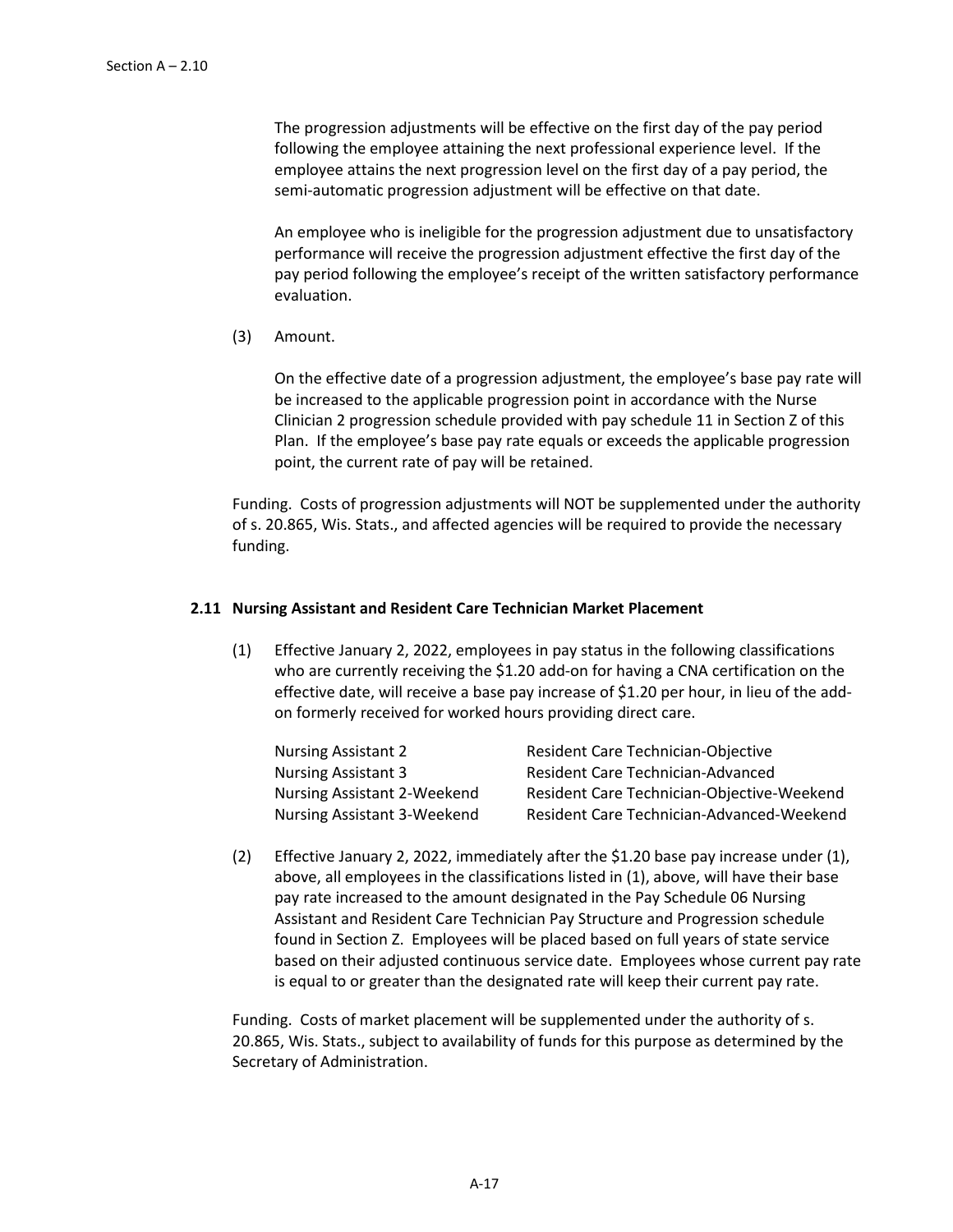## **2.12 Nursing Assistant and Resident Care Technician Pay Progression**

- (1) Eligibility. Starting January 2, 2022, all permanent and project employees in positions allocated to the following classifications will be eligible for base-building progression adjustments, based on years of state service.
	- Nursing Assistant 2 and 3
	- Nursing Assistant 2-Weekend
	- Nursing Assistant 3-Weekend
	- Resident Care Technician-Objective
	- Resident Care Technician-Objective-Weekend
	- Resident Care Technician-Advanced
	- Resident Care Technician-Advanced-Weekend
- (2) Granting Date. Progression adjustments for eligible employees will be awarded following the employee's attainment of 1, 2, 3, 5, 10, and 15 years of state service.

The progression adjustments will be effective on the first day of the pay period following the employee attaining the next seniority level. If the employee attains the next progression level on the first day of a pay period, the semi-automatic progression adjustment will be effective on that date.

(3) Amount. On the effective date of a progression adjustment, the employee's base pay rate will be increased to the applicable progression point in accordance with the Nursing Assistant and Resident Care Technician Pay Structure and Progression schedule provided with pay schedule 06 in Section Z of this Plan. If the employee's base pay rate equals or exceeds the applicable progression point, the current rate of pay will be retained.

Funding. Costs of progression adjustments will be supplemented under the authority of s. 20.865, Wis. Stats., subject to availability of funds for this purpose as determined by the Secretary of Administration.

# **2.13 Fire/Crash Rescue Specialist Progression Adjustment**

- (1) Administration. Except as noted below, employees in positions allocated to the classification of Fire/Crash Rescue Specialist will receive a one-time progression adjustment of \$1.00 per hour upon successful completion of 18 months of employment in the classification, including time as a Fire/Crash Rescue Specialist 1 (the previous classification title), subject to any federal maximum. If the maximum is increased prior to the expiration of this Compensation Plan, pay increases occurring after the effective date of the new maximum will be subject to the new maximum. Eligible employees will receive the adjustment on the first day of the pay period following completion of 18 months in the classification.
- (2) Employees who previously have held the classification title of Fire/Crash Rescue Specialist 2 or Fire/Crash Rescue Specialist 3 are **not** eligible for the \$1.00 per hour adjustment in (1) above.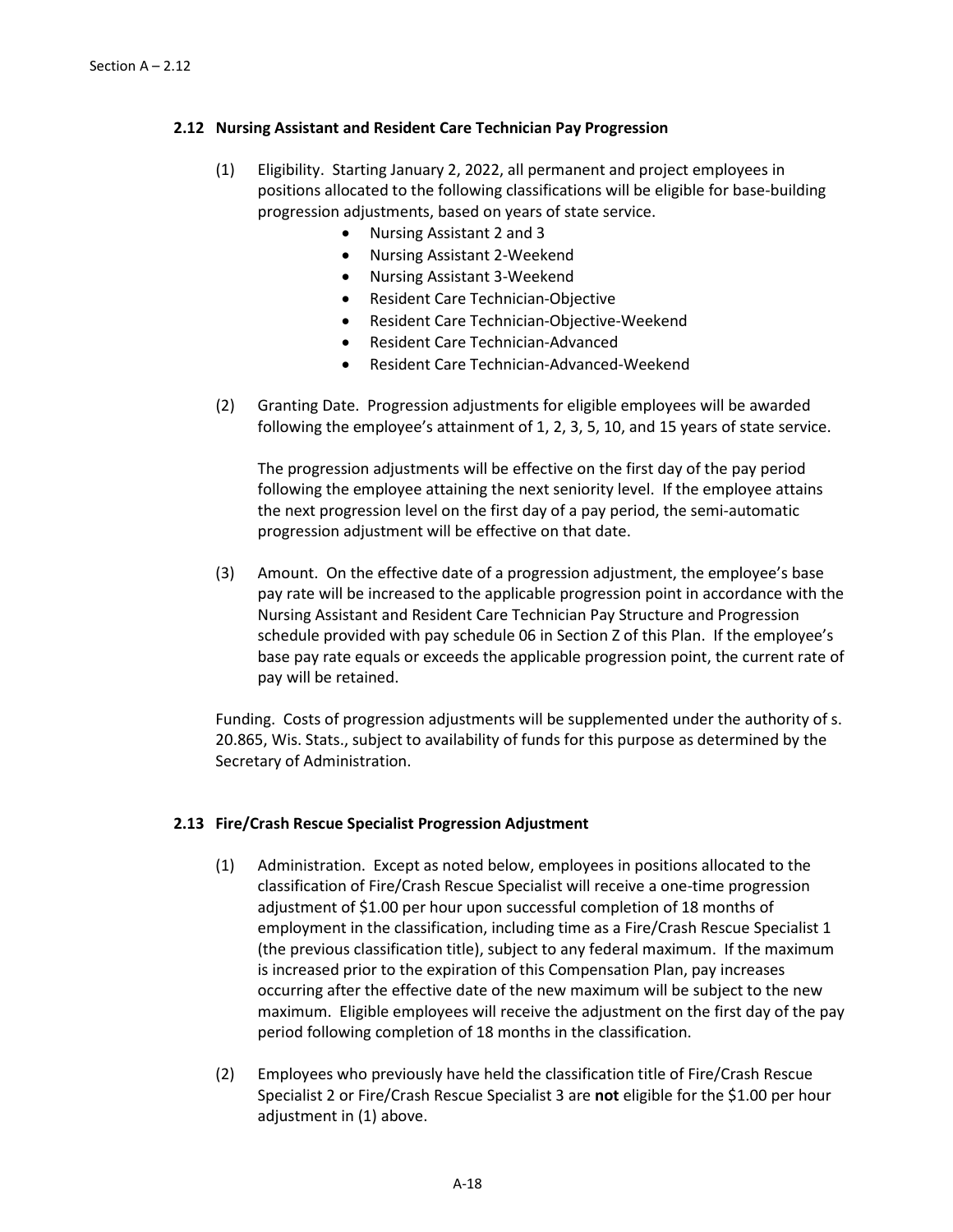# **2.14 Revenue Progression**

(1) Eligibility. All permanent and project employees in positions allocated to classifications in the table in (2) below, will be eligible for a base-building progression adjustment, except as follows:

An employee who has received an unsatisfactory performance evaluation within 12 month of the granting date will not be eligible. The denial of a progression adjustment based upon unsatisfactory performance is not grievable under s. 230.12(5)(e), Wis. Stats. Employees must be notified of the unsatisfactory performance in writing, and will receive a new performance evaluation within 12 months. The written notification(s) will include:

- (a) Details of each occurrence of unsatisfactory performance;
- (b) Identification of goals and expectations stated in terms that are measurable and which specify how expectations are to be accomplished; and
- (c) Upon satisfactory completion of the goals and expectations, the supervisor will provide the employee with written notification of satisfactory performance.

Classification titles may be changed only upon the approval of the DPM Administrator.

(2) Amount. On the granting date, an eligible employee will receive the amount that corresponds with the employee's classification and years of adjusted continuous service.

|                                      | 7 year    | 10 years  | 15 years  | 20 years  |
|--------------------------------------|-----------|-----------|-----------|-----------|
| <b>Revenue Auditor 2</b>             |           |           |           |           |
| <b>Tax Resolution Officer-Office</b> |           |           |           |           |
| Audit Objective/Senior               | \$1.00/hr |           |           |           |
| Revenue Auditor 3, 4                 |           |           |           |           |
| Tax Resolution Officer -             |           |           |           |           |
| Field Audit                          |           |           |           |           |
| Tax Resolution Officer - Corp        | \$1.00/hr | \$1.00/hr |           |           |
| Office Audit                         |           |           |           |           |
|                                      |           |           |           |           |
| Revenue Auditor 5, 6                 |           |           |           |           |
| Tax Resolution Officer - Large       |           |           |           |           |
| Case                                 | \$1.00/hr | \$1.00/hr | \$2.00/hr | \$2.00/hr |
|                                      |           |           |           |           |

- (3) Granting Date.
	- (a) Progression adjustments for eligible employees will be awarded based on the employee's adjusted continuous service date. The service date will be adjusted (for progression adjustment purposes only) for absences from employment of more than 174 work hours during the period between service dates, approved leaves of absences, layoff, and resignation. Adjustments for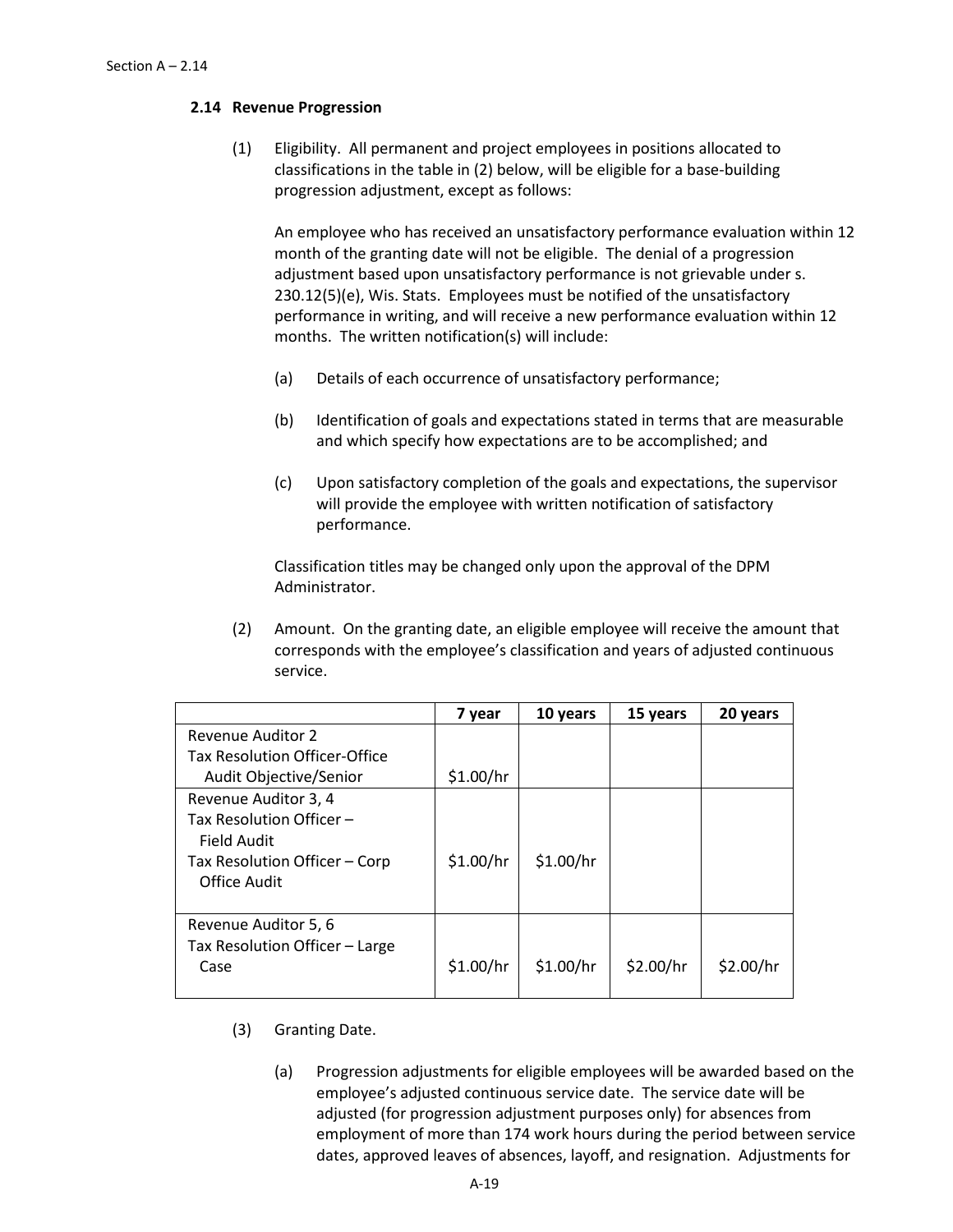the aforementioned reasons may be waived at the discretion of the appointing authority.

- (b) Progression adjustments will be effective on the first day of the pay period following the employee's service date. If that service date occurs on the first day of a pay period, the adjustment will be effective on that date.
- (c) An employee who is ineligible for the progression adjustment due to unsatisfactory performance will receive the adjustment effective the first day of the pay period following the employee's receipt of the written satisfactory performance evaluation.

### **2.15 Crafts Worker Pay**

- (1) Lead crafts workers will be paid in accordance with (4) below, plus they may be provided an additional base pay of fifty cents (\$0.50) per hour. Temporary lead crafts workers will be paid in accordance with (4) below, plus they may be provided an add-on of twenty cents (\$0.20) per hour.
- (2) Crafts Worker Supervisors will be paid one dollar (\$1.00) per hour more than the adjusted state rate for the highest paid Craft supervised, or one dollar (\$1.00) per hour more than the adjusted state rate for the craft in which they have journeyman status, whichever is greater.
- (3) Shop Supervisors will be paid one dollar and fifty cents (\$1.50) per hour more than the pay rate established in accordance with (2) above, for the highest paid Crafts Worker Supervisor supervised, or one dollar and fifty cents (\$1.50) per hour more than the adjusted state rate for the craft in which they have journeyman status, whichever is greater.
- (4) Craft workers in pay schedule 04 will be paid in accordance with the adjusted rate schedule published on the DPM website.

**NOTE:** The additional pay provided under (1) through (3) above, will always be applied to the applicable state rate for the 100 hours of annual leave. The applicable state rate with the additional pay is considered to be the base pay rate for pay administration purposes. However, this state rate **without additional pay** will be used as the maximum for determining transaction type.

# **2.16 Discretionary Compensation**

Discretionary Equity and Retention Adjustments (DERA) and Discretionary Merit Compensation (DMC) shall be granted in accordance with Sections I and J of this Plan, respectively.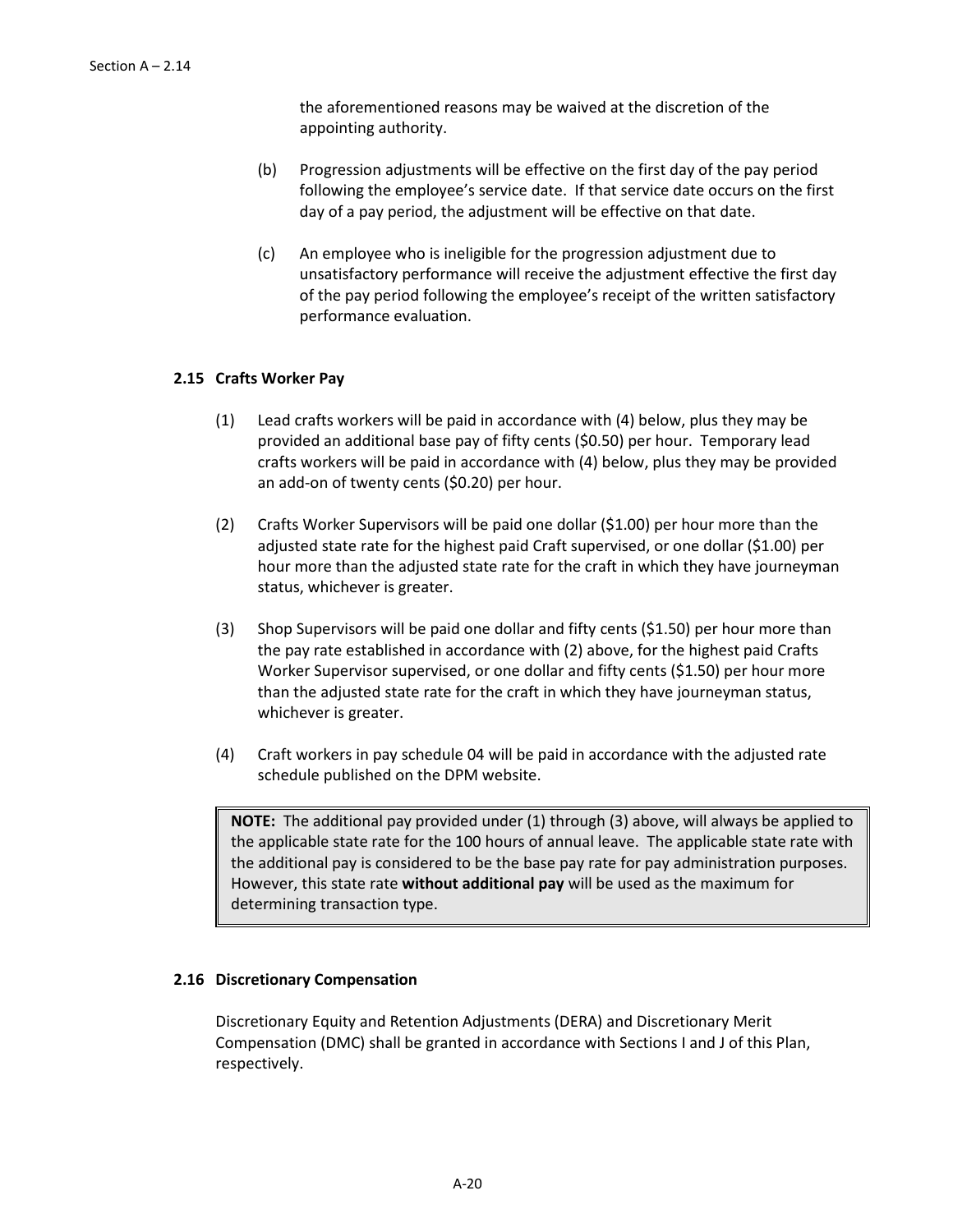# **3.00 Pay on Regrade**

### **3.01 Individual Position Reallocation or Reclassification**

Pursuant to s. 230.09(2)(f), Wis. Stats., the pay rate of an incumbent who is regraded as a result of position reallocation or reclassification will be adjusted as provided in this Section (Section A), and Sections E and I of this Plan. This supersedes s. ER 29.03(3), Wis. Adm. Code.

# **3.02 Classification and/or Compensation Surveys**

The DPM Administrator may, without prior approval of the Joint Committee on Employment Relations (JCOER), establish provisions for determining the pay rate of a regraded employee whose position is reallocated as a result of a compensation survey and/or a classification survey under s. 230.09(2)(b), Wis. Stats., if such provisions are necessary to avoid the creation of pay anomalies. The DPM Administrator may also, for surveys, waive the increase for regrades due to reallocations provided in Sections E and I of this Plan. This authority is subject to the following:

- (1) The pay on regrade for survey reallocations as a result of position reallocation to the same, counterpart or higher pay range will not exceed 12.0% of the new pay range minimum, subject to the maximum of the new pay range.
- (2) The cost of any adjustments provided under (1) above, may be supplemented under s. 20.928, Wis. Stats., as appropriate, with respect to funding source.
- (3) The individual increase limit provided in s. 230.12(5)(d), Wis. Stats., does not apply to base pay adjustments granted pursuant to 3.02 of this Section (Section A).

### **3.03 Surveys with Different Implementation Dates**

The provisions of 3.02 of this Section (Section A) will apply to situations where surveys of an occupational group are conducted in stages requiring different implementation dates. Any pay adjustments resulting from such application of the provisions of 3.02 shall be granted on the effective date of full survey implementation.

### **3.04 Intervening Adjustments**

The intervening Compensation Plan adjustments pursuant to 3.02 of this Section (Section A) may be included in determining pay on return to previous level (as defined in Section I, 3.00 of this Plan), pay on reinstatement, and pay on restoration.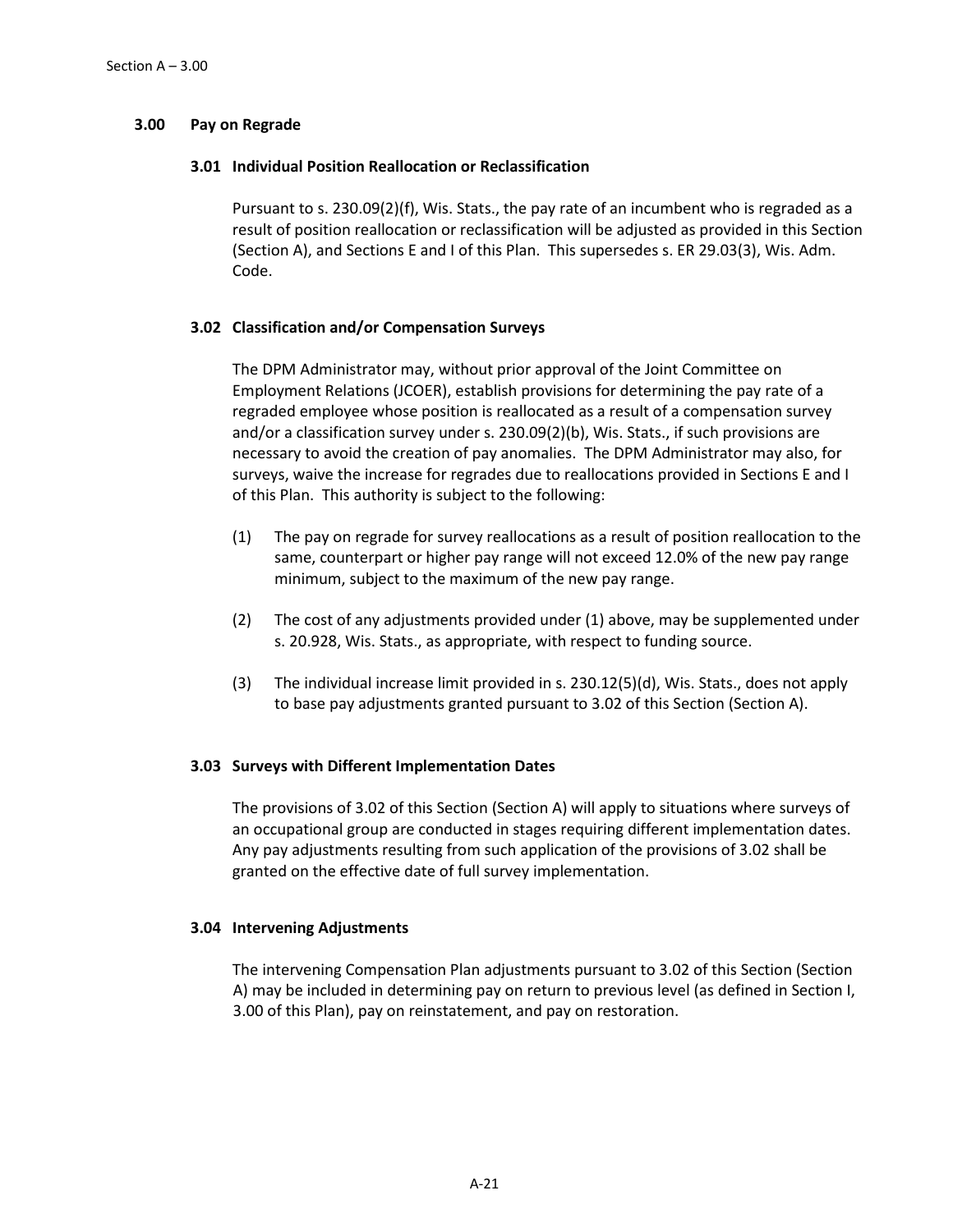### **4.00 Overtime and Supplemental Pay**

### **4.01 Definitions**

- (1) **Base pay rate.** The official hourly rate excludes any overtime or supplemental pay. Base pay rate is limited to the pay range maximum; base pay rate plus any supplemental pay received is not limited to the pay range maximum.
- (2) **Compensatory time.** Paid time off the job which is earned and accrued by an employee in lieu of immediate cash payment for overtime. See Chapter 520 of the Wisconsin Human Resources Handbook.
- (3) **Exempt.** Exempt from the overtime provisions of the Fair Labor Standards Act (FLSA).
- (4) **FLSA regular rate or regular rate.** The average hourly rate actually paid the employee as the straight time pay for all hours worked in the workweek, including all remuneration for employment paid to, or on behalf of, the employee except payments specifically excluded by the FLSA or federal regulations. The regular rate must be calculated on a week-by-week basis. Because the regular rate calculation includes differentials, stand-by pay, etc., it will often differ from the base hourly rate. It will also differ from the base rate during those weeks when an employee works fewer or more than 40 hours in the workweek.
- (5) **Night hours.** Work hours between the hours of 6:00 p.m. and 6:00 a.m.
- (6) **Nonexempt**. Subject to the overtime provisions of the FLSA.
- (7) **Nonstandard work period**. A regularly recurring period of 336 hours in the form of 14 consecutive 24-hour periods, which begins on a day of the week and time established by the appointing authority. Employees assigned a nonstandard work period are those employees who work a fixed schedule of more than 40 hours one week and less than 40 hours the next week.
- (8) **Overtime hours**. For employees assigned a standard workweek, work hours in excess of 40 in a standard workweek. For employees assigned a nonstandard work period except in the area of fire/crash rescue, work hours in excess of 80 hours in a nonstandard work period. Each position is considered separately in determining the number of work hours for employees occupying more than one position. (This definition applies only to employees who are exempt from the overtime provisions of the FLSA. Refer to Chapter 520 of the Wisconsin Human Resources Handbook for the definition of overtime as provided by the FLSA for nonexempt employees.)
- (9) **Premium rate**. The straight rate plus 0.5 times the regular rate paid the employee.
- (10) **Standard workweek**. A regularly recurring period of 168 hours in the form of 7 consecutive 24-hour periods which begins on a day of the week and time established by the appointing authority.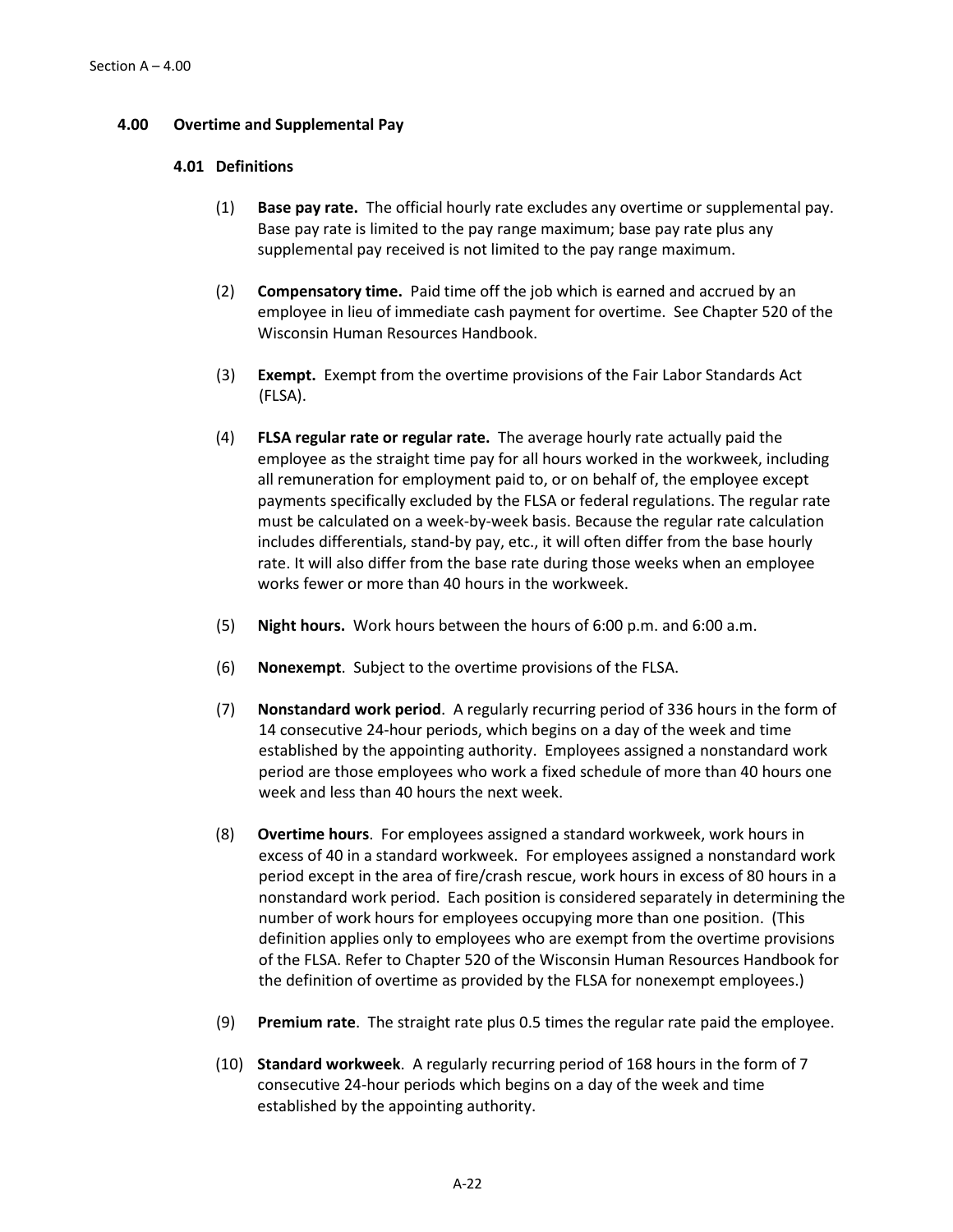- (11) **Supplemental pay**. Pay in addition to the base rate for circumstances not reflected in the base pay rate or pay range. Such circumstances are identified below under 4.05 through 4.41.
- (12) **Weekend hours**. Work hours from 12:00 a.m. Saturday to 12:00 midnight on Sunday.
- (13) **Work hours**. Work time as directed by the appointing authority during which an employee must be on duty and at a prescribed place of work. In determining overtime hours for nonexempt employees, work hours means hours worked as defined in Chapter 520 of the Wisconsin Human Resources Handbook.

### **4.02 General Policy**

- (1) **Usage.** Overtime and supplemental pay is to be held to a minimum consistent with the needs of the service. It is the responsibility of each agency to utilize other available alternatives before assigning employees to work hours that will require such pay.
- (2) **Records.** All cash overtime and supplemental pay will be separately recorded on payroll and will cease to be payable when no longer applicable.
- (3) **Application for Absences, Termination, or Cashing Annual Leave.**

Overtime or supplemental pay that is a base-building amount which is not automatically provided for all hours in work status or that is a lump sum payment, will not be paid to an employee absent or on leave with pay (vacation, sick leave, military leave, etc.) during the period in which the employee would otherwise be scheduled to work, or be included in computing lump sum payments for leave credit balances upon termination. **No overtime or supplemental pay** will be included for computing cash payments for employees selecting the cash option for annual leave (reference s. ER 18.02(5)(b)3., Wis. Adm. Code).

(4) **Salaried Employees.** Employees who meet the duty and discretion test for exemption from the overtime provisions of the FLSA as professional, administrative, or executive employees must be paid on a "salary basis" as defined in the federal regulations and explained in Chapter 520 of the Wisconsin Human Resources Handbook. Exceptions to the requirement to be paid on a salary basis may be granted by the Director, Bureau of Classification and Compensation.

**NOTE:** Refer to Section B, 3.07 of this Plan for overtime and supplemental pay for unclassified employees; and Section D, 4.00 of this Plan for overtime and supplemental pay provisions for limited term employees (LTEs).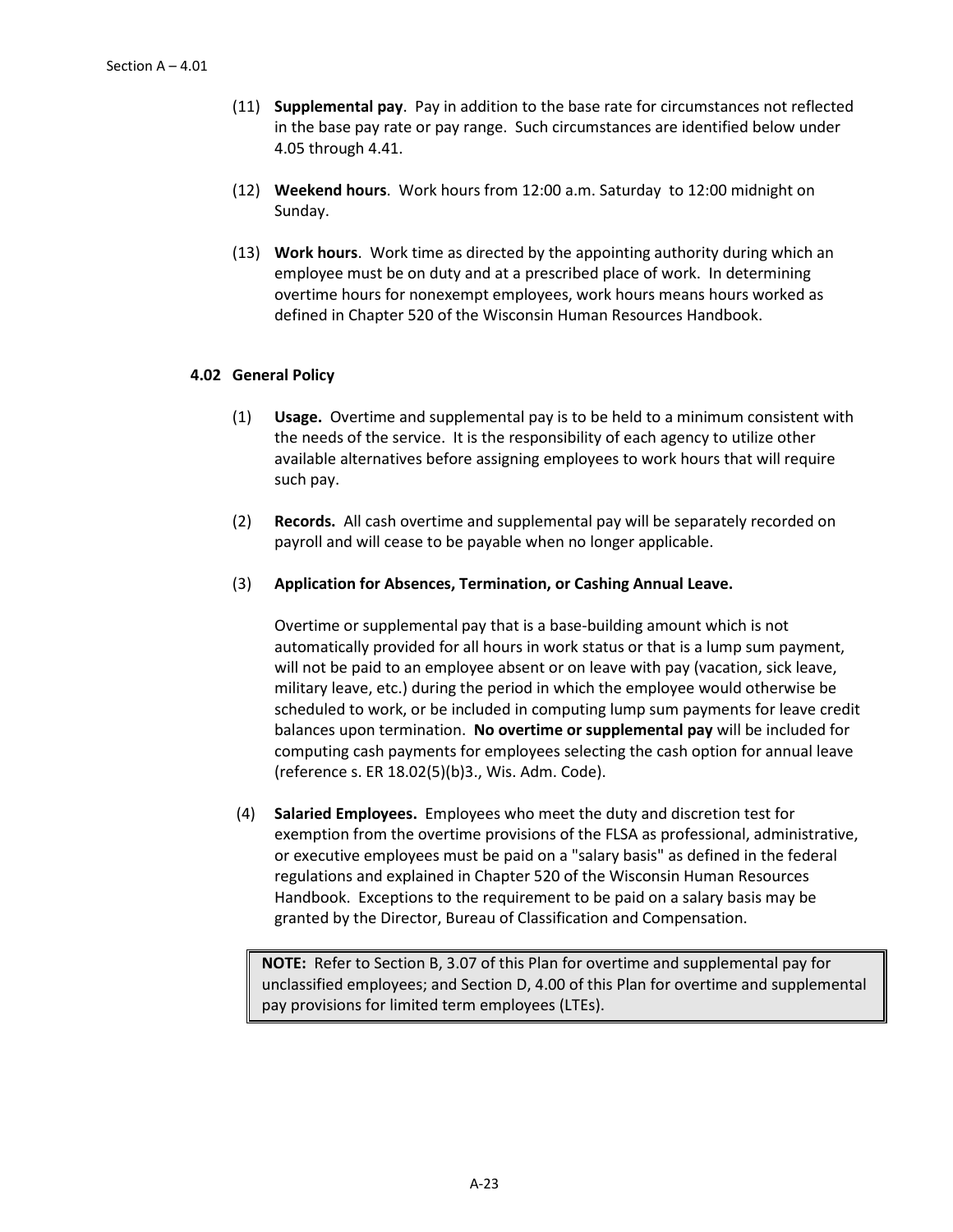### **4.03 Overtime for Permanent Employees**

Employees are categorized as exempt or nonexempt in accordance with FLSA. Refer to the most current "Alphabetical Listing of Classifications" for the normal categorization of employees by "class title." Unless an exception applies, for purposes of this Section (Section A), employees in titles designated as exempt (E) will be treated as exempt and employees in titles designated as nonexempt (N) or mixed (M) will be treated as nonexempt. Refer to Chapter 520 of the Wisconsin Human Resources Handbook for an explanation of exempt and nonexempt status under the FLSA, and for information on exceptions to the normal FLSA categorization of employees by classification title.

(1) **Overtime for Nonexempt Employees.** Overtime pay for employees who are nonexempt from the overtime provisions of the FLSA will be paid for work hours in accordance with those provisions and related federal regulations, except Fire/Crash Rescue Specialists will be paid overtime at the premium rate only after they exceed 106 hours of work hours in a biweekly pay period. Categorizing employees as exempt or nonexempt will be in accordance with the FLSA. In general, categorization is based on each employee's employment situation with an agency, regardless of the number of positions occupied by the employee in the agency. For employees functioning in an executive, administrative, or professional capacity, categorization cannot be based on the functions performed for the agency in any single workweek or work period. Temporary assignments of short duration will not normally affect the exempt or nonexempt status of employees. Refer to Chapter 520 of the Wisconsin Human Resources Handbook for specific information on the overtime provisions and record keeping requirements for nonexempt employees under the FLSA.

# (2) **Overtime for Exempt Employees.**

(a) The overtime pay status of permanent and project employees who are exempt from the overtime provisions of the FLSA will be determined in accordance with the following table. The table shows the overtime pay status of employee groups broken down by Data Processing (DP) Unit Code that may be paid up to 1-1/2 times the number of overtime hours in cash or compensatory time. For all other DP codes, overtime may be paid up to the straight rate in cash or compensatory hours. By May 13, 2018, agencies will provide to DPM for approval a written policy regarding the provision of overtime pay to exempt employees.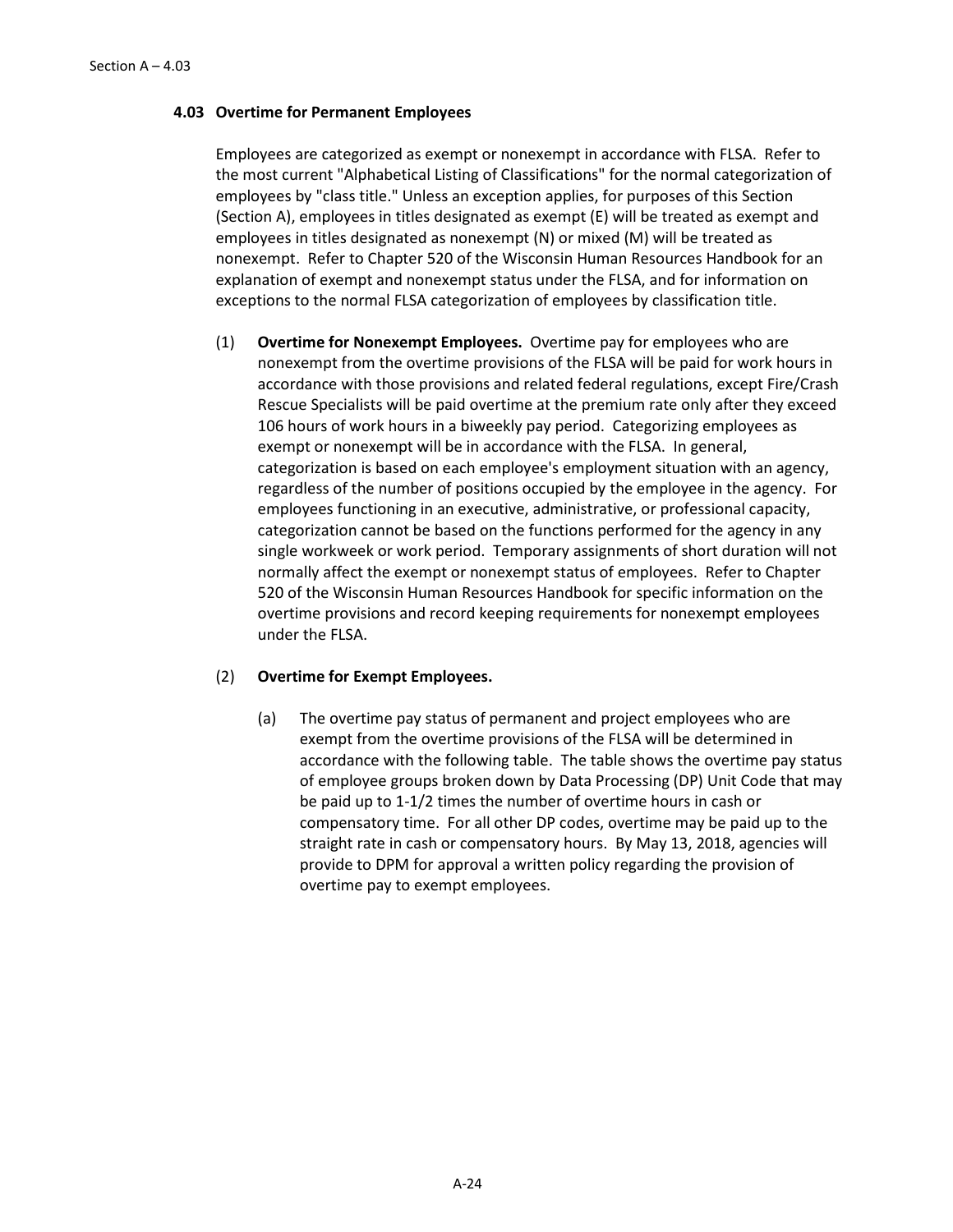| <b>OVERTIME PAY STATUS TABLE FOR EXEMPT EMPLOYEES</b>                              |      |                                                                                                          |  |  |  |
|------------------------------------------------------------------------------------|------|----------------------------------------------------------------------------------------------------------|--|--|--|
| <b>Employee Group or Unit</b><br><b>DP Unit Code</b><br><b>Overtime Pay Status</b> |      |                                                                                                          |  |  |  |
| Confidential (Nonprofessional)                                                     | (97) | Up to the premium rate or up to                                                                          |  |  |  |
| <b>Patient Care</b>                                                                | (11) | time off at $1-1/2$ times the # of<br>overtime hours. (Permissive)                                       |  |  |  |
| Supv./Conf. (Nonprofessional)                                                      | (96) |                                                                                                          |  |  |  |
| Supervisory (Nonprofessional)                                                      | (16) | See additional provisions for<br>'Limited Circumstances When<br><b>Supervisors Must Receive Overtime</b> |  |  |  |
| Supv./Conf. (Professional)                                                         | (98) | Compensation,' $4.03(2)(b)2$ . of this                                                                   |  |  |  |
| Supervisory (Professional)                                                         | (17) | Section (Section A).                                                                                     |  |  |  |
| Forensic Scientist in the DOJ State<br>Crime Lab                                   | (15) |                                                                                                          |  |  |  |

**NOTE**: **This table applies only to employees who are exempt from the overtime provisions of the FLSA.** See Chapter 520 of Wisconsin Human Resources Handbook for record keeping requirements pertaining to exempt employees under the FLSA.

- (b) Provisions for Permanent Salaried Employees.
	- 1. General Policy Regarding Payment for Overtime Worked by Salaried Employees.

The salaries paid to employees included in the Overtime Pay Status Table are generally intended to compensate for the total responsibilities of the position regardless of the number of hours worked. However, circumstances may exist where time off or cash payment for overtime hours is appropriate. Time off or cash payment authorization may be granted to exempt employees at the discretion of the appointing authority except where additional compensation is required. (See Limited Circumstances When Supervisors Must Receive Overtime Compensation, 4.03(2)(b)2. of this Section.)

The following factors will be used by agencies as a basis to establish practices for additional compensation for overtime hours:

a. The number of additional hours of scheduled work required by the employer on a frequent and recurring basis (i.e., if only a few overtime hours are worked on an occasional basis, additional compensation should not normally be granted).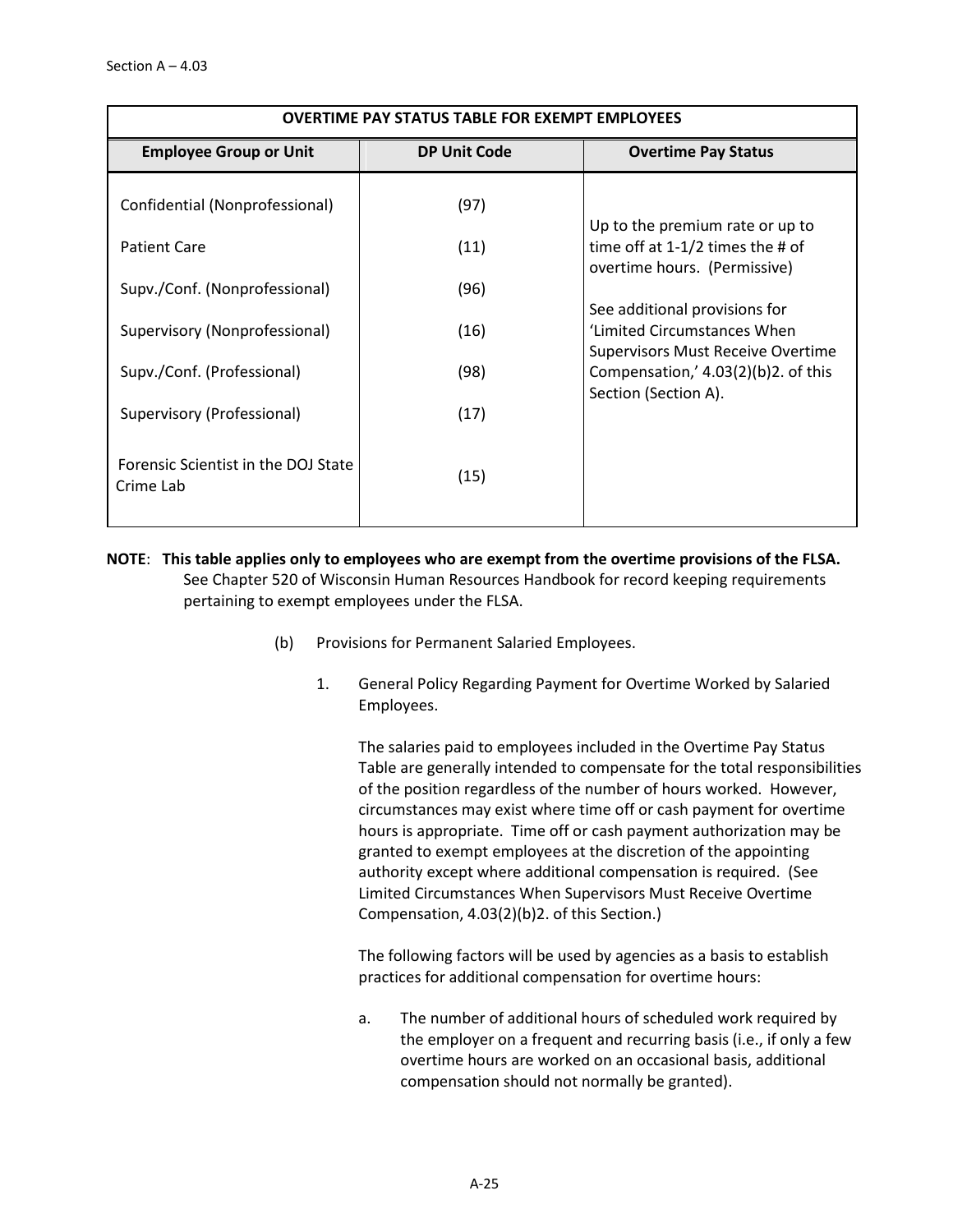- b. The standards or expectations of the occupational area (i.e., in some occupations it is customary to work overtime hours without additional payment).
- c. The status of additional compensation for overtime hours paid to subordinates or comparable employees (i.e., the employee is supervising staff earning additional compensation for overtime hours, or the employee is working under similar conditions with employees comparable to employees in the category who are earning additional compensation for overtime hours).
- 2. Limited Circumstances When Supervisors Must Receive Overtime Compensation.

If **all** of the following conditions apply to a supervisor included in the 'Overtime Pay Status Table for Exempt Employees' (see previous page), the supervisor must be paid overtime compensation in accordance with 3. below:

- a. The supervisor's position is assigned to pay range 81-04 or a counterpart pay range in a different schedule or lower; or, the supervisor's position is allocated to one of the following classifications: Plat Review Supervisor or Transportation Specialist Supervisor;
- b. The supervisor is directed to work hours in addition to his/her normal work hours and such additional work hours result in overtime hours;
- c. The purpose of the additional work hours is to supervise employees who also are directed to work additional hours;
- d. The additional work hours of the employees supervised generate overtime compensation for that workweek or work period; and
- e. The additional work hours of both the supervisor and employees supervised are generated by the same cause or situation.
- 3. Calculating Overtime Compensation When Supervisors Must Receive Overtime Compensation Under the Limited Circumstances Set Forth in 2., above.
	- a. Employees in professional supervisory (DP Unit Code 17) and professional confidential/supervisory (DP Unit Code 98) positions will be compensated on an hour-for-hour basis at no less than their regular rate of compensation in cash or equivalent time off.
	- b. Employees in nonprofessional supervisory (DP Unit Code 16) and nonprofessional confidential/supervisory (DP Unit Code 96) positions will be compensated at the premium rate or granted time off at the number of overtime hours multiplied by 1.5.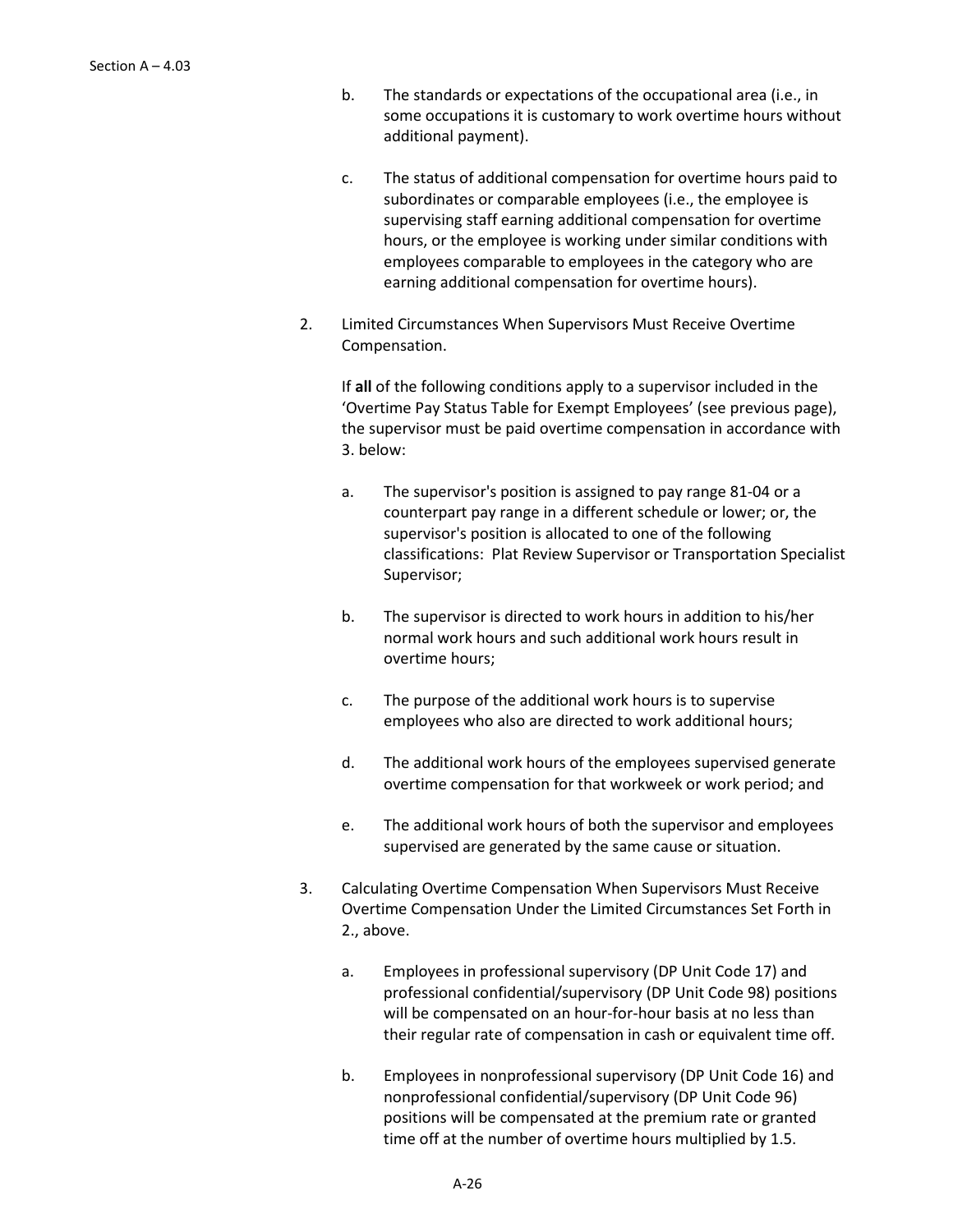- (3) General Administrative Provisions.
	- (a) Appointing authorities will have discretion to approve scheduled use of time off earned in lieu of cash payment for overtime hours.
	- (b) Each year, any compensatory time not used by October 31, including compensatory time earned for working on a legal holiday, will be paid in cash in the following November at the employee's current regular rate. There will no longer be an additional period of time for the compensatory time to be used as paid leave.
	- (c) Payment of overtime will be in addition to the premium rate paid for holiday work incurred during the established workweek or work period. Compensatory time off or payment at the premium rate will be granted for holiday work hours as provided in s. 230.35 (4)(b), Wis. Stats., except as noted in Section K, 5.00 of this Plan regarding Weekend Nurses, Weekend Certified Nursing Assistants, and Fire/Crash Rescue employees.

# **4.04 Overtime During a Declared Emergency**

- (1) During a declared emergency under ss.  $20.922(2)$  and  $20.901(1)(b)$ , Wis. Stats., employees, except project employees, who are not required to respond to declared emergencies as part of their broader job responsibilities may be temporarily assigned to perform duties which are not normally performed or which are not described in the employee's position description. When such assignments result in overtime hours which are directly attributable to the declared emergency, the employee will receive the premium rate or will be credited with compensatory time off at the rate of 1.5 hours for each overtime hour worked. For more information, refer to Chapter 520 of the Wisconsin Human Resources Handbook.
- (2) Any employee sent by an agency out of state to respond to emergencies under an interstate compact, an Emergency Management Assistance Compact (EMAC), or other equivalent mutual aid agreement, may be paid up to 1.5 times the employee's regular rate of pay.

# **4.05 Night Differential for Permanent Employees**

(1) Eligibility.

Subject to (2) below, all permanent classified employees are eligible except for employees who are eligible to receive pay under 4.07 of this Section (Section A) or are classified as Fire/Crash Rescue Specialist, Fire/Crash Rescue Specialist – Crew Chief, or Fire/Crash Rescue Supervisor.

- (2) General Administrative Provisions.
	- (a) The payment of Night Differential is mandatory for all qualifying work hours of employees who are FLSA nonexempt if the hours are required by the agency. Hours worked at the request of the employee for flexible scheduling do not qualify for Night Differential.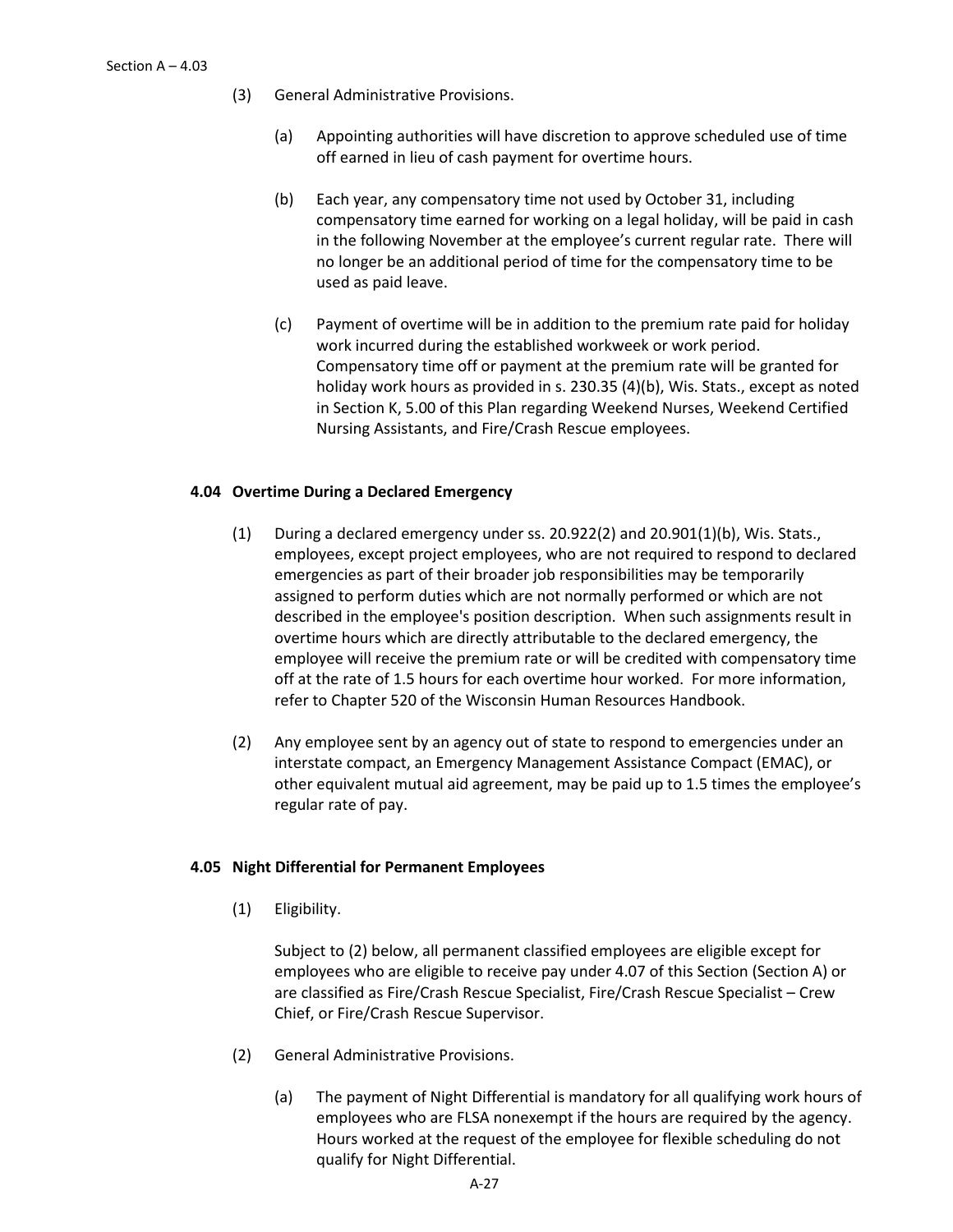- (b) The payment of Night Differential is at the discretion of the appointing authority for all qualifying work hours of employees who are FLSA exempt. Beginning May 13, 2018, this will require DPM approval.
- (3) Rate.
	- (a) Forty-five cents (\$0.45) per hour for all night hours worked (i.e., work hours between the hours of 6:00 p.m. and 6:00 a.m.). Effective January 1, 2023, the rate will be eighty cents (\$0.80) per hour.
	- (b) Work hours are defined as work time as directed by the appointing authority during which an employee must be on duty and/or at a prescribed place of work. In determining overtime hours for nonexempt employees, work hours means hours as defined in Chapter 520 of the Wisconsin Human Resources Handbook.

### **4.06 Weekend Differential for Permanent Employees**

(1) Eligibility.

Subject to (2) below, all permanent classified employees are eligible, except those who receive pay under 4.31 of this Section (Section A) or are classified as Fire/Crash Rescue Specialist, Fire/Crash Rescue Specialist – Crew Chief, or Fire/Crash Rescue Supervisor.

- (2) General Administrative Provisions.
	- (a) The payment of Weekend Differential is mandatory for all qualifying work hours of employees who are FLSA nonexempt if the hours are required by the agency. Hours worked at the request of the employee for flexible scheduling do not qualify for Weekend Differential.
	- (b) The payment of Weekend Differential is at the discretion of the appointing authority for all qualifying work hours of employees who are FLSA exempt. Beginning May 13, 2018, this will require DPM approval.
- (3) Rate.
	- (a) Sixty cents (\$0.60) per hour for all weekend work hours (i.e., work hours on Saturday and Sunday). Effective January 1, 2023, the rate will be eighty cents (\$0.80) per hour.
	- (b) Work hours are defined as work time as directed by the appointing authority during which an employee must be on duty and/or at a prescribed place of work. In determining overtime hours for nonexempt employees, work hours means hours as defined in Chapter 520 of the Wisconsin Human Resources Handbook.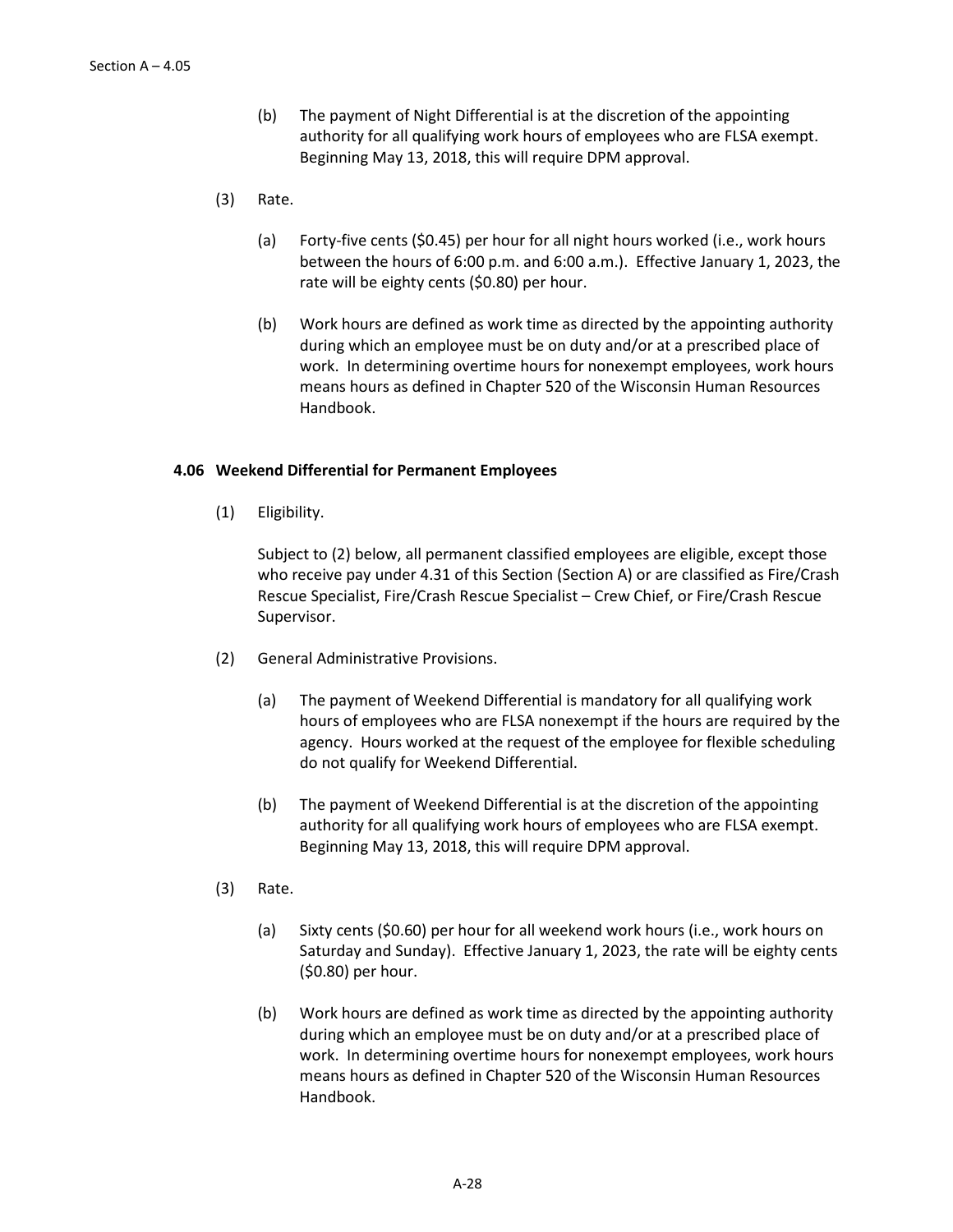### **4.07 Differentials for Permanent Positions in Certain Nursing Related Classifications**

- (1) Eligibility. Subject to (3) below, all permanent classified employees providing professional nursing care who meet the criteria in (a) and (b), below:
	- (a) Are in positions allocated to classifications assigned to Schedule 11; or
	- (b) Are classified as Director of Nursing, Health Services Nursing Coordinator, Nursing Administrator, Nursing Practitioner-Management, or Nursing Supervisor.
- (2) Definitions:
	- (a) "Work hours" are defined as work time as directed by the appointing authority during which an employee must be on duty and/or at a prescribed place of work.
	- (b) "Permanent pm/night shift rotation" means a schedule that will include both pm and night shifts, as determined by the needs of the appointing authority.
- (3) General Administrative Provisions.
	- (a) Employees eligible to receive pay under this provision are not eligible for the Night Differential provided under 4.05 of this Section (Section A).
	- (b) The differential payment is mandatory for:
		- 1. All qualifying work hours of employees who are FLSA nonexempt; and
		- 2. Employees in positions allocated to classifications in Schedule 11 for qualifying work hours providing professional nursing care.
	- (c) The differential payment is at the discretion of the appointing authority for all other eligible employees in classifications listed in (1)(b), above.
- (4) Rate. The differential rate will be determined based on the work hours as specified below:
	- (a) One dollar and forty cents (\$1.40) per hour for work hours between 6:00 p.m. and 6:00 a.m.
	- (b) An amount of two dollars and fifty cents (\$2.50) per hour in addition to (a) above, for hours worked between 6:00 p.m. and 6:00 a.m. for employees in positions identified by the employing unit as:
		- 1. Permanent p.m. or night shift; or
		- 2. Permanent p.m./night shift rotations; or
		- 3. Employees who commit to or are assigned to work p.m., nights or p.m./nights for a two (2) month period; and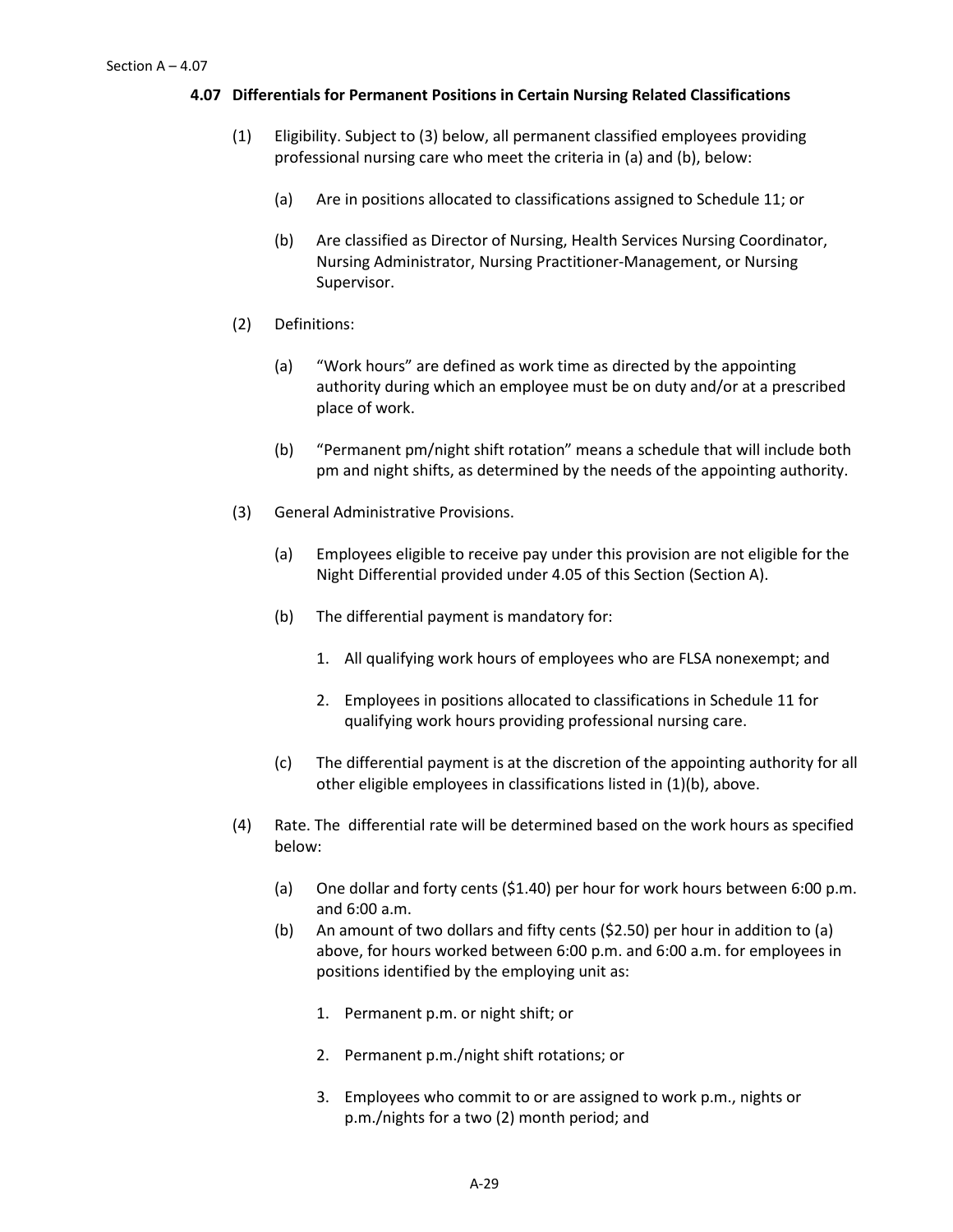- 4. Weekend Nurses as defined in 4.31 of this Section (Section A), must commit to such shifts under 1 through 3 for a six (6) month period to be eligible.
- (c) An employee in the Nurse Clinician, Nursing Specialist, or Therapist classification series who is assigned shift lead responsibilities during periods when the appointing authority determines that a supervisory employee should be readily available on the premises but is not, shall be paid an additional add-on of one dollar and fifteen cents (\$1.15) per hour. The payment shall be limited to one employee in each unit who shall be designated by the Employer.

# **4.08 Standby Pay**

- (1) Except as noted in (2) through (8) below, when the appointing authority requires that an employee be available for work and be able to report to work in less than one hour, the appointing authority may grant standby pay for each hour in standby status at the rate of \$2.25 per hour. Standby pay is mandatory (if required by the appointing authority) for FLSA nonexempt employees. Starting May 13, 2018, standby pay may be granted to FLSA exempt employees only upon the approval of DPM.
- (2) Department of Revenue lottery drawing and security staff required to be on standby for a drawing may be granted standby pay of \$20 per standby assignment.
- (3) A Department of Children and Families Initial Assessment Specialist, Initial Assessment Specialist-Senior, Initial Assessment Specialist-Advanced, and Initial Assessment Supervisor in the Division of Milwaukee Child Protective Services required to be on call during off-duty hours, shall be provided the following supplemental pay:
	- (a) A payment equal to \$125 for each regularly scheduled block shift of the work week that the employee is required to be on call to respond during off-duty hours.
	- (b) A payment equal to \$150 for each block shift that the employee is required to be on call to respond on a weekend or holiday.

This payment shall not increase an employee's hours for the purpose of overtime calculation.

- (4) A Department of Children and Families Initial Assessment Program Manager in the Division of Milwaukee Child Protective Services required to be on call during offduty hours, shall be provided the following supplemental pay:
	- (a) A payment equal to \$75 for each regularly scheduled block shift of the work week that the employee is required to be on call to respond during off-duty hours.
	- (b) A payment equal to \$75 for each block shift that the employee is required to be on call to respond on a weekend or holiday.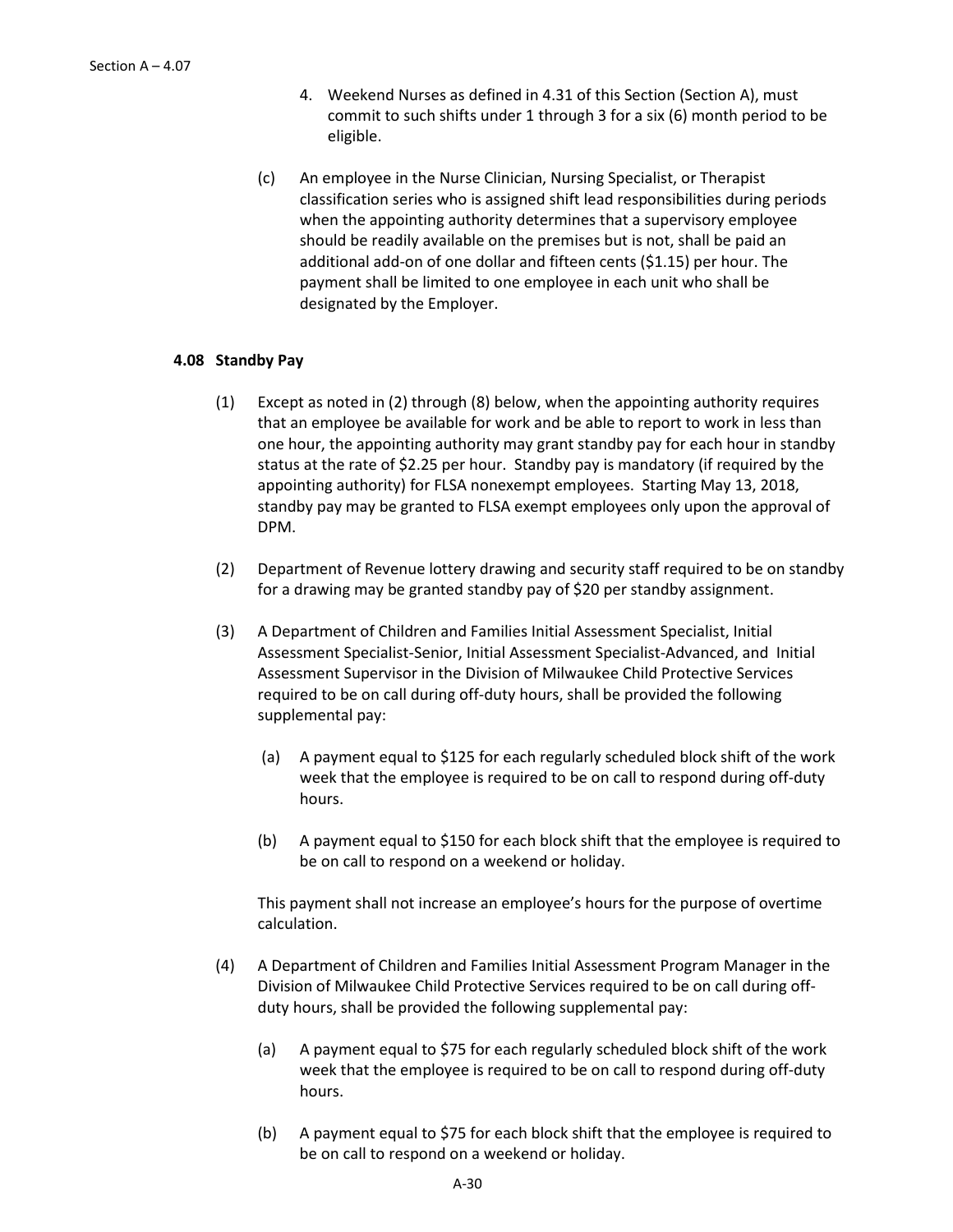This payment shall not increase an employee's hours for the purpose of overtime calculation.

- (5) A Clinical Service employee at the Department of Corrections required to be on call during off-duty hours shall be provided the following supplemental pay:
	- (a) A fee equal to one (1) hour of pay at the employee's current hourly rate of pay for each regularly scheduled day of the work week that the employee is required to be on call during off-duty hours with a maximum of five (5) hours of pay per work week. **Only one (1) hour of pay will be granted if an unbroken period in which an employee is required to respond extends into a second calendar day.** This payment, or fee, shall not increase the employee's hours for the purpose of the calculation of overtime.
	- (b) \$3.00 per hour for each hour during regularly scheduled days off that the employee is required to be on call, subject to a maximum of \$144.00 per calendar week.
- (6) The appointing authority will have the sole discretion to provide an add-on not to exceed \$14.00 per hour to on-call physicians at the Department of Corrections.
- (7) Medical Officer of the Day Pay.

Physicians or Psychiatrists assigned as Medical Officer of the Day are responsible for all aspects of the institution's medical program on weekends and from 4:30 p.m. to 7:45 a.m. on weekdays. During these time frames, the Medical Officer of the Day is assigned both on-site responsibilities (e.g., doing rounds, making medical judgments on admissions, responding to general ward problems, etc.) and off-site responsibilities (e.g., discussing changed status of patients, prescribing treatment and medications, renewing medical orders, responding to general ward problems, etc.). Compensation for Medical Officer of the Day off-site or on-site standby duties may, upon approval of the DPM Administrator, be set at a rate not to exceed the usual and customary fee for such service as reflected by appropriate pay policies in the health treatment industry.

(8) Department of Natural Resources employees in the Conservation Biologist, Forester, Forestry Specialist, Forestry Technician, Wildlife Biologist, and Wildlife Technician classification series who are assigned fire suppression duties, and employees who provide direct supervision of fire suppression duties, will receive one (1) hour of pay at the straight time rate as a supplemental payment for each eight (8) hour period, or portion thereof, during their non-work time on scheduled days of the week when required to be able to be reached by two-way radio, telephone, cell phone, or pager and report for fire suppression duty in less than 30 minutes.

Department of Natural Resources employees in the Conservation Biologist, Forester, Forestry Specialist, Forestry Technician, Wildlife Biologist, and Wildlife Technician classification series who are assigned fire suppression duties, and employees who provide direct supervision of fire suppression duties, will receive two (2) hours of pay at the straight time rate as a supplemental payment for each eight (8) hour period, or portion thereof, on a non-scheduled day of the week when required to be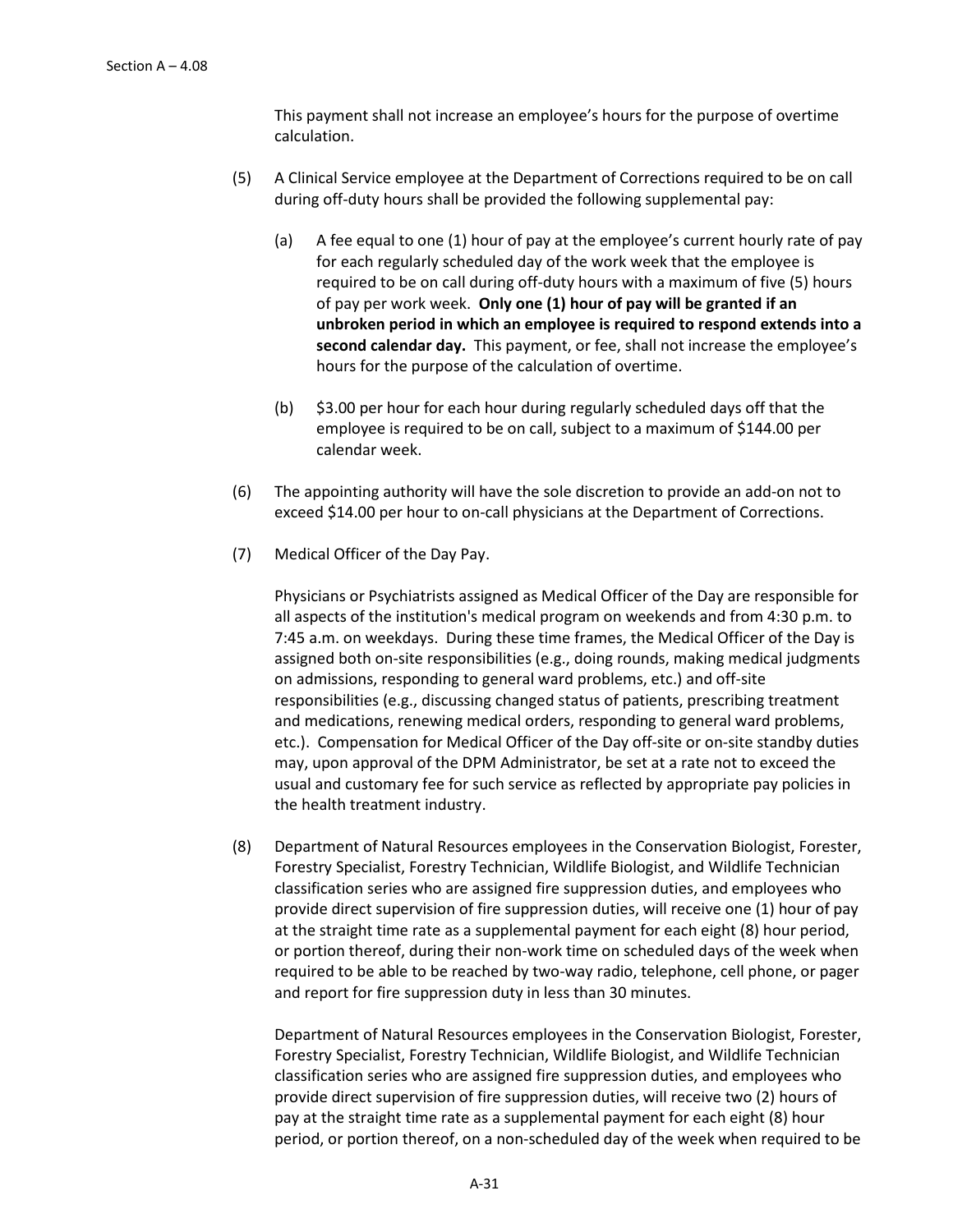able to be reached by two-way radio, telephone, cell phone, or pager and report for fire suppression duty in less than 30 minutes.

The Employer will restore earned legal holiday leave credits used up to a maximum of eight (8) hours to employees placed on fire duty readiness status on a legal holiday. Any restored legal holiday leave must be used within the same calendar year.

- (9) A technician at the Educational Communications Board required to be on call during off-duty hours shall be provided the following supplemental pay:
	- (a) A fee equal to one (1) hour of pay at the employee's current hourly rate of pay for each regularly scheduled day of the work week that the employee is required to be on call during off-duty hours with a maximum of five (5) hours of pay per work week. Only one (1) hour of pay will be granted if an unbroken period in which an employee is required to respond extends into a second calendar day. This payment, or fee, shall not increase the employee's hours for the purpose of the calculation of overtime.
	- (b) \$1.25 per hour for each hour during regularly scheduled days off that the employee is required to be on call, subject to a maximum of \$60.00 per calendar week.

### **4.09 Call-Back/Call-In Pay**

The appointing authority may guarantee a minimum of two hours pay when an emergency situation exists and an employee is called back for duty or called in on the employee's day off. The guaranteed minimum of two hours pay will be mandatory for:

- (1) Nonexempt employees; and
- (2) Supervisory employees when call-back/call-in work hours plus other work hours cause the employee to receive mandatory overtime pay under 4.03(2)(b)2 of this Section (Section A).

#### **4.10 Supplemental Pay for Psychologists**

(1) Subject to the eligibility requirements of (3) below, an add-on may be provided to an employee whose position has been allocated to one of the following classifications:

Psychologist-Licensed Psychologist-Licensed-Chapter 980 Chief Regional Psychologist School Psychologist School Psychologist – Senior Psychological Associate Psychologist Supervisor Psychologist Supervisor – Chapter 980 Psychologist Supervisor Management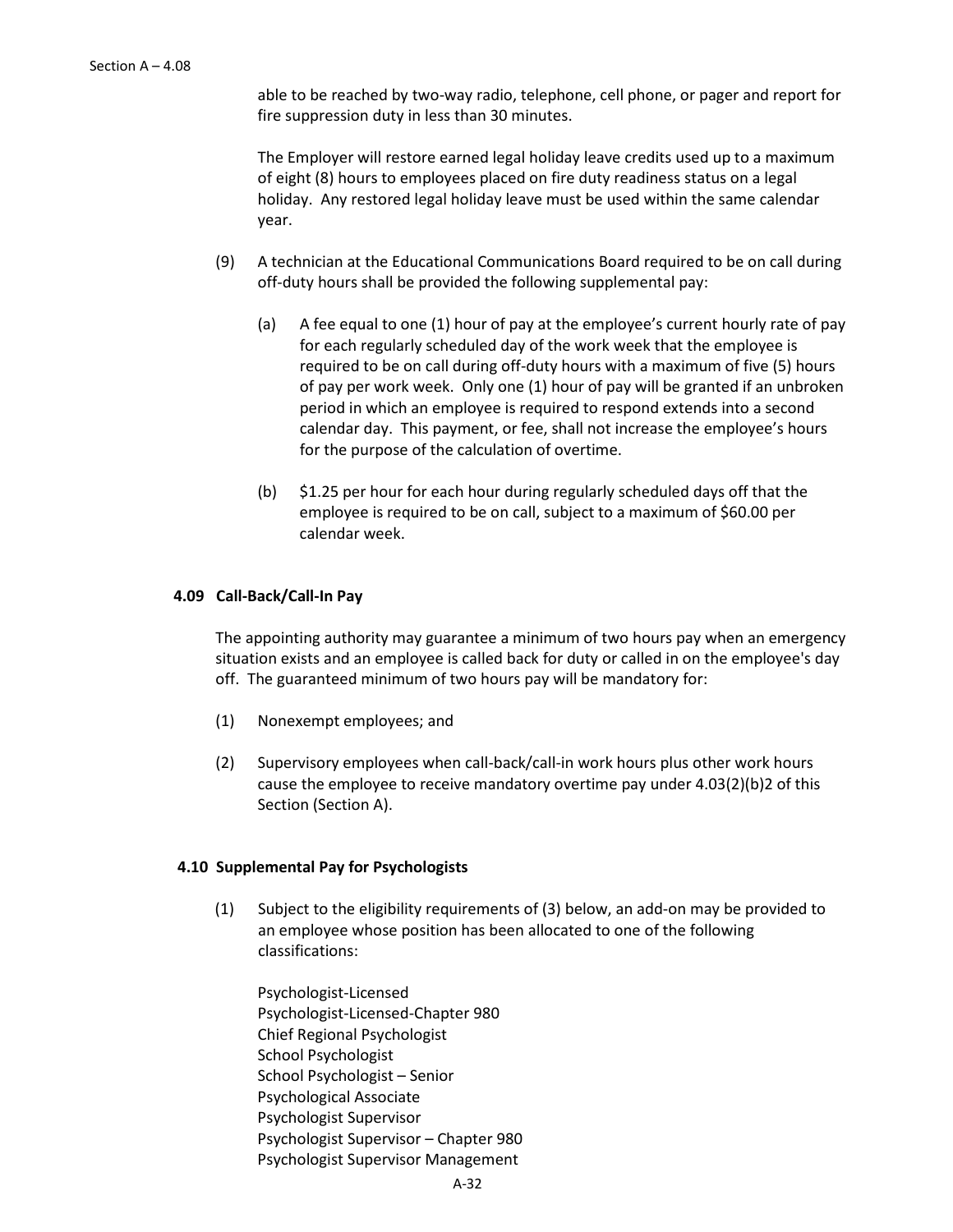Psychologist Manager Psychologist Chief

- (2) The appointing authority has the sole discretion to approve or deny the add-on amount based on external market conditions affecting the recruitment and retention of employees with doctorates in the psychology subspecialty required by the position. Such amounts may differ by geographic area and by subspecialty. Differences in add-on amounts may **not** be based on differences in the level of managerial or supervisory functions performed. These differences are reflected in the base pay range assignment of the classification. Pursuant to s.  $230.12(1)(c)$ , Wis. Stats., supplemental pay may not be granted for circumstances reflected by the base pay rate or range.
- (3) In order to be eligible for the add-on, the employee must possess a recognized Doctorate in Psychology or a related field such as Behavioral Disabilities. Employees who possess an equivalent to a Doctorate, as evidenced by licensure by the Psychology Examining Board, will also be eligible.
- (4) The add-on will be an amount not to exceed \$8.00 per hour for Chapter 980 classifications and not to exceed \$6.00 per hour for all other classifications.The Psychologist add-on will be effective at the beginning of the first pay period following the appointing authority's approval of the add-on. **The amount can be subsequently changed only with DPM approval**.

# **4.11 Supplemental Pay for Attorney Supervisory and Managerial Positions**

- (1) This supplemental pay provision applies to Attorney positions allocated to Supervisory, Confidential/Supervisory or Management classifications who supervise one or more permanent Attorney positions.
- (2) The actual responsibility add-on amount paid to an employee may be any amount up to the maximum rate. The maximum rate allowable will not exceed **\$2.75 per hour**. **The amount can be subsequently changed only with DPM approval**.
- (3) The appointing authority has the discretion to grant or adjust (subject to DPM approval) supplemental pay subject to the maximum allowable amounts based on their analysis of the organizational structure, internal and external relationships, size of staff supervised and any other reasonable criteria deemed appropriate. The agency will immediately discontinue the add-on when the Attorney is no longer employed in a position allocated to a supervisory or managerial classification. Failure to do so will result in a salary overpayment that must be recovered by the appointing authority.

# **4.12 Supplemental Pay for Teachers, Teacher Supervisors, Education Directors, and Juvenile Education Directors**

(1) An add-on amount may be paid to supplement the base pay of an employee whose position is allocated to the Teacher, Teacher Supervisor, Education Director, or Juvenile Education Director classifications, based on credits earned from an accredited technical college, college or university over and above those needed for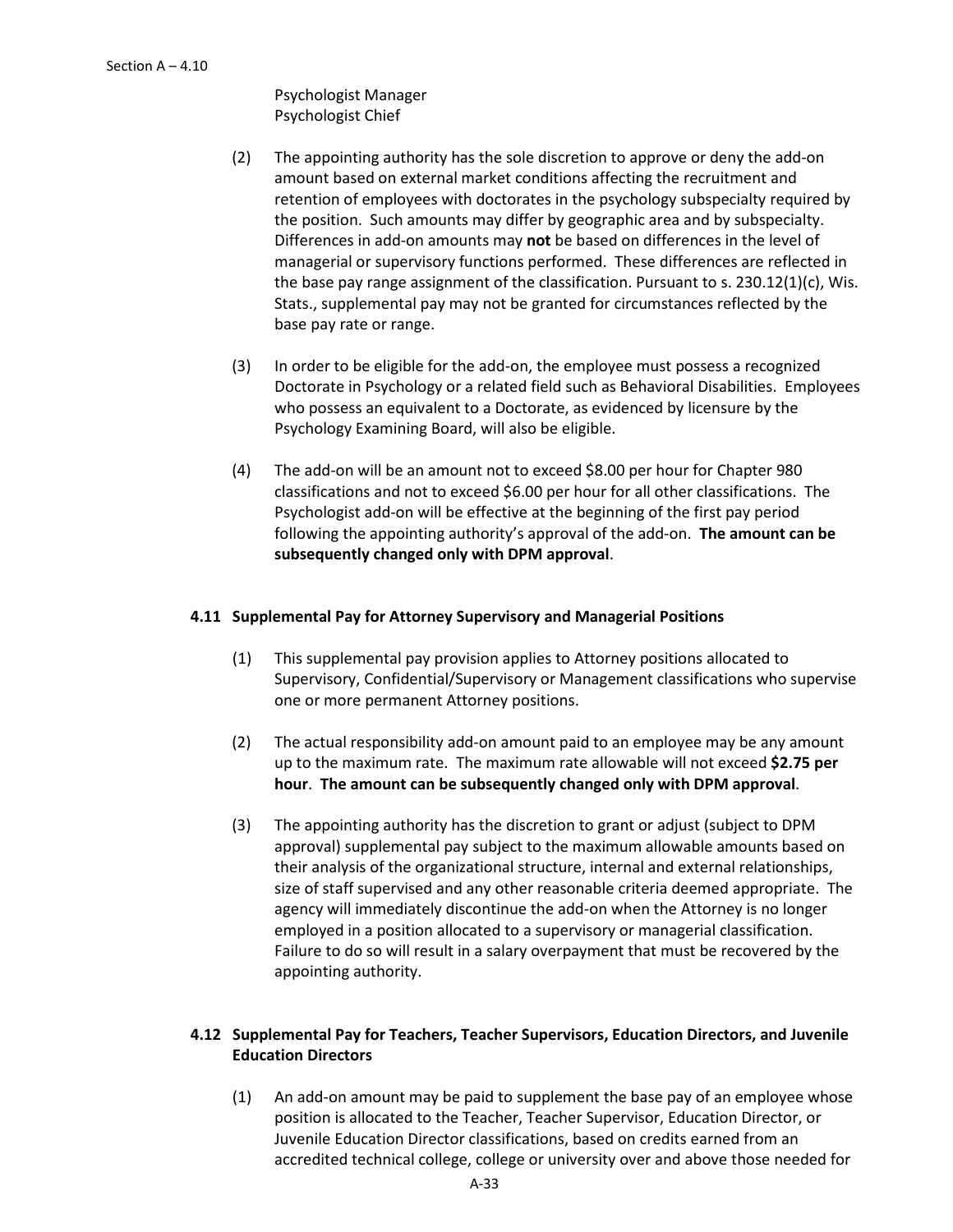basic certification as a teacher or education director, including provisional licenses, as provided in the schedule below.

- (2) In order to be eligible for the add-on, the appointing authority must make a determination that the additional credits on which the add-on is based are relevant to the duties and responsibilities of the position. The appointing authority will have the discretion to determine the relevance of the credits.
- (3) When an eligible employee successfully completes one of the following, the employee shall be eligible for a Professional Development Step as provided in the table below:
	- (a) A job-required professional development plan, pursuant to chapter PI 34, Wis. Adm. Code;
	- (b) Six credits as part of the job-required professional development plan; or
	- (c) Six job-relevant credits excluding the first six of any professional development plan.
	- (d) An employee will not receive an additional step under (a) above, if credits involved were used to receive a step under (b) above.
- (4) If granted, the add-on will be effective at the beginning of the first pay period following the appointing authority's approval of the add-on.
- (5) If the incumbent moves from the position for which an add-on amount has been determined to be appropriate to a position not allocated to one of these classifications, the add-on shall cease. If the incumbent moves to another position allocated to one of these classifications, the appointing authority shall re-evaluate the additional credits beyond those needed for basic certification, including provisional licenses, and establish which are relevant to the new position. It is on these credits that any add-on to be applied will be based.

| TEACHER, TEACHER SUPERVISOR, EDUCATION DIRECTOR AND JUVENILE EDUCATION<br>DIRECTOR SUPPLEMENTAL PAY AMOUNTS |                                                   |  |                        |  |                                                 |   |   |        |        |
|-------------------------------------------------------------------------------------------------------------|---------------------------------------------------|--|------------------------|--|-------------------------------------------------|---|---|--------|--------|
| <b>HOURLY ADD-ON AMOUNTS</b>                                                                                |                                                   |  |                        |  |                                                 |   |   |        |        |
|                                                                                                             | \$0.97                                            |  |                        |  | $$1.22$ $$1.47$ $$1.72$ $$1.97$ $$2.22$ $$2.47$ |   |   | \$2.72 | \$2.97 |
|                                                                                                             | <b>NUMBER OF CREDITS BEYOND BACHELOR'S DEGREE</b> |  |                        |  |                                                 |   |   |        |        |
| <b>Bachelor's</b><br>6<br>12<br>18<br>36<br>42<br>24<br>30<br>48<br>54<br>Degree plus:                      |                                                   |  |                        |  |                                                 |   |   |        |        |
| Professional<br><b>Development</b><br><b>Plan Steps:</b>                                                    | A                                                 |  | C<br>$B \qquad \qquad$ |  | D <sub>E</sub>                                  | F | G | н      |        |

The above add-on amounts apply only to classifications eligible for the supplemental pay add-on.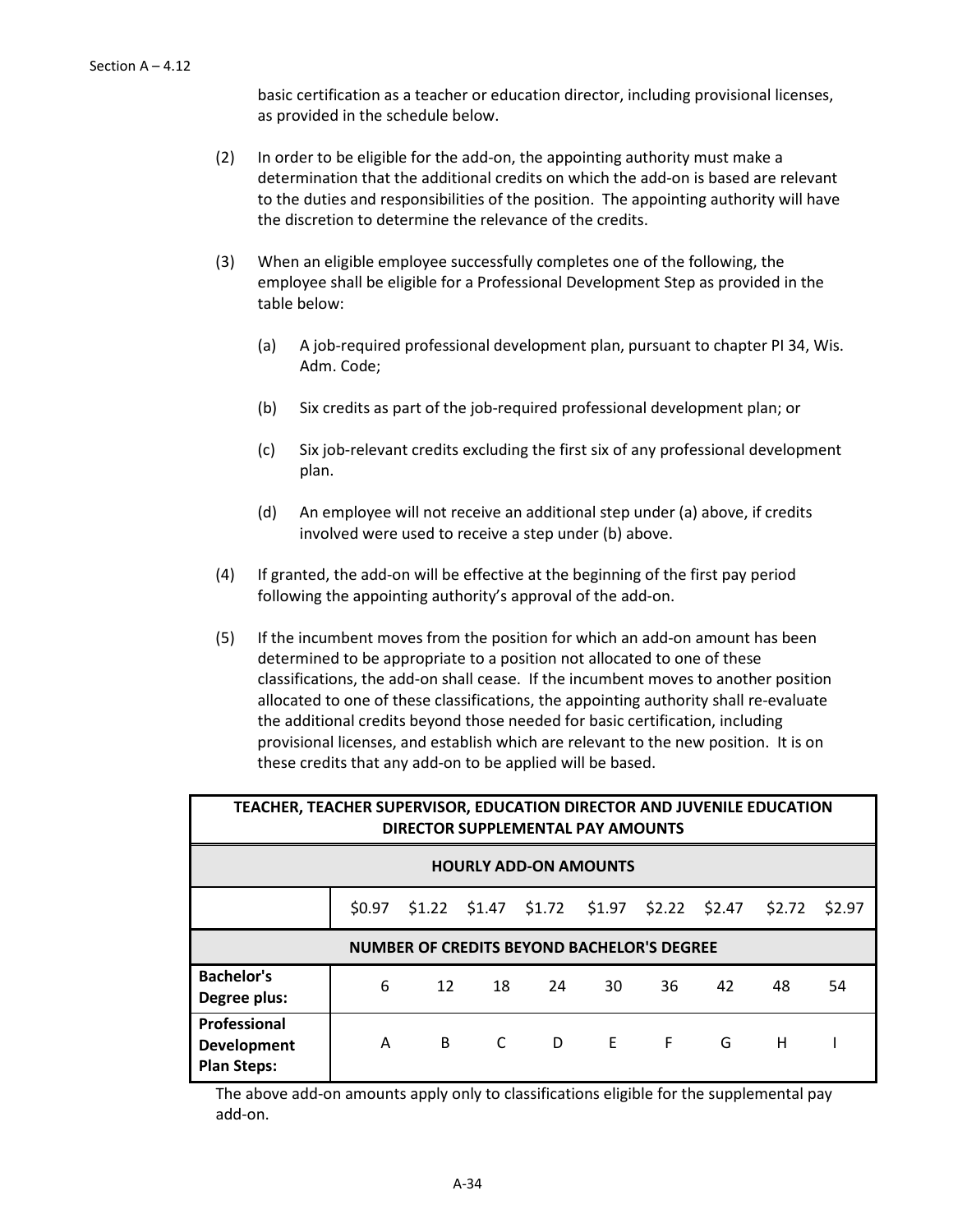## **4.13 Supplemental Pay for Dentists, Physicians, and Psychiatrists**

Permanent and project employees whose positions require the possession of a license to practice medicine pursuant to s. 448.05, Wis. Stats., are covered by (1) below. These positions are classified as Physician, Physician Supervisor, Physician Management, Psychiatrist, Psychiatrist Supervisor, or Psychiatrist Management. Permanent and project employees in positions classified as Dentist Supervisor, Dentist Management, Physician Supervisor, Physician Management, Psychiatrist Supervisor or Psychiatrist Management are covered by (2) below.

(1) Supplemental Pay for Board Certification and Board Certification Eligibility.

Subject to (a) through (e) below, the appointing authority has the authority to determine supplemental pay in accordance with the schedule of supplemental pay amounts provided under (f) below, for Board Certification eligibility or Board Certification.

- (a) Board Certification Eligibility. An employee in a position for which the appointing authority requires Board Certification and who has been certified by the appropriate Medical Specialty Board as having achieved the required Board Certification eligibility may be granted supplemental pay up to the amount shown in the table below, at the discretion of the appointing authority. No credit will be given for Board Certification eligibility in a specialty not directly related to the employee's position, as determined by the appointing authority. **The amount can be subsequently changed only with DPM approval**.
- (b) Board Certification. An employee in a position for which the appointing authority requires Board Certification and who has been certified by the appropriate Medical Specialty Board for the required certification may be granted supplemental pay within the range provided in the table below. No credit will be given for Board Certification in a specialty not directly related to the employee's position, as determined by the appointing authority.
- (c) Supplemental pay may only be granted upon receipt of written evidence of Board Certification eligibility or Board Certification. All supplemental pay adjustments will be effective at the beginning of the pay period following the determination by the appointing authority that the employee has presented sufficient evidence of the Board Certification eligibility or Board Certification required for the position. Supplemental pay will be discontinued by the appointing authority whenever the Physician or Psychiatrist is no longer employed in a position for which the appointing authority requires the Board Certification.
- (d) Employees eligible for supplemental pay are limited to one supplemental pay amount to reflect either Board Certification Eligibility or Board Certification. There will be no pyramiding of Board Certification pay.
- (e) Schedule of Supplemental Pay Amounts for Board Certification and Board Certification Eligibility.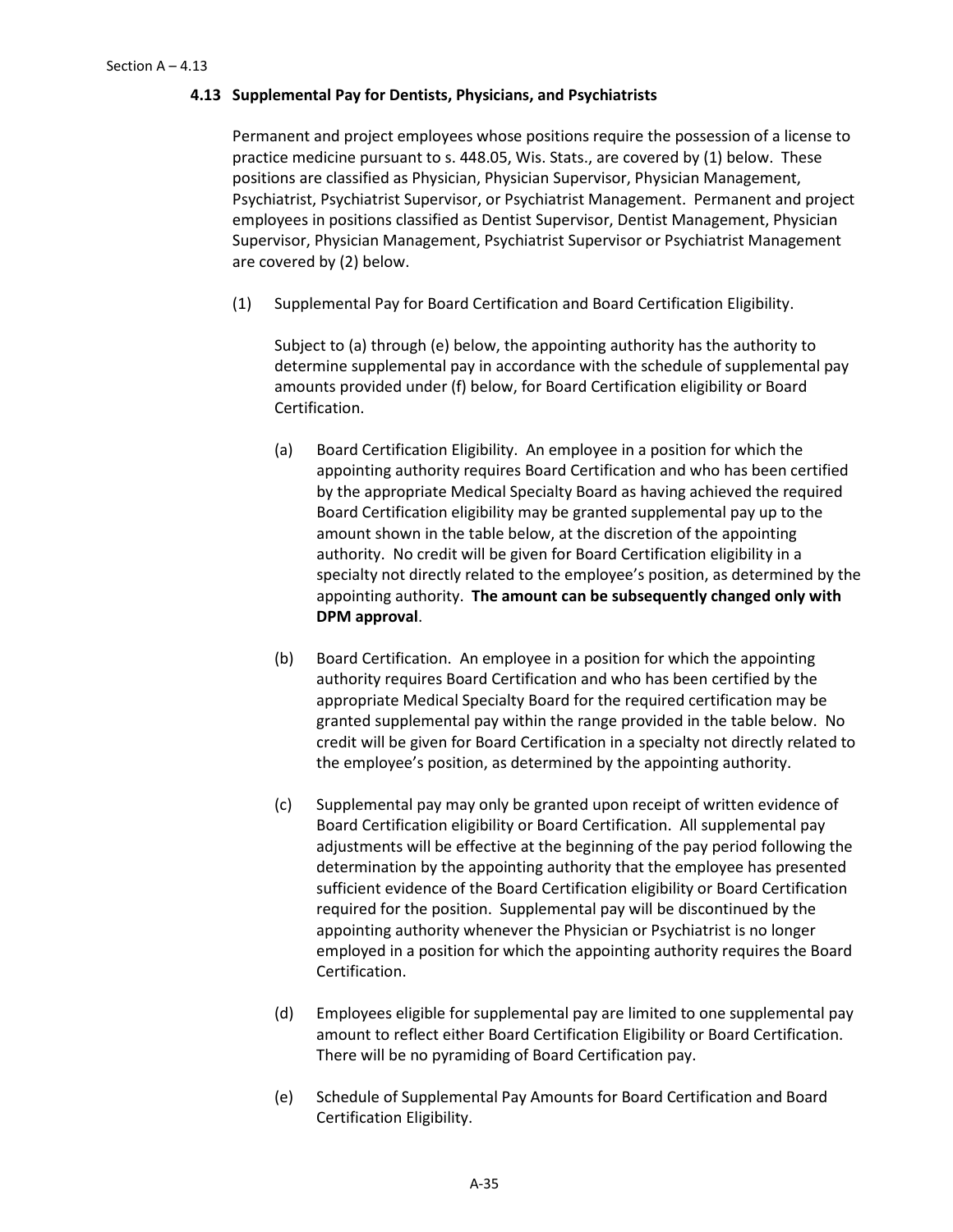| <b>Schedule of Supplemental Pay Amounts for Board Certification</b><br><b>And Board Certification Eligibility</b> |                                  |                         |  |  |  |  |  |
|-------------------------------------------------------------------------------------------------------------------|----------------------------------|-------------------------|--|--|--|--|--|
|                                                                                                                   | <b>Board</b><br>Board            |                         |  |  |  |  |  |
| <b>Classification</b>                                                                                             | <b>Certification Eligibility</b> | Certification           |  |  |  |  |  |
|                                                                                                                   |                                  |                         |  |  |  |  |  |
| Physician                                                                                                         | NTE \$7.00/hr.                   | \$10.00/hr - \$21.00/hr |  |  |  |  |  |
| Physician Supv.                                                                                                   |                                  |                         |  |  |  |  |  |
| Physician Mgt.                                                                                                    |                                  |                         |  |  |  |  |  |
| Psychiatrist                                                                                                      | NTE - \$8.00/hr                  | \$11.00/hr - \$23.00/hr |  |  |  |  |  |
| Psychiatrist Supv.                                                                                                |                                  |                         |  |  |  |  |  |
| Psychiatrist Mgt.                                                                                                 |                                  |                         |  |  |  |  |  |

- (2) Supervisory/Management Responsibility.
	- (a) Because of the variety of existing and potential future positions assigned supervisory or management responsibility, supplemental pay will be based upon such factors as organizational status, structure of the work environment, program scope and complexity, decision-making authority, policy-setting authority or any other reasonable factors. The added supplemental pay will relate to either of the two categories listed in the table below based on the designation (i.e., Supervisor or Management) in the employee's classification title.

| Schedule of Supplemental Pay Amounts for Supervisory and Management Responsibility |                   |                   |  |  |
|------------------------------------------------------------------------------------|-------------------|-------------------|--|--|
|                                                                                    |                   |                   |  |  |
| Pay Range<br>(Classification)                                                      | Supervisory       | Management        |  |  |
| Pay Range 50-50<br>(Dentist Supv.)<br>(Dentist Mgt.)                               | NTE - \$6.00/hr.  | NTE - \$17.00/hr. |  |  |
| Pay Range 50-51<br>(Physician Supv.)<br>(Physician Mgt.)                           | NTE - \$7.00/hr.  | NTE - \$21.00/hr. |  |  |
| Pay Range 50-52<br>(Psychiatrist Supv.)<br>(Psychiatrist Mgt.)                     | $NTE - $8.00/hr.$ | NTE - \$23.00/hr. |  |  |

- (b) **The supplemental pay amount awarded by an agency can be subsequently changed only with DPM approval**. This type of change is not considered a promotion or demotion and, therefore, within range base pay increases will not be granted.
- (c) Effective Dates.

All supplemental pay adjustments will be effective at the beginning of the pay period following the determination by the appointing authority that such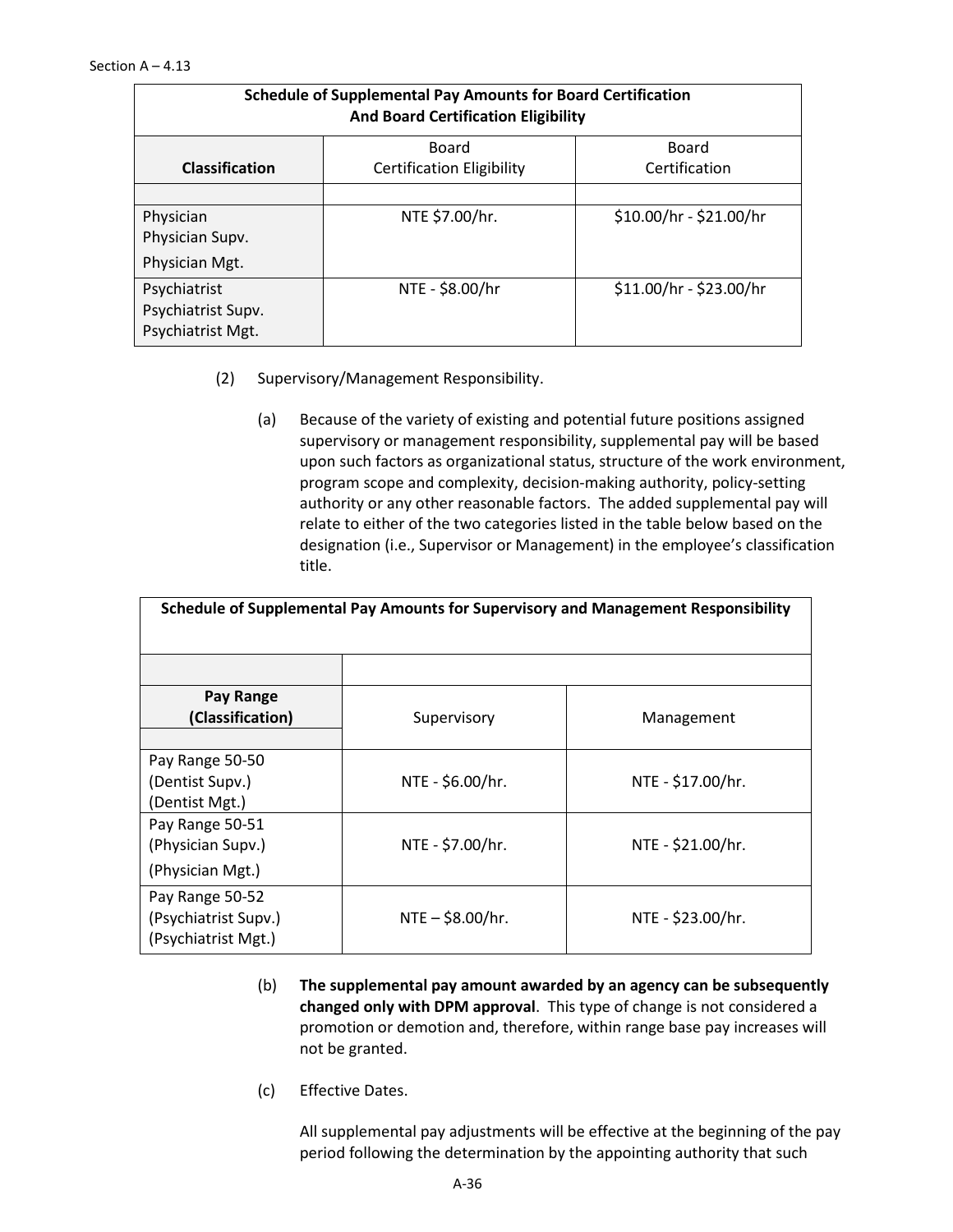adjustments are warranted in accordance with this Section (Section A). Supplemental pay will cease whenever the employee is not employed in a position requiring supervisory or management responsibility.

# **4.14 Supplemental Pay for Engineering Related Classifications**

- (1) An add-on amount of \$0.30 per hour may be paid to supplement the base pay of an employee whose position is allocated to a classification in schedule 14 or one of the management or supervisory engineering and related classifications based upon the employee's possession of a license or registration as an Agricultural Engineering Practitioner, Professional Geologist, Professional Hydrologist, Professional Soil Scientist, Petroleum Operations Engineer, or Wisconsin Registered Interior Designer. The license or registration must be recognized by the State of Wisconsin.
- (2) An add-on amount of \$0.30 per hour may be paid to supplement the base pay of an employee whose position is allocated to the Construction Coordinator Supervisor or a position in the Construction Representative classification series, based on the employee's possession of an Asbestos Supervisor certification from the Wisconsin Department of Health Services.
- (3) An add-on of \$1.00 per hour may be paid to supplement the base pay of an employee whose position is allocated to a classification in schedule 14 or one of the management or supervisory engineering and related classifications based upon the employee's possession of a Designer of Engineering Systems permit, an Architect registration or for licenses as a Land Surveyor, Professional Engineer, and Landscape Architect. The license, permit, or registration must be recognized by the State of Wisconsin.
- (4) The appointing authority will have the discretion to determine the relevance of the registration or permit to the position held and to authorize the hourly add-on. If granted, the add-on will be effective at the beginning of the first pay period following the appointing authority's approval of the add-on.
- (5) If the incumbent moves from the position for which an add-on has been approved by the appointing authority to a position not allocated to one of the authorized classifications, the add-on will cease. If the incumbent moves to another position allocated to one of the authorized classifications, the appointing authority of the new position has the discretion to determine whether the add-on will be continued in the new position. If an employee receiving an add-on ceases to hold a current registration or permit as the result of expiration or revocation, the add-on will cease effective at the beginning of the first pay period following the expiration or revocation date.
- (6) An employee may receive only one of the add-ons identified in (1) to (3), above.

# **4.15 Certified Public Accountant (CPA) Add-on**

(1) CPA Add-On (Pre-Certification). An add-on amount of twenty-five cents (\$0.25) per hour may be paid to supplement the base pay of an eligible employee whose position is allocated to Accountant, Auditor, agency-specific professional fiscal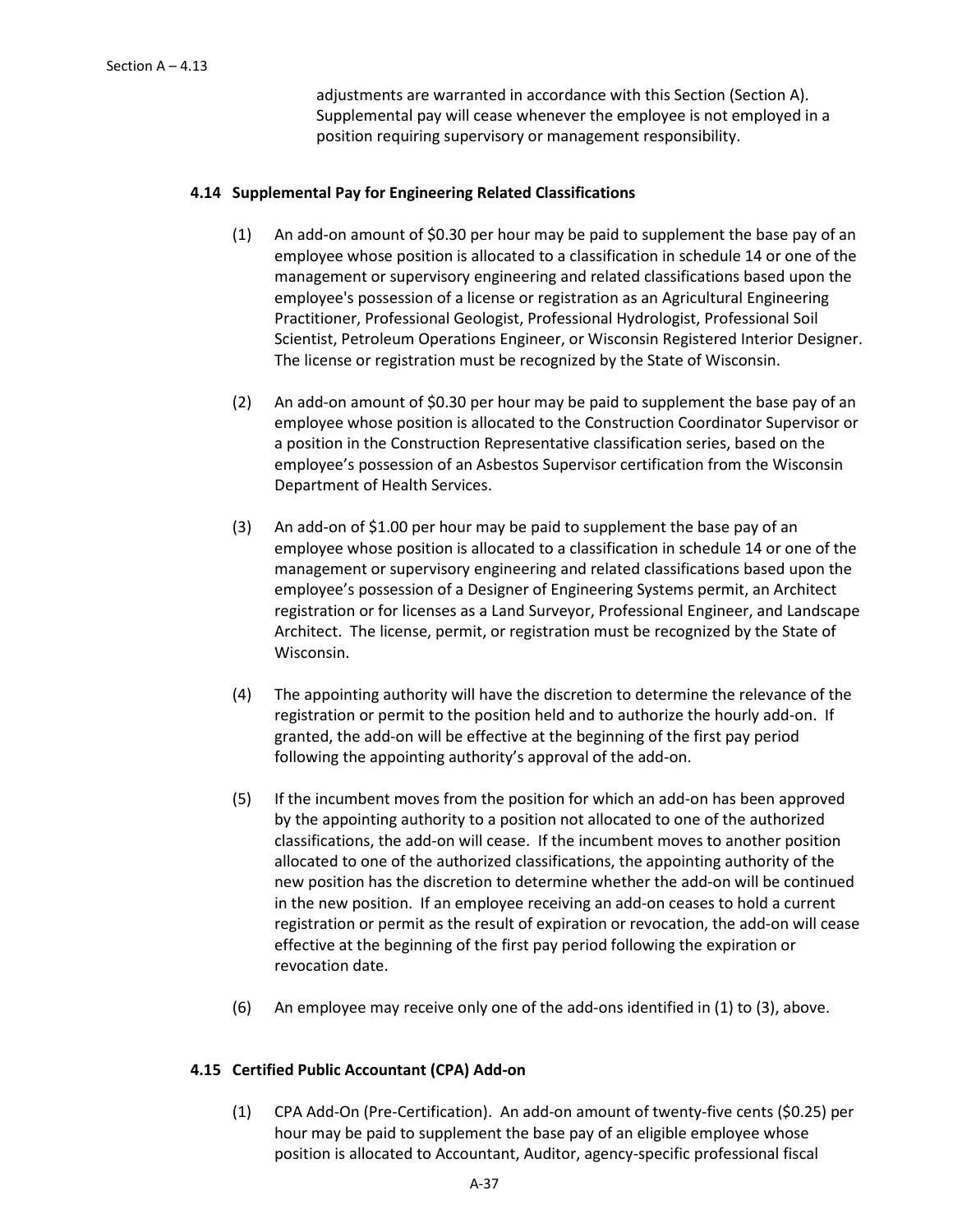(schedule 07) classifications, or one of the professional confidential, supervisory, or management fiscal classifications based upon the employee's successful completion of the Certified Public Accountant (CPA) examination and possession of the CPA "Notification of Grades." To be eligible for the add-on, all three of the following criteria must be met:

- (a) The employee must be in a position that is allocated to Accountant, Auditor, agency-specific professional fiscal (schedule 07) classifications, or one of the following professional confidential, supervisory, or management fiscal classifications: Accountant-Confidential, Auditor-Confidential, Financial Program Supervisor, Financial Officer, Financial Manager, Financial Management Supervisor, or agency-specific professional fiscal classification;
- (b) The employee must successfully complete the CPA examination and possess the CPA "Notification of Grades" from the Department of Safety and Professional Services or another state; **and**
- (c) The CPA-related knowledge must be relevant to the position's assigned duties and responsibilities.
- (2) CPA Add-On (Post-Certification). Upon earning the CPA certification, an additional add-on amount of twenty-five cents (\$0.25) per hour may be granted to an employee to bring the employee's total add-on amount up to fifty cents (\$0.50) per hour. To be eligible for this additional add-on amount, all three of the following criteria must be met:
	- (a) Except as indicated in (3) below, the employee must be in a position that is allocated to Accountant, Auditor, agency-specific professional fiscal (schedule 07) classifications, or one of the following professional confidential, supervisory, or management fiscal classifications: Accountant, Auditor, Financial Program Supervisor, Financial Officer, Financial Manager, Financial Management Supervisor, or agency-specific professional fiscal classification;
	- (b) The employee must possess a current certificate from the Department of Safety and Professional Services or another state as a Certified Public Accountant; **and**,
	- (c) The CPA-related knowledge must be relevant to the position's assigned duties and responsibilities.
- (3) On a case-by-case basis, an appointing authority may request DPM's approval of CPA add-on eligibility for positions not allocated to the classifications identified in (2)(a), above.
- (4) The appointing authority will have the discretion to determine the relevance of the successful completion of the CPA examination or CPA certification to the position held and to authorize the hourly add-on.
- (5) If an add-on is granted, it will take effect at the beginning of the first pay period following the appointing authority's approval of the add-on.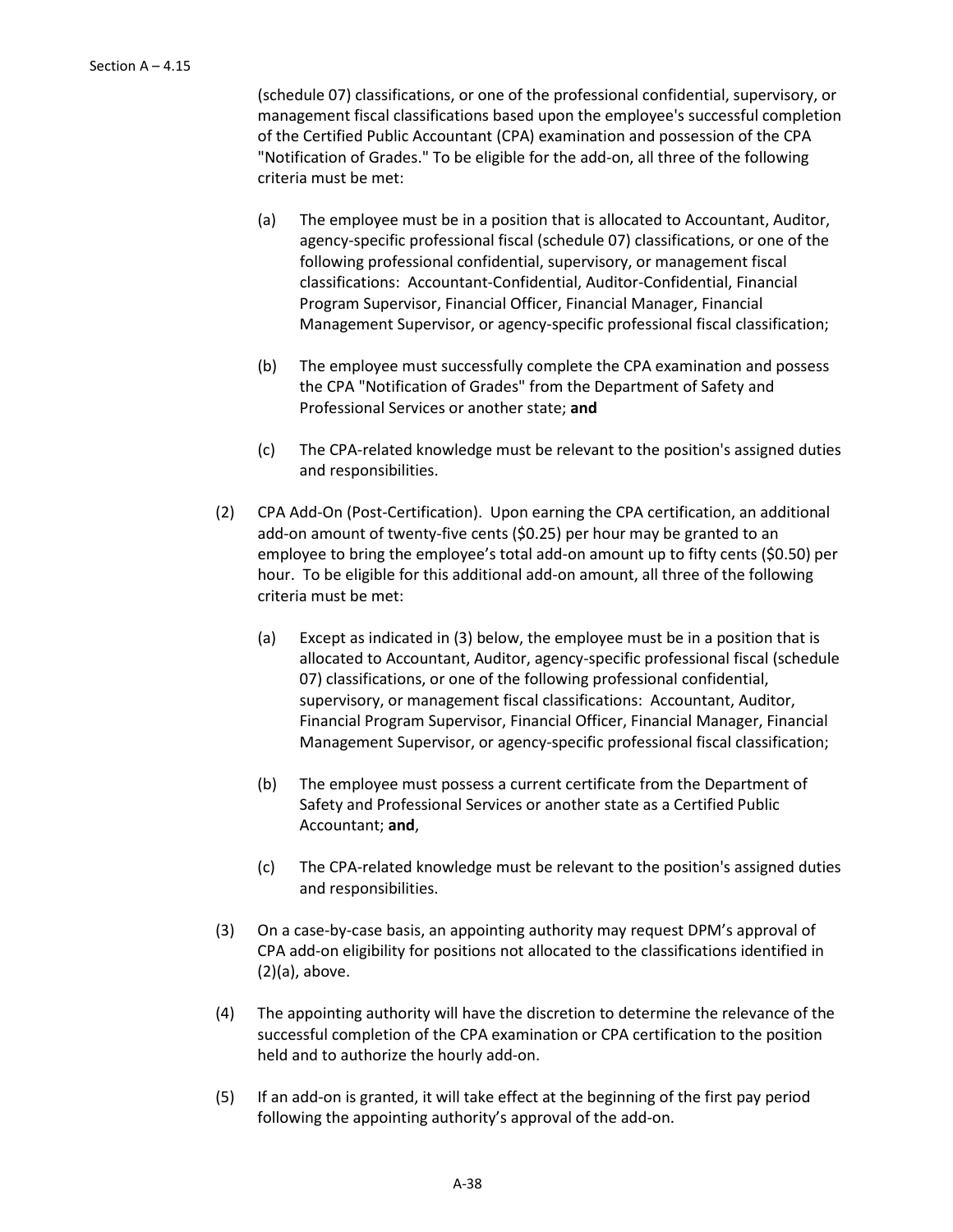(6) If the incumbent moves from the position for which an add-on has been approved by the appointing authority to a position not allocated to one of the authorized classifications, the add-on will cease. If the incumbent moves to another position allocated to one of the authorized classifications, the appointing authority of the new position has the discretion to determine whether the add-on will be continued in the new position, based on the criteria noted above. If an employee receiving an add-on ceases to hold a current certification as the result of expiration or revocation of such certification, the add-on will cease effective at the beginning of the first pay period following the expiration or revocation date.

# **4.16 Certified General Appraiser Add-on**

An add-on amount of thirty cents (\$0.30) per hour may be paid to supplement the base pay of an eligible employee in a position of which the primary responsibility is property assessment or real estate appraisal, based on the employee's possession of a current certification as a Certified General Appraiser from the Department of Safety and Professional Services.

- (1) To be eligible for the add-on, the following conditions must be met:
	- (a) The employee must be in a position of which the primary responsibility is property assessment or real estate appraisal;
	- (b) The employee must possess a current certification as a Certified General Appraiser from the Department of Safety and Professional Services; and
	- (c) The General Appraiser Certification must be relevant to the position's assigned duties and responsibilities.
- (2) DPM will establish and maintain the list of classifications that qualify for the Certified General Appraiser Add-On.
- (3) The appointing authority will have the discretion to determine the relevance of the certification to the position held and to authorize the hourly add-on.
- (4) If an add-on is granted to an employee, it will take effect at the beginning of the first pay period following the appointing authority's approval of the add-on.
- (5) If the incumbent moves from the position for which an add-on has been approved by the appointing authority to a position not allocated to one of the authorized classifications, the add-on will cease. If the incumbent moves to another position allocated to one of the authorized classifications, the appointing authority of the new position has the discretion to determine whether the add-on will be continued in the new position, based on the criteria noted above. If an employee receiving an add-on ceases to hold a current certification as the result of expiration or revocation of such certification, the add-on will cease effective at the beginning of the first pay period following the expiration or revocation date.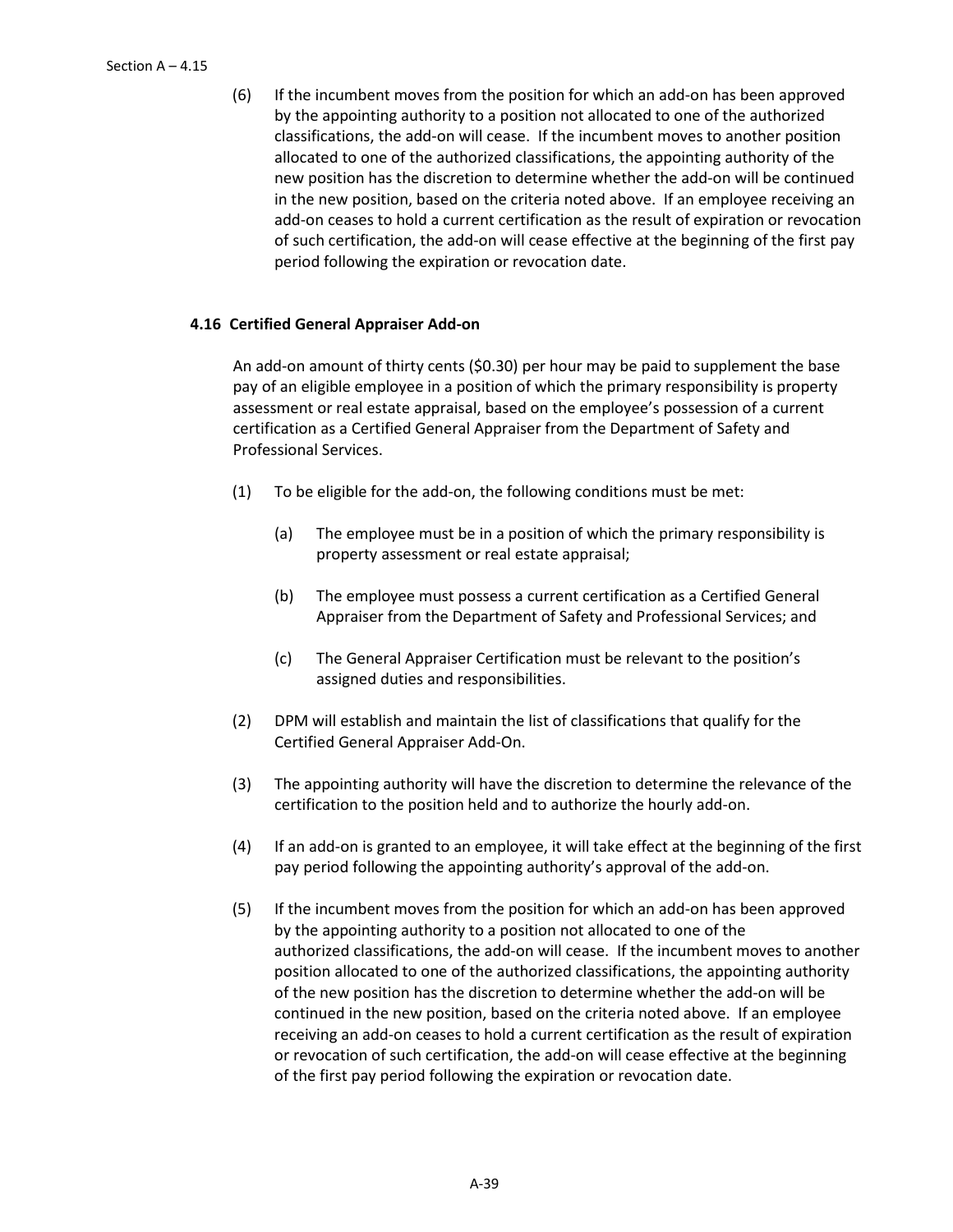### **4.17 Supplemental Pay Program for Certain Power Plant Classifications**

- (1) This supplemental pay program applies to employees in positions allocated to the Power Plant Operator, Power Plant Operator – Senior, Power Plant Operator – In Charge, Power Plant Manager, and Power Plant Superintendent classifications, or to employees temporarily assigned for longer than four weeks, to power plant facilities listed below.
- (2) Eligible employees may receive an add-on as follows:

DOA Capitol Heat & Power \$1.00 per hour

- (3) Any add-on granted to an employee will take effect at the beginning of the first pay period following the appointing authority's approval of the add-on.
- (4) The add-on will immediately cease when the employee is no longer employed in the position for which the add-on was approved.

### **4.18 Supplemental Pay for Firearms Requirement at the Department of Military Affairs**

Employees in the Department of Military Affairs who are qualified and regularly required to carry a firearm during the performance of security duties shall receive an add-on of \$2.00 per hour. For purposes of this provision, a firearm is defined as a pistol and/or rifle. The add-on will immediately cease if the employee is no longer qualified or regularly required to carry a firearm, or leaves the Department of Military Affairs.

### **4.19 Supplemental Pay for Accredited and Certified Insurance Examiner Designations**

Employees at the Office of the Commissioner of Insurance who are in positions allocated to the Insurance Examiner classification series, the Insurance Financial Examiner classification series and classifications of Insurance Examiner Chief or Insurance Financial Examiner Chief shall receive an add-on of \$1.00 per hour based on the employee's designation of Accredited Insurance Examiner or Accredited Financial Examiner, respectively, after successfully meeting the requirements of an accredited program. Upon earning a Certified Insurance Examiner or Certified Financial Examiner designation appropriate for the employee's classification, an additional \$1.00 per hour will be added, bringing the total add-on amount to \$2.00 per hour. The add-on shall be effective the first day of the pay period following receipt of proof of such accreditation or certification. The employee shall no longer receive the add-on if the employee is no longer in a position allocated to one of the specified classifications or if the employee no longer meets the continuing education requirements of the designation.

### **4.20 Supplemental Pay for Specific Department of Natural Resources Assignments**

Employees at the Department of Natural Resources who are in positions allocated to the classifications of Conservation Warden, Administrative Warden, and NR Law Enforcement Supervisor may be provided a \$1.50 per hour add-on for performing the following duties: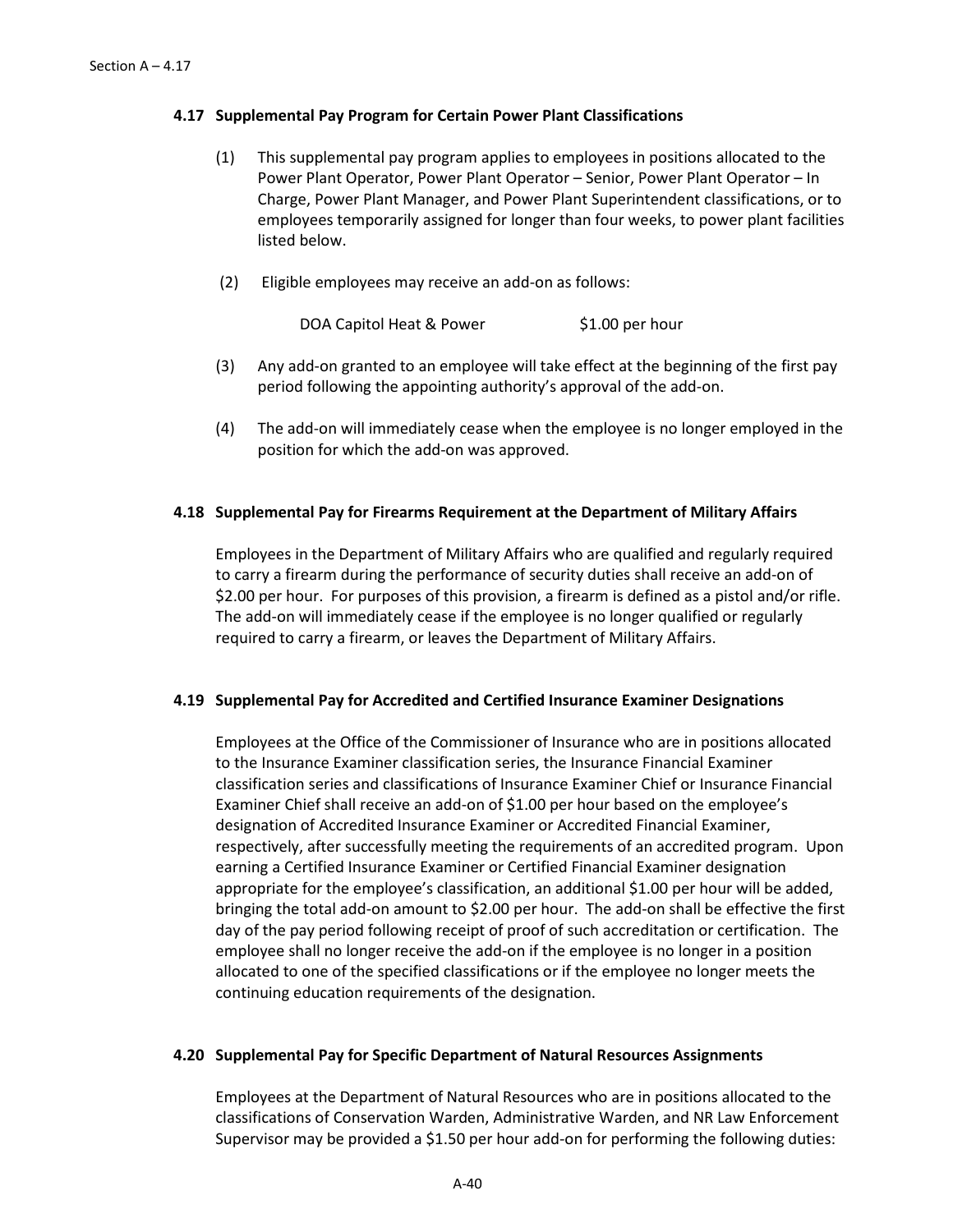- (1) Field Training Officer (FTO), including time spent completing Daily Observation Reports, field training performance evaluations and other documents directly related to assessing recruit performance during the FTO assignment;
- (2) Background Investigator; or
- (3) Instructor, instructing students in Firearms, Defensive and Arrest Tactics, Vehicle Contact, Emergency Vehicle Operations, Professional Communications or Standardized Field Sobriety Testing pursuant to their Wisconsin Department of Justice instructor certification.

The add-on will be provided only for hours performing the above duties, and only if they are duties considered outside of the employee's normal job responsibilities. Eligible hours will not include any training sessions, or travel time to or from training sessions.

### **4.21 Supplemental Pay for Financial Examiner Skills and Education**

(1) For the positions listed below, the Department of Financial Institutions and the Office of Credit Unions will implement a supplemental pay program for Financial Examiner Skills and Education:

> Consumer Act Director Consumer Credit Examiner and Consumer Credit Examiner – Journey, Senior and Advanced Deputy Administrator - Banking Deputy Administrator - Credit Unions Financial Examiner and Financial Examiner – Journey, Senior and Advanced Financial Examiner Supervisor Licensed Financial Services Director Securities Examiner and Securities Examiner – Journey, Senior and Advanced Securities Registration and Compliance Director

On a case-by-case basis, the appointing authority may request DPM's approval of add-on eligibility for other positions.

(2) The appointing authority may grant or adjust the add-on based on the following amounts and criteria developed by the appointing authority. Such criteria must be approved by the DPM Administrator prior to the granting of any add-on under these provisions:

# **Amounts for Each Skill and Education Level Attained:**

| Skill and Education Level 1 | \$1.50/hour |
|-----------------------------|-------------|
| Skill and Education Level 2 | \$1.50/hour |
| Skill and Education Level 3 | \$1.50/hour |
| Skill and Education Level 4 | \$1.50/hour |

(3) Any add-on will immediately cease when the employee is no longer employed in the position for which the add-on was approved, unless the employee continues employment in an otherwise covered position.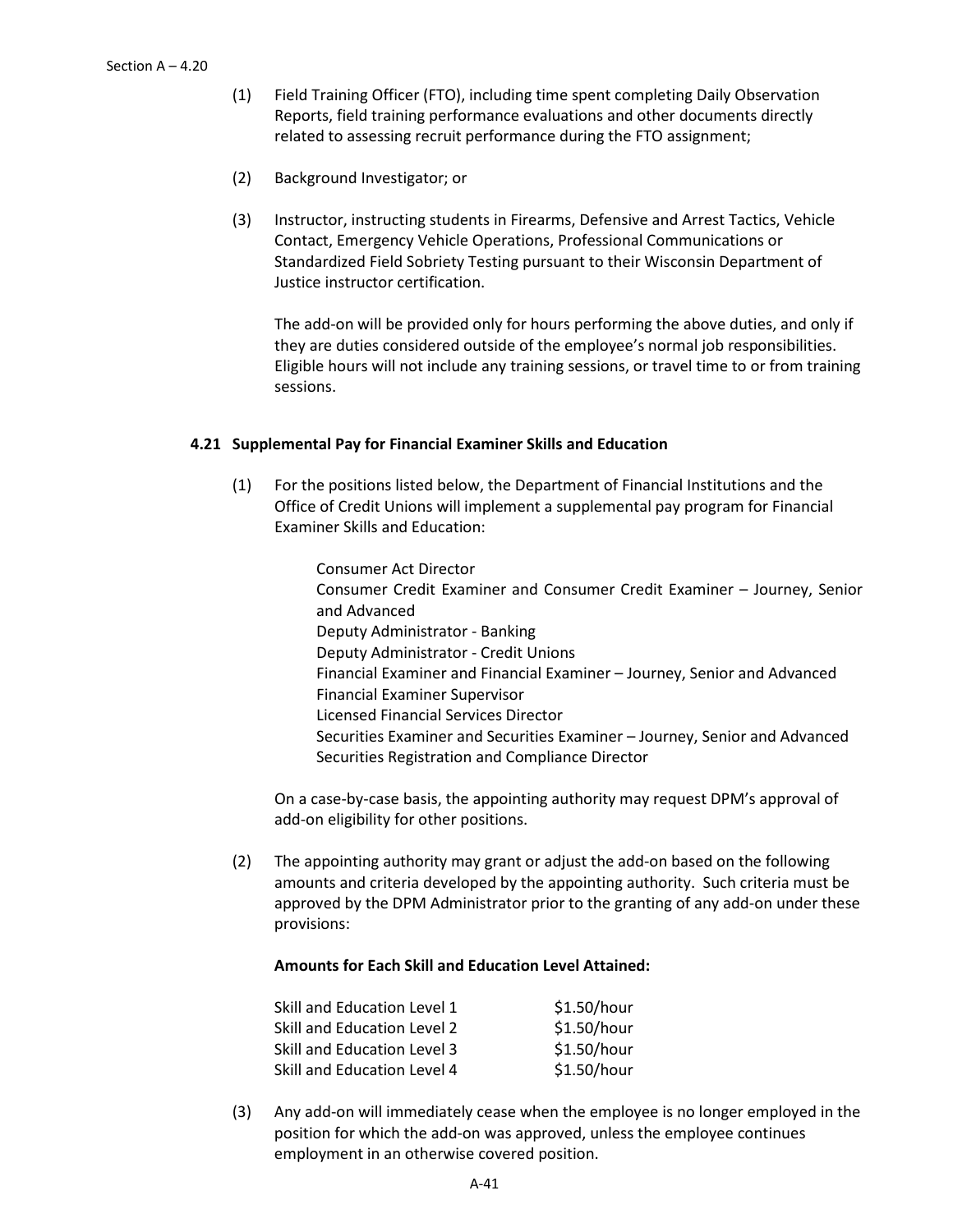- (4) Differences in add-on amounts may not be based on differences in the level of managerial or supervisory functions performed. These differences are reflected in the base pay range assignments of the classifications. Pursuant to s.  $230.12(1)(c)$ , Wis. Stats., supplemental pay may not be granted for circumstances reflected by the base pay rate or range.
- (5) Any add-on granted to an employee will take effect at the beginning of the first pay period following the appointing authority's approval of the add-on. The maximum add-on for an individual is \$6.00 per hour.

### **4.22 Supplemental Pay for Bilingual Skills**

The appointing authority will have the sole discretion to provide an add-on not to exceed \$1.00 per hour to any employee whose position description requires the employee to speak or translate a language other than English, or to use American Sign Language. The amount granted will be based on the employer's assessment of the need for bilingual skills including but not limited to anticipated percentage of time devoted to this activity, estimates of the size to the client/customer base served that require bilingual services and the number of languages utilized. This add-on will immediately cease when the employee leaves the position or if the requirement is removed from the employee's position description.

# **4.23 Flight Pay**

Any employee required to pilot an aircraft as a portion of his/her assigned duties shall receive as additional pay five dollars (\$5.00) for each hour of aircraft log time during which this duty is performed unless:

- (1) His/her current classification and job specification already includes this duty as a regularly assigned duty of the job; or
- (2) The time spent in flying the air craft is a casual occurrence solely for the purpose of arriving at a destination and not a part of a regular duty assignment.

No additional compensation shall be granted for any ground duty or preparation time even though such duties may be directly connected with the actual flying assignment. The Aircraft Pilot classification is exempt from this provision.

### **4.24 Aircraft Mechanics**

DOA aircraft mechanics required to pilot an aircraft as a portion of his/her assigned duties shall receive additional add-on pay of five dollars (\$5.00) for each hour from the time the plane takes off (engine start) from its originating location until it returns and lands at the same location (engine stop) including wait time. If the flight involves an overnight stay, the add-on pay is only applied until engine stop at the overnight stay location and will begin the next day at engine start for the return flight back to the home base.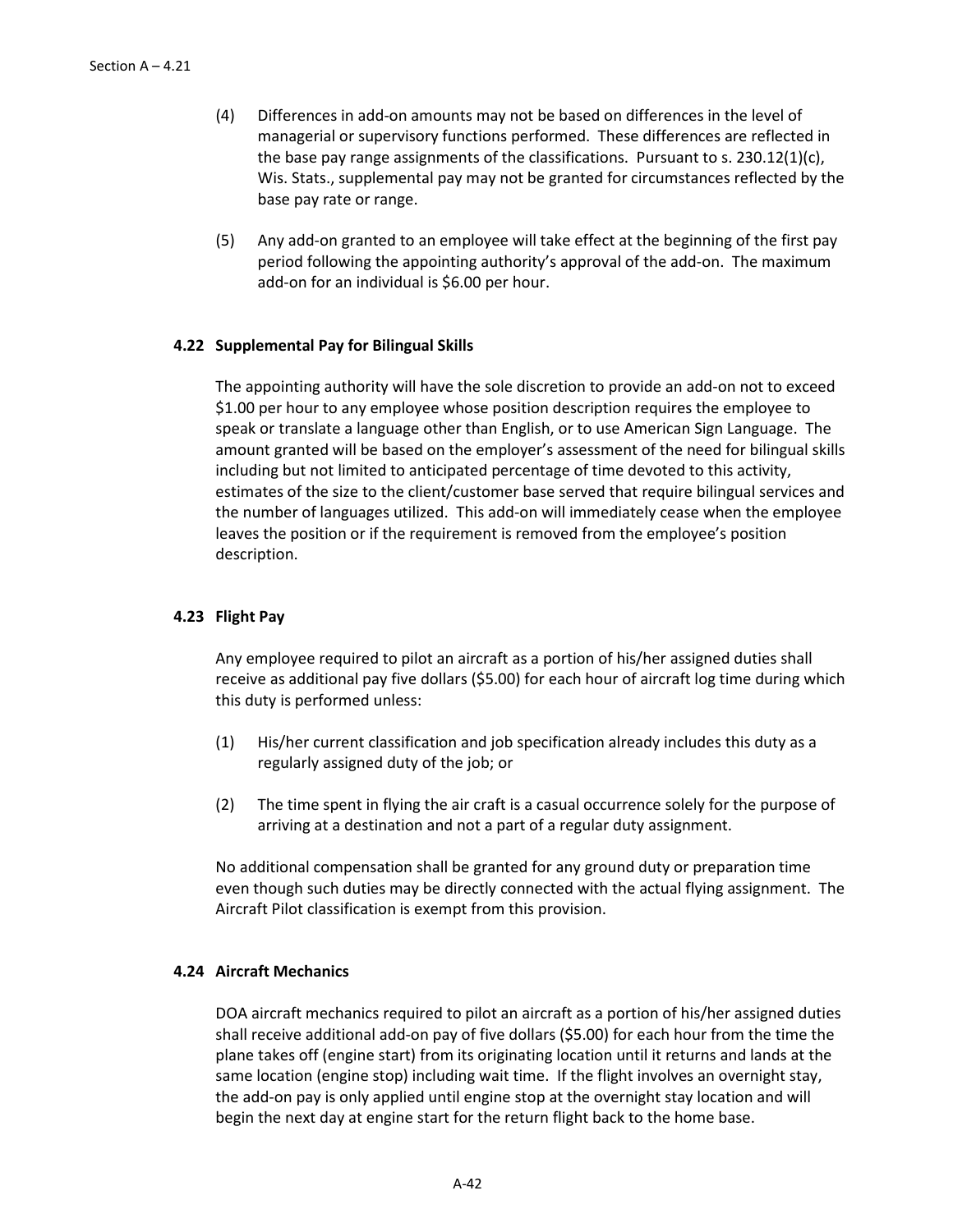An add-on of fifty cents (\$0.50) per hour shall be paid to supplement the base pay of an employee whose position has been allocated to the Aircraft Mechanic classification, based upon the employee's possession of a current Repairman's Certification under FAR part 65.103 (Specialized Services & Instrument). If an employee receiving this supplemental add-on ceases to hold a current certification or a position allocated to the Aircraft Mechanic classification, the add-on will cease effective the first day of the pay period following termination of the current certification or from the position allocated to the Aircraft Mechanic classification.

### **4.25 Fire/Crash Rescue Relief Lead Worker**

When a Fire/Crash Rescue Specialist – Crew Chief is not available to lead a shift, the Employer may designate an employee classified as a Fire/Crash Rescue Specialist as a relief lead worker for that shift. The employee will receive a differential of ninety cents (\$0.90) per hour for each hour assigned as relief lead worker. The differential will cease when the employee is no longer assigned as a relief lead worker.

### **4.26 Plumbing Specialty Add-on**

Employees who have a valid Master Plumber's license or are credentialed as a Designer of Engineering Systems with a Plumbing Specialty and who are also classified as a Plumbing Consultant or Plumbing Plan Reviewer, or employees classified as a Plumbing Plan Reviewer – Water Attraction/Swimming Pool Plan Reviewer, will receive an add-on of \$3.50 per hour. The add-on will terminate on the date such employee leaves a covered classification. Supervisors who have one of these credentials and who supervise an employee with one of these credentials may receive the add-on with approval of the appointing authority. An employee may only receive one add-on.

### **4.27 AODA Treatment Programs Add-on**

Department of Corrections, Department of Veterans Affairs, and Department of Health Services employees who are classified as Social Services Supervisor, Social Worker – Corrections, Social Worker – Corrections - Senior, Social Worker-Clinical, Social Worker – Senior, Social Worker-Advanced, or Treatment Specialist 1 or 2, and who hold positions identified as those assigned to AODA treatment programs with the majority of each employee's duties being social work related may be provided an add-on corresponding to their AODA certification:

| Substance Abuse Counselor - in - Training (SACIT) | \$1.00 / hour |
|---------------------------------------------------|---------------|
| Substance Abuse Counselor (SAC)                   | \$1.50 / hour |
| Clinical Substance Abuse Counselor (CSAC)         | \$2.00/hour   |

Employees in positions allocated to classifications other than those listed above may receive an add-on only upon approval of the DPM Bureau of Classification and Compensation, or by the appointing authority if delegation for approval is delegated by the bureau.

Certification must be issued by the State of Wisconsin Department of Safety and Professional Services and determined to be valid by the applicable agency.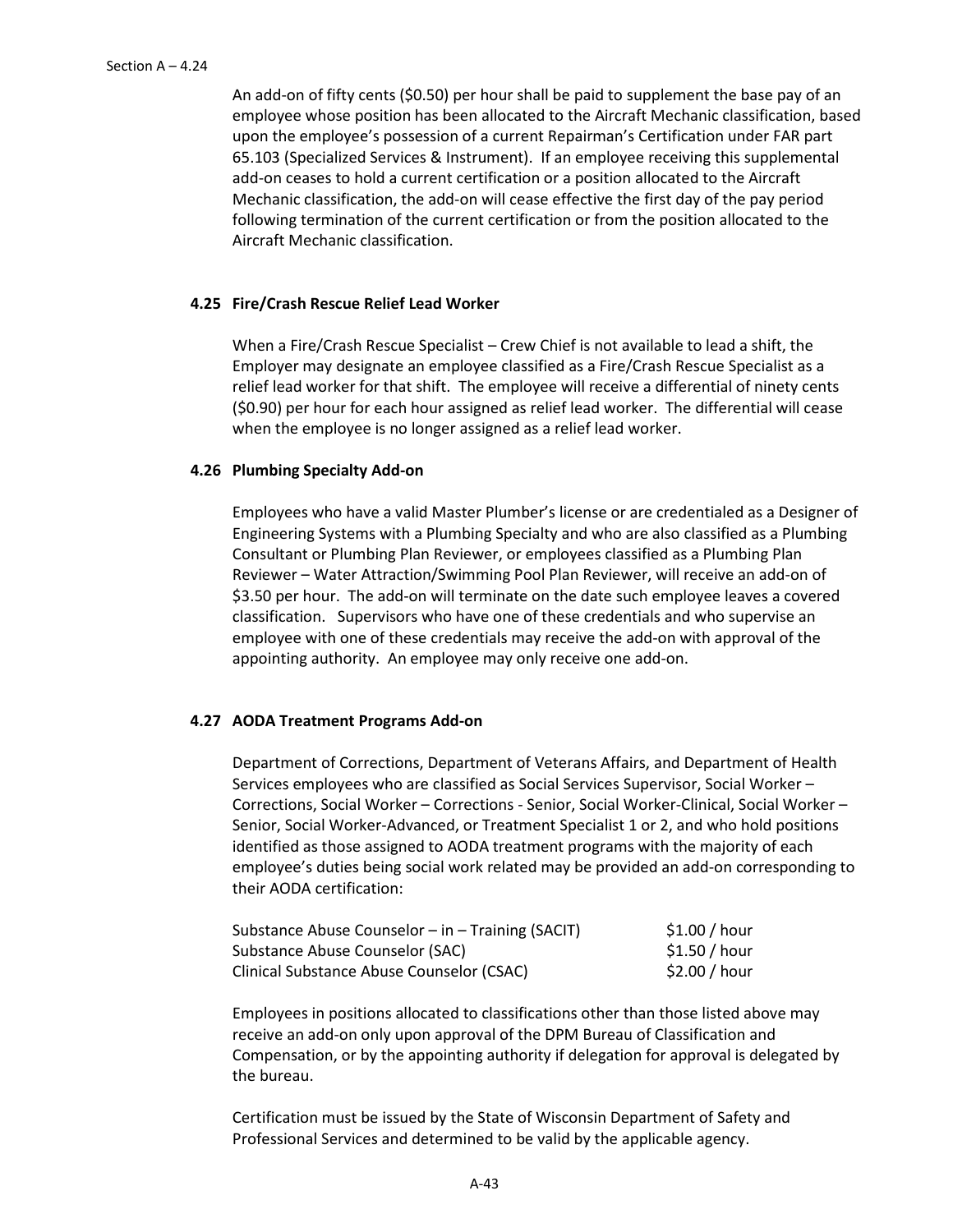Each eligible employee holding certification shall be eligible to receive only one add-on for verified AODA certification. Employees holding multiple certifications (of those listed above) will be eligible to receive the add-on for the highest level of certification. If an employee obtains a higher level of AODA certification (of those listed above), the employee will be eligible for the corresponding add-on. The effective date of the new add-on shall be the beginning of the pay period following receipt by the appointing authority of proof of certification.

Any applicable add-on will end immediately if the employee leaves a covered position or if the employee loses eligibility by failure to maintain certification or obtain required recertification

#### **4.28 Oral Surgery Add-on**

The Department of Corrections (DOC) may choose to assign regional responsibility for more advanced oral surgery procedures not considered to be part of a routine practice. Employees with assigned regional responsibility will also be expected to perform those procedures at their base location. Additional regional responsibilities include the regular performance of a specific set of oral surgery procedures, traveling to assigned institutions and working with dental staff at that location, and treating offenders from other institutions solely for their oral surgery needs. DOC will determine the number and composition of the regions, if any, and to assign regional responsibilities and make changes as needed for operational purposes. DOC will also determine selection and ongoing eligibility, based on the recommendations of the DOC Dental Director.

An hourly add-on amount not to exceed \$5.00 per hour may be granted to those employees for whom regional oral surgery responsibilities are assigned and comprise at least 25% of the duties and responsibilities as reflected on the employee's position description.

### **4.29 Teacher Education Program Supplemental Pay**

**Professional Development Plan (PDP) Team Members:** A professional development team is responsible for review and approval of initial and professional educators' professional development goals. Teachers and administrators selected to serve on a PDP team will attend a one-day training conducted by DPI. Teachers and administrators participating in PDP training will do so without loss of pay. Cost of the training will be paid by the Employer. Teachers and administrators serving on a professional development team will receive their current hourly rate of pay including add-ons. The number and length of meetings with initial and professional educators will be determined by the Employer.

**Master Educators:** The master educator license is an optional ten year renewable license. Teachers who have been granted a master educator license by the DPI or by the National Board of Professional Teaching Standards may receive an add-on in the amount of one dollar and fifty cents (\$1.50) per hour while the license is in effect.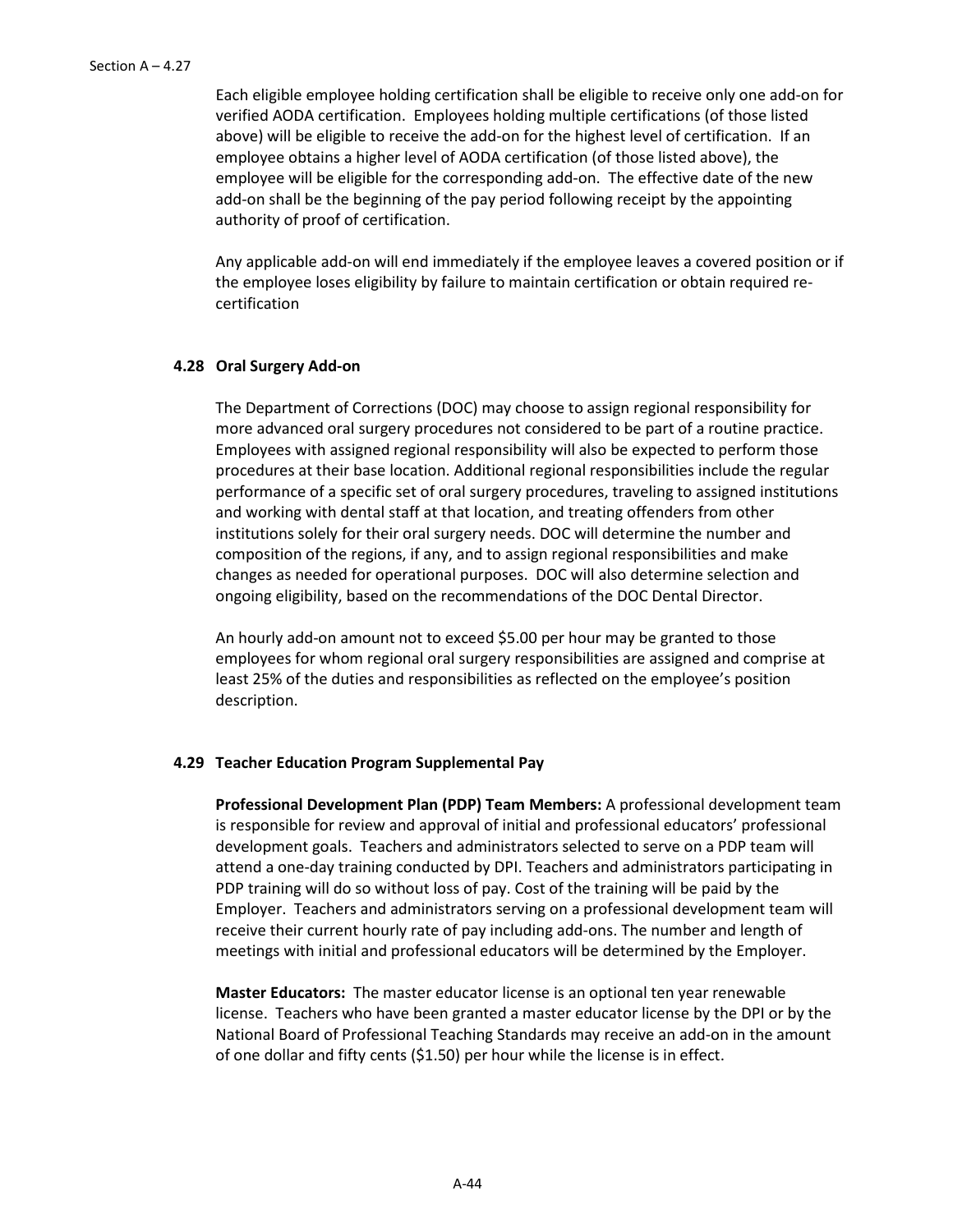#### **4.30 Nurse Clinician Add-on**

- **(A)** An add-on amount of one dollar (\$1.00) per hour shall be paid, for hours worked only, to supplement the base pay of employees meeting the following criteria.
	- (1) The employee is in a position which is allocated to the Nurse Clinician classification series (other than Nurse Clinician 2 or Nurse Clinician 2- Weekend) and is providing direct patient care.
	- (2) The employee is employed by one of the following: Racine Correctional Institution, Racine Youthful Offender Correctional Facility, Mendota Mental Health Institute, Winnebago Mental Health Institute, Wisconsin Resource Center, Central Wisconsin Center, and Veteran's Home-King.
- **(B)** At the sole discretion of the appointing authority, employing units other than those listed in (A)(2) above, may provide an add-on amount of one dollar (\$1.00) per hour to supplement the base pay of employees, subject to the following.
	- (1) The employee is in a position which is allocated to the Nurse Clinician classification series (other than Nurse Clinician 2 or Nurse Clinician 2- Weekend) and is providing direct patient care.
	- (2) The employee is in a position which is allocated to a classification other than Nurse Clinician and is providing direct patient care when filling-in for a Nurse Clinician as described under (1) above.

The applicable add-on is paid for all qualifying hours worked under (1) through (2) above.

### **(C) Milwaukee Secure Detention Facility**

Employees in the Nurse Clinician classification series (including but not limited to Nurse Clinician 2 or Nurse Clinician 2-Weekend) providing direct patient care at the Milwaukee Secure Detention Facility may be paid up to three dollars (\$3.00) per hour as an add-on for all qualifying hours worked.

#### **4.31 Weekend Nurse Program**

Employing units may establish Weekend Nursing Programs designed to recruit and retain qualified nursing personnel. Nurse Clinician 2 & 3 positions will be assigned to the Weekend Nursing Programs and will be subtitled "Weekend Nurse." Weekend Nurses will receive a weekend add-on of \$10.00 per hour for all hours worked during qualifying periods to be determined by the employing units, but those qualifying periods are not to exceed the hours between 6:00 a.m. Friday and 11:30 p.m. Monday.

#### **4.32 Weekend Certified Nursing Assistant Program**

Employing units may establish Weekend Certified Nursing Assistant Programs designed to recruit and retain qualified certified nursing assistant personnel. Nursing Assistant 1, 2, 3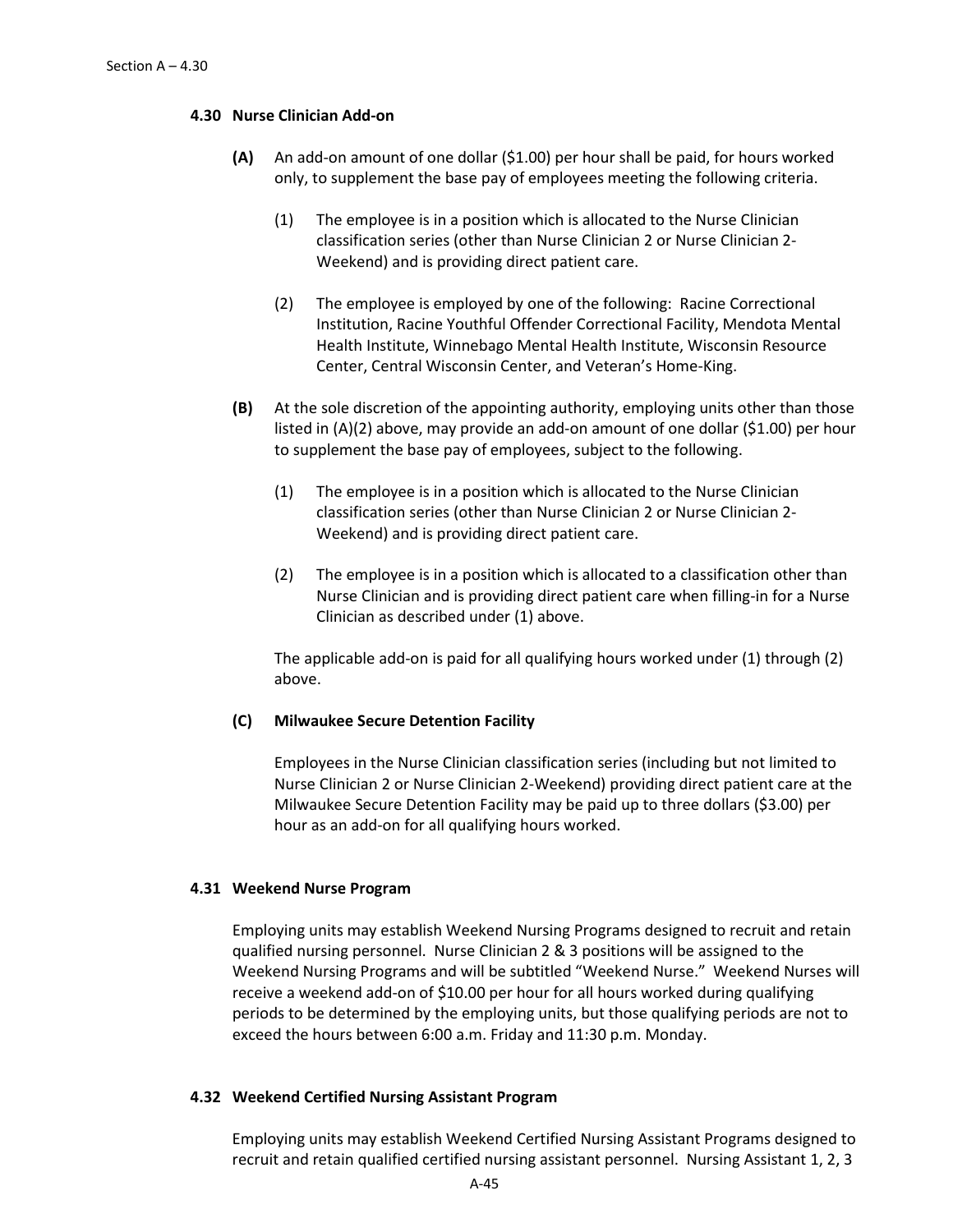and Resident Care Technician Entry, Objective, Advanced positions will be assigned to the Weekend Programs and will be subtitled "-- Weekend" after the regular classification title. Weekend Certified Nursing Assistants will receive a weekend add-on of \$5.00 per hour for all hours worked during qualifying periods to be determined by the employing units, but those qualifying periods are not to exceed the hours between 6:00 a.m. Friday and 11:30 p.m. Monday.

### **4.33 Special Agent in Charge Supplemental Pay**

Employees in the Department of Justice whose positions are allocated to the classification of Special Agent in Charge will be provided with an add-on of \$2.25 per hour. The add-on will immediately cease when the employee is no longer employed in the Special Agent in Charge classification.

### **4.34 Supplemental Pay for Science Related Certifications, Licenses, and Registrations**

The appointing authority will have the sole discretion to provide an add-on not to exceed \$0.30 per hour to an employee whose position is in Schedule 15 and holds:

- (1) A Department of Safety and Professional Services certification, license or registration as a Professional Geologist, Professional Hydrologist, Sanitarian, Nutrient Management Planner or Professional Soil Scientist; or
- (2) A certification from the National Credentialing Agency or the American Society for Clinical Pathology; or
- (3) A Registered Sanitarian certification from the National Environmental Health Association for sanitarian positions.

An employee will be eligible for only one add-on regardless of how many licenses/registrations the employee holds. The add-on will immediately cease if the employee leaves the position.

### **4.35 Supplemental Pay for Certain Enterprise Classifications**

(1) The appointing authority will grant an add-on to certain employees of the **Department of Administration** based on the following list and criteria developed by the appointing authority. Such criteria must be approved by the DPM Administrator prior to the granting of any add-on under these provisions:

| <b>Executive Policy and Budget Analyst-Entry</b>    | \$1.00/hr |
|-----------------------------------------------------|-----------|
| <b>Executive Policy and Budget Analyst-Journey</b>  | \$2.00/hr |
| <b>Executive Policy and Budget Analyst-Senior</b>   | \$3.00/hr |
| Deputy Admr, Div. of Executive Budget & Finance     | \$4.00/hr |
| <b>Executive Policy and Budget Analyst-Advanced</b> | \$4.00/hr |
| <b>Executive Policy and Budget Manager</b>          | \$4.00/hr |
| <b>Procurement Specialist</b>                       | \$1.00/hr |
| Procurement Specialist - Objective                  | \$2.00/hr |
| Procurement Specialist - Senior                     | \$3.00/hr |
|                                                     |           |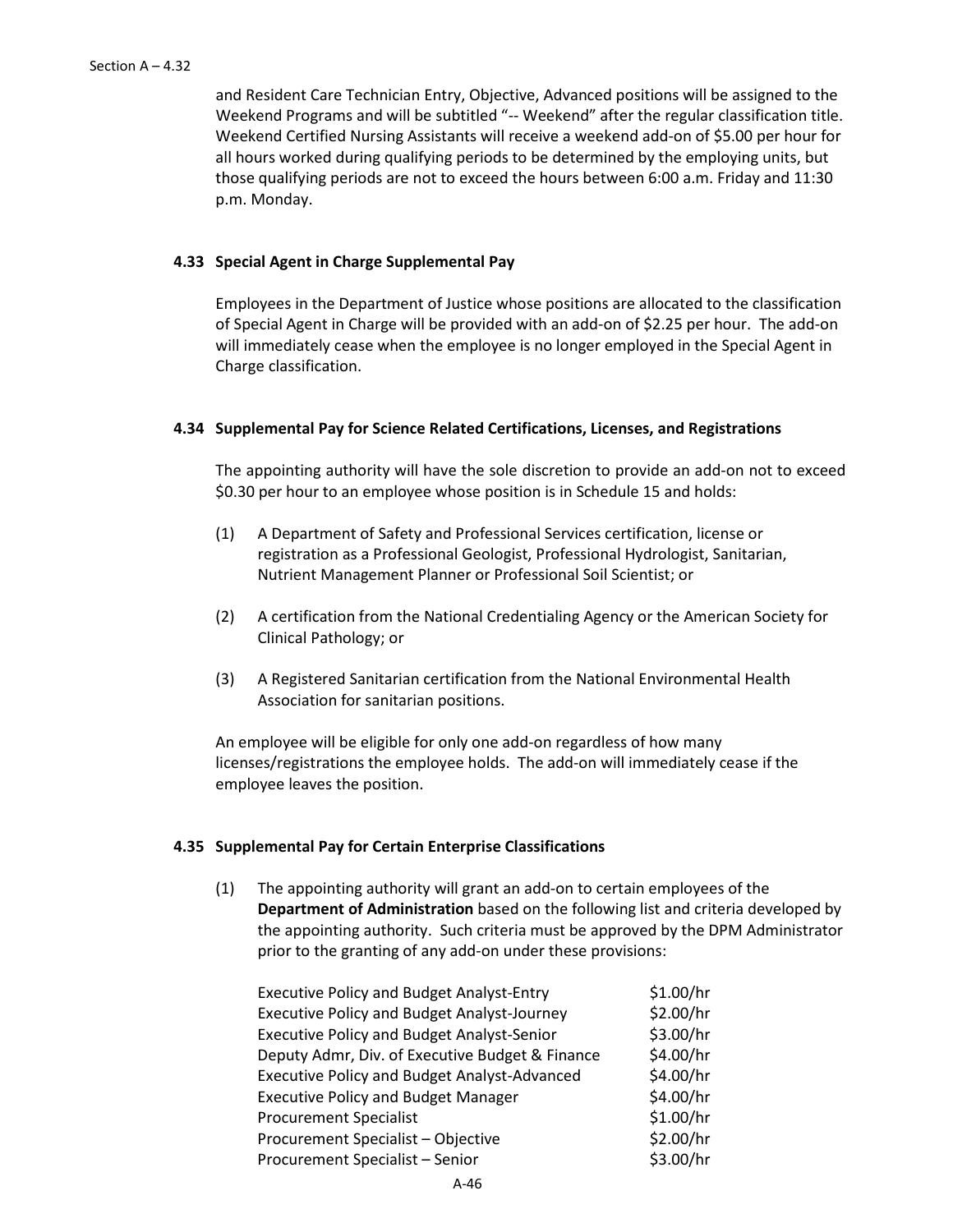Procurement Specialist – Advanced \$4.00/hr Procurement Supervisor  $$4.00/hr$ 

Other related supervisory or managerial positions with responsibility for directing positions in the above classifications may be included upon approval of the DPM Administrator.

- (2) Any add-on will immediately cease when the employee is no longer employed in the position for which the add-on was approved, unless the employee continues employment in an otherwise covered position.
- (3) Differences in add-on amounts may not be based on differences in the level of managerial or supervisory functions performed. These differences are reflected in the base pay range assignments of the classifications. Pursuant to s. 230.12(1)(c), Wis. Stats., supplemental pay may not be granted for circumstances reflected by the base pay rate or range.
- (4) Any add-on granted to an employee will take effect at the beginning of the first pay period following the appointing authority's approval of the add-on.

# **4.36 Supplemental Pay for Revenue Economist-Confidential Classifications**

(1) The appointing authority will grant an add-on to certain employees of the Department of Revenue based on the following list and criteria developed by the appointing authority. Such criteria must be approved by the DPM Administrator prior to the granting of any add-on under these provisions:

| Revenue Economist-Confidential            | \$1.00/hr |
|-------------------------------------------|-----------|
| Revenue Economist-Confidential-Senior     | \$2.00/hr |
| Revenue Economist-Confidential-Advanced   | \$3.00/hr |
| Revenue Economist-Confidential-Consultant | \$4.00/hr |
| Revenue Economist Manager                 | \$4.00/hr |

Other related supervisory or managerial positions with responsibility for directing positions in the above classifications may be included upon approval of the DPM Administrator.

- (2) Any add-on will immediately cease when the employee is no longer employed in the position for which the add-on was approved, unless the employee continues employment in an otherwise covered position.
- (3) Differences in add-on amounts may not be based on differences in the level of managerial or supervisory functions performed. These differences are reflected in the base pay range assignments of the classifications. Pursuant to s.  $230.12(1)(c)$ , Wis. Stats., supplemental pay may not be granted for circumstances reflected by the base pay rate or range.
- (4) Any add-on granted to an employee will take effect at the beginning of the first pay period following the appointing authority's approval of the add-on.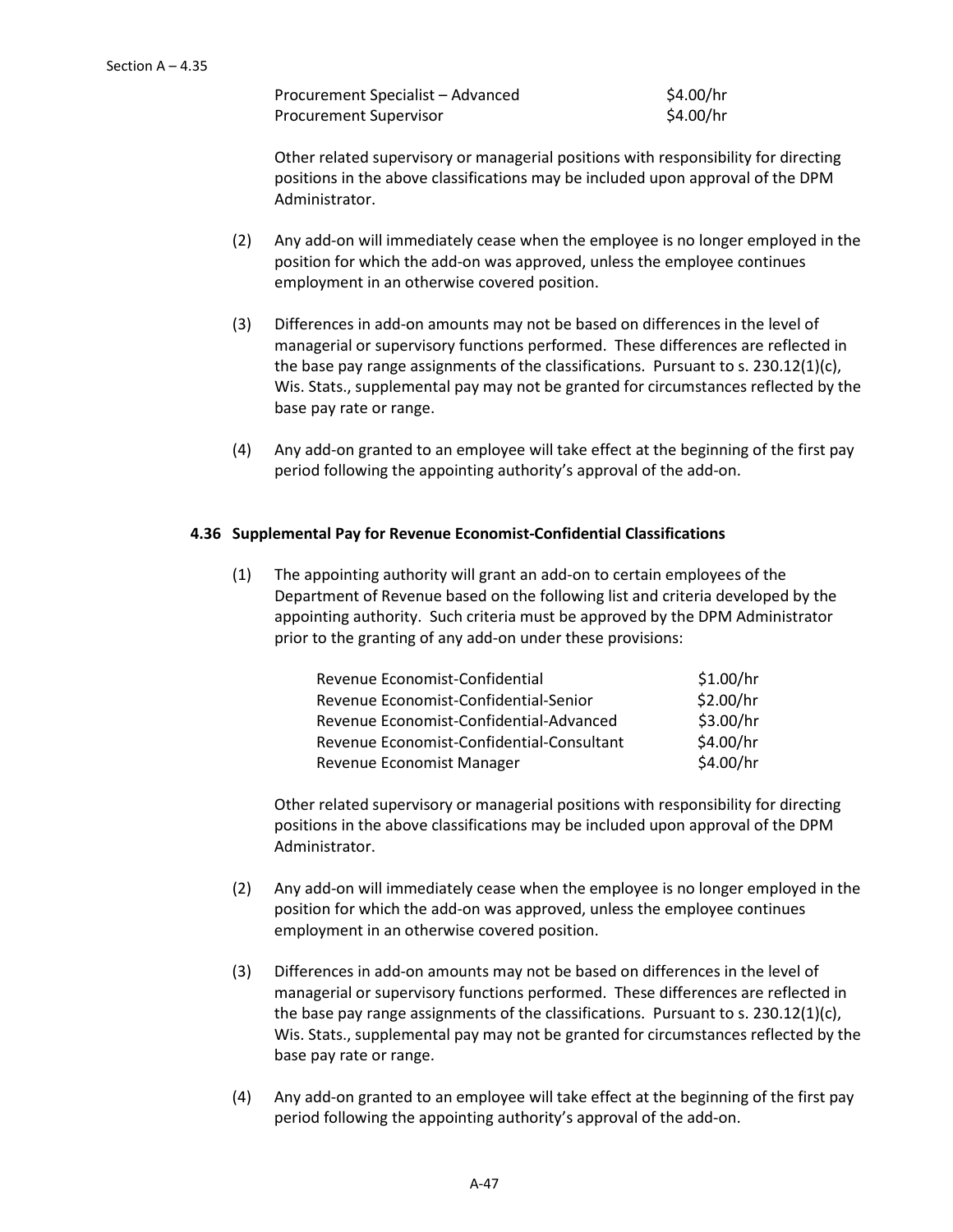### **4.37 Certified Nursing Assistant Add-on**

Department of Corrections (DOC), Department of Health Services (DHS) and Department of Veterans Affairs (DVA) employees who hold a current and valid license as a Certified Nursing Assistant and who have successfully completed all required agency-specific training to provide direct care shall receive an \$1.20 add-on for hours worked under the following conditions:

- (1) The employee is NOT classified as a Nursing Assistant 2, or 3, or Resident Care Technician-Objective or Advanced.
- (2) An employee in a position allocated to another classification who meets the specified licensing and training requirements may receive the \$1.20 add-on when they are assigned by facility management to provide direct care for hours worked beyond their normally scheduled work hours.
- (3) FLSA Non-Exempt: Overtime pay for employees receiving the \$1.20 add-on and who are non-exempt from the Fair Labor Standards Act (FLSA) overtime provisions shall be 1.5 times the add-on rate in accordance with the provisions of the FLSA and related federal regulations. See Chapter 520 of the Wisconsin Human Resources Handbook for an explanation of these provisions.
- (4) FLSA Exempt: Employees who are exempt from the FLSA overtime provisions and are granted this add-on for providing direct care shall receive the add-on at the rate of \$1.80 for hours worked in excess of 80 hours in a pay period.

### **4.38 Teacher Add-on in DOC Juvenile Schools**

Employees in positions allocated to the classifications of Teacher and Teacher Supervisor at the Lincoln Hills/Copper Lake Schools, shall be provided a \$3.00 add-on for worked hours only. This add-on will end immediately for any employee that leaves a covered classification or leaves the named schools, and will expire for all employees with closure of both these schools.

### **4.39 Pilot Supplemental Pay Provisions**

The DPM Administrator shall have the sole discretion to create pilot add-ons for specific classifications or locations when severe recruitment, retention, or other issues necessitate implementation of such an add-on before a meeting of the Joint Committee on Employment Relations (JCOER) can be convened. Any pilot add-on will be recommended to JCOER if it is determined that the add-on should be made permanent.

### **4.40 Supplemental Pay for High-Vacancy Adult Correctional Institutions**

- (1) An add-on of \$5.00 per hour shall be paid for hours worked to Corrrectional Officers and Correctional Sergeants when both of the following conditions are met:
	- (a) The employee is working at an adult correctional institution.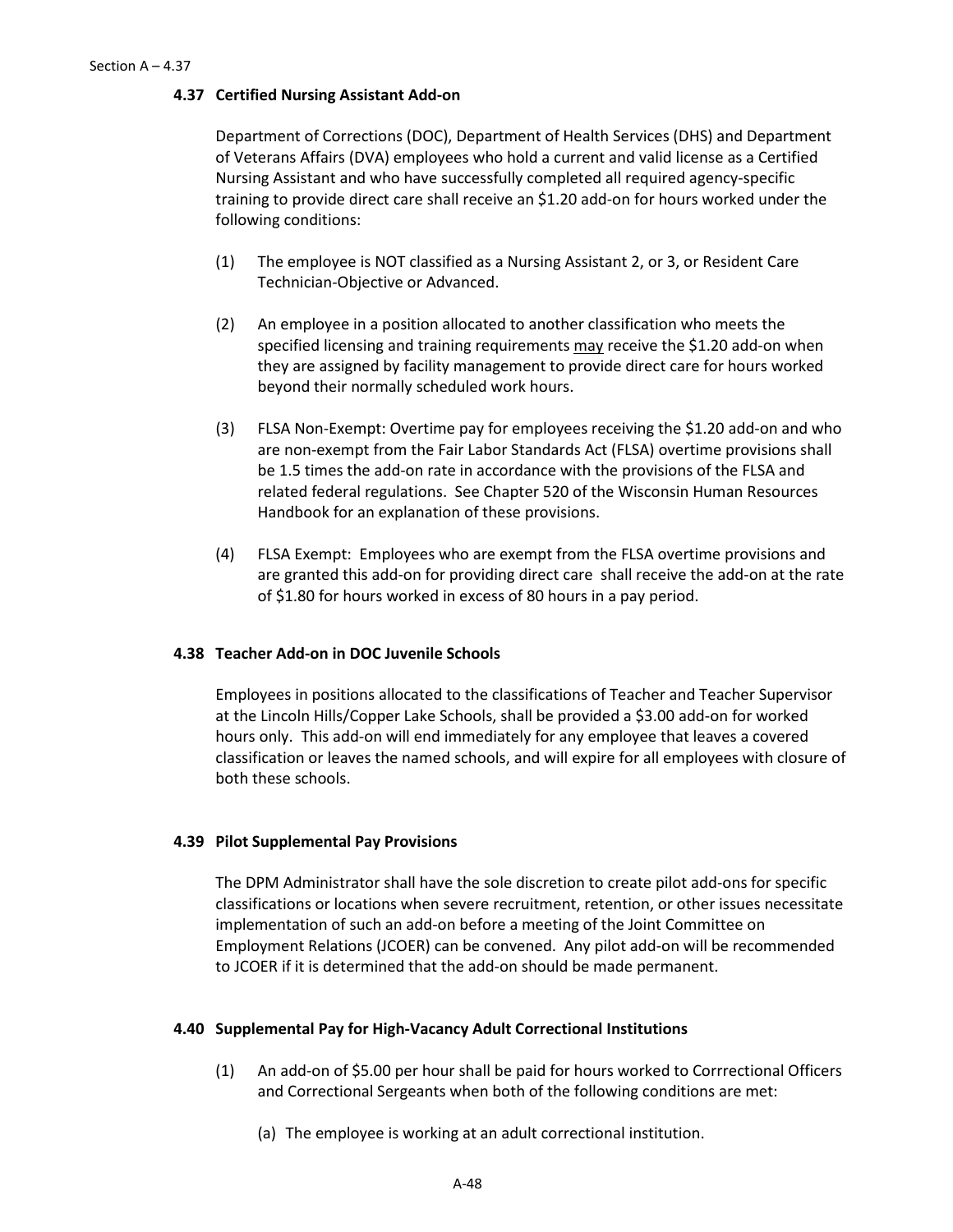- (b) The position vacancy rate among Correctional Officers and Correctional Sergeants combined at the institution is above 40.0%.
- (2) Once the \$5.00 add-on has been implemented at an institution, it shall remain in effect until the position vacancy rate for Correctional Officers and Correctional Sergeants combined has remained at 40.0% or less for six consecutive calendar months.
- (3) If the \$5.00 add-on has been suspended at an institution, and the position vacancy rate for Correctional Officers and Correctional Sergeants combined at the institution increases to more than 40.0%, the add-on shall be reinstated and remain in effect until the vacancy rate has again remained at 40.0% or less for six consecutive calendar months.
- (4) In all events under this provision, the determination of the position vacancy rate and its duration shall be made by the Administrator of the Division of Personnel Management in the Department of Administration.
- (5) Funding. The costs of the add-on will be supplemented at 50% under the authority of s. 20.865, Wis. Stats., subject to availability of funds for this purpose as determined by the Secretary of Administration.

### **4.41 DOC Maximum Security Add-on**

Effective Date. The add-on will be effective starting January 02, 2022.

Amount. The add-on will be \$2.00 per hour for hours worked only.

Eligible Employees. Employees in one of the following classifications working in an eligible maximum security correctional location.

| Classification                  |
|---------------------------------|
| <b>Correctional Officer</b>     |
| <b>Correctional Sergeant</b>    |
| <b>Youth Counselor</b>          |
| <b>Youth Counselor Advanced</b> |
|                                 |

Eligible Maximum Security Locations:

- Columbia Correctional Institution
- Dodge Correctional Institution
- Green Bay Correctional Institution
- Taycheedah Correctional Institution
- Waupun Correctional Institution
- Wisconsin Secure Program Facility
- Lincoln Hills/Copper Lake Schools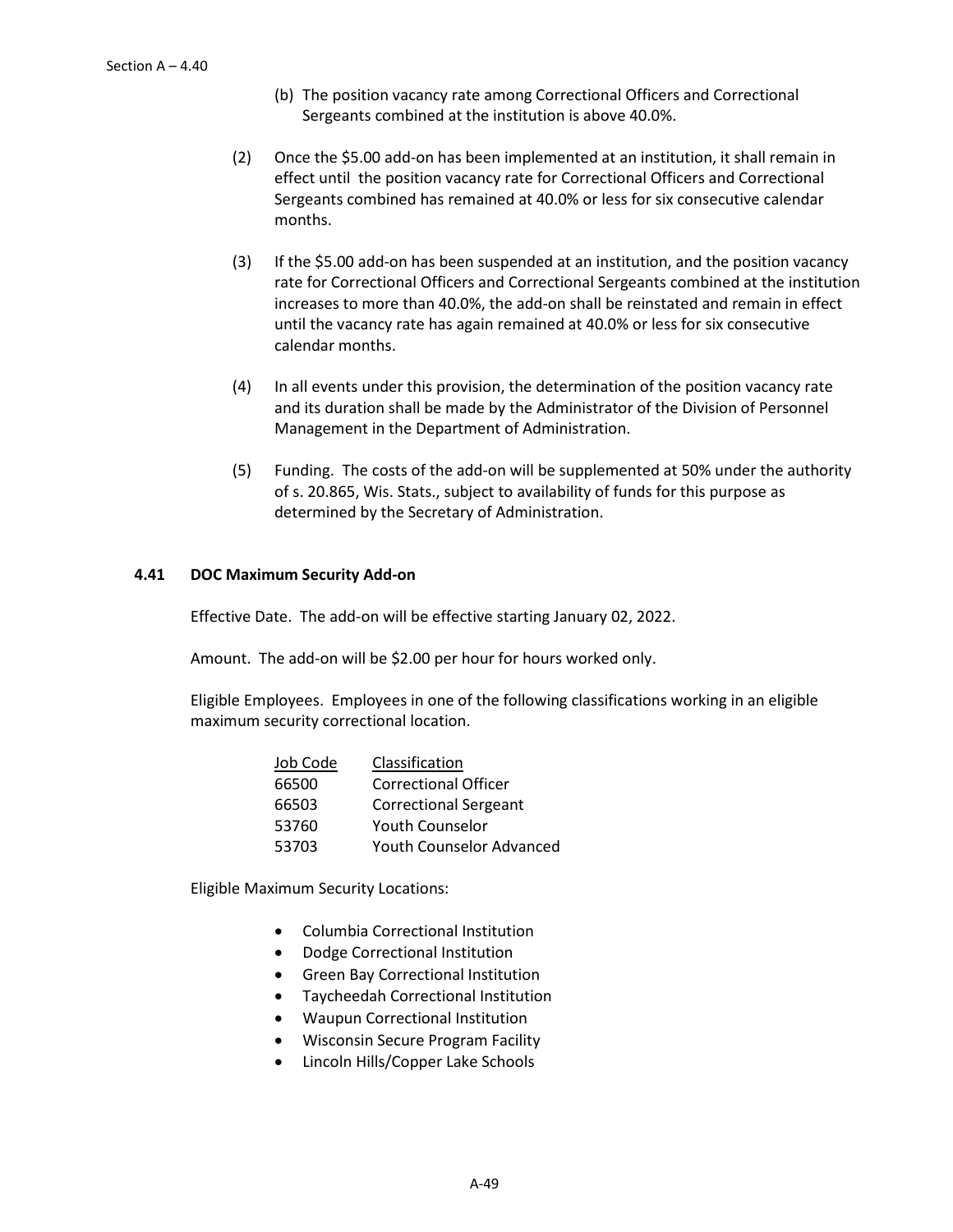## **4.42 Law Enforcement Court Appearance Cancellation Pay**

In those instances where a law enforcement officer is scheduled to appear in court for a workrelated matter on their off-duty time and has been notified of cancellation of the court appearance less than twenty-four (24) hours prior to such appearance, the employee may be credited with three and one-half (3-1/2) hours pay at the employee's regular rate of pay at the discretion of the appointing authority. Represented State Patrol employees are covered under labor agreement provisions and are excluded from coverage under this provision.

### **5.00 Lump Sum Incentive Payments**

### **5.01 Schedules 50, 70, 71 and 81 Relocation Incentive Awards**

- (1) Effective Dates and Amounts. Noncumulative Relocation Incentive Awards may, at the request of the appointing authority to DPM, be granted to employees who relocate, pursuant to s. 20.917(1)(a) and (b), Wis. Stats., as a result of promotion or transfer. Noncumulative Relocation Incentive Awards will be granted in the form of one time payments in any whole dollar increment up to an amount equal to 125% of the monthly minimum for the pay range to which the employee's new position classification is assigned. The monthly minimum is calculated as the pay range minimum hourly rate multiplied by 174. The award must be approved at the time of appointment. The appointment letter will specify the amount of the award and indicate that approval is contingent upon reimbursement for his or her moving expenses. The award may be paid at any time within three months after the employee has received such reimbursement.
- (2) Eligibility. Permanent employees covered by this Section (Section A) whose positions are allocated to schedules 50, 70, 71, and 81 and who meet the eligibility criteria for moving expense reimbursement under s. 20.917(1)(a) and (b), Wis. Stats., are eligible for Relocation Incentive Awards provided the employing agency has written criteria approved by DPM, Bureau of Classification and Compensation. These criteria must ensure that relocation incentive awards will be distributed in a uniform manner throughout the agency or employing unit.
- (3) Funding. These awards are funded from each agency's salary line.

# **5.02 DPI Special Activities**

Listed below are the flat rates by experience to be provided for specific activities to be performed at the Wisconsin Center for the Blind and Visually Impaired (WCBVI) and the Wisconsin Education Services Program for the Deaf and Hard of Hearing (WESPDHH).

The following activities will qualify for lump sum payment at the following rates: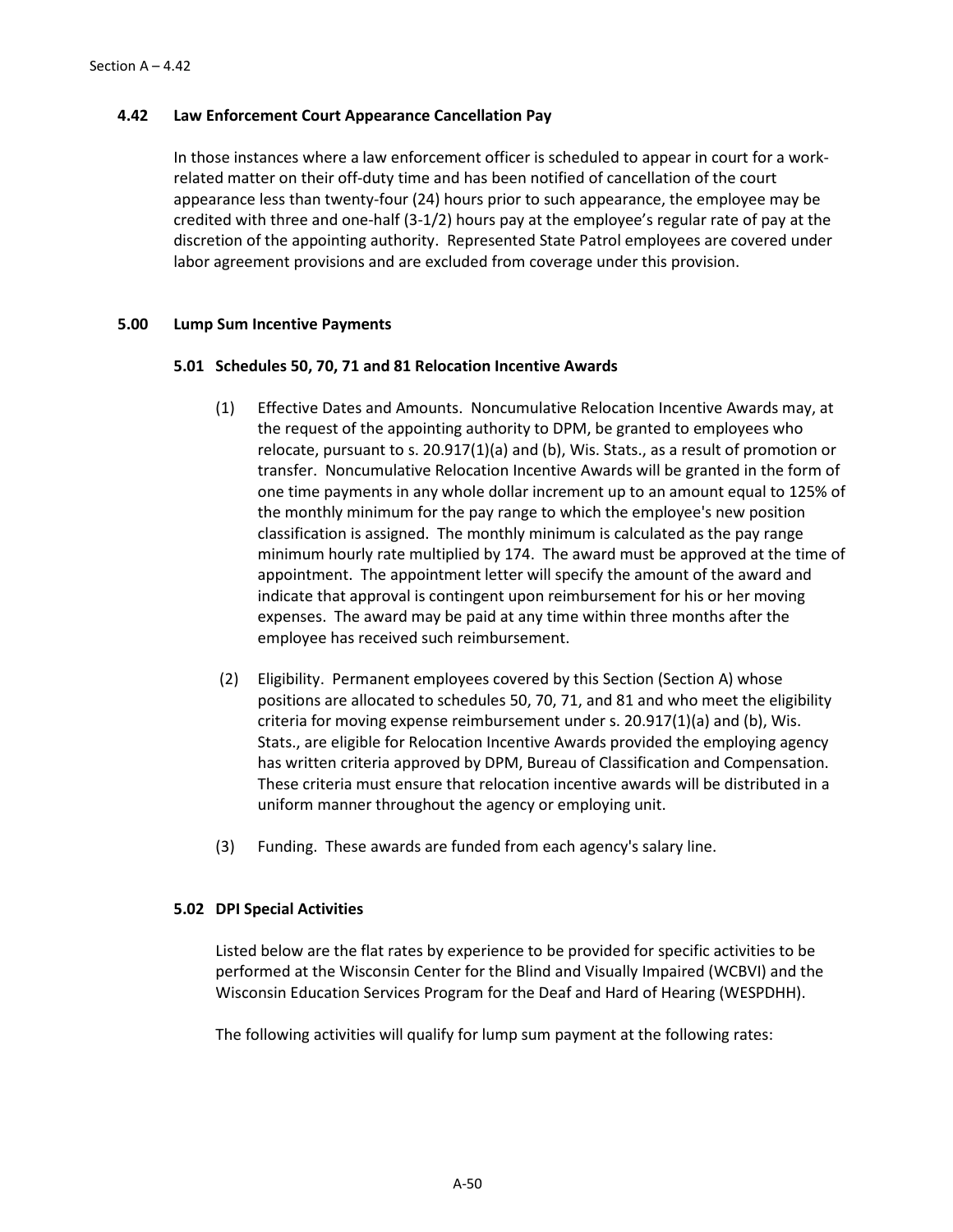| <b>Years of Experience in</b><br><b>Activity</b>    |            |           |  |
|-----------------------------------------------------|------------|-----------|--|
| <b>Activity</b>                                     | $0$ to $3$ | 4 or more |  |
| Student Club Advisor Level 1 WCBVI (2)              | 425        | 550       |  |
| Event Coordinator Level 1 (2)                       | 425        | 550       |  |
| <b>Student Trip Coordinator WCBVI (2)</b>           | 425        | 550       |  |
| Outreach Co-op Program Assistance Level 1 (2)       | 425        | 550       |  |
| Outreach Co-op Program Assistance Level 2 (2)       | 850        | 1100      |  |
| Outreach Co-op Program Assistance Level 3 (1)       | 1300       | 1550      |  |
| ACE WESPDHH (2) MS and HS Groups                    | 850        | 1100      |  |
| ECA Coordinator WESPDHH (1) WCBVI (1)               | 850        | 1100      |  |
| <b>Graduation Coordinator WCBVI</b>                 | 850        | 1100      |  |
| <b>Talent Show &amp; Performance WCBVI</b>          | 850        | 1100      |  |
| Close Up/Space Camp Chaperone WCBVI                 | 850        | 1100      |  |
| Wisconsin Times Reporter WESPDHH (3)                | 850        | 1100      |  |
| Wisconsin Times/Yearbook Proofreader WESPDHH        | 850        | 1100      |  |
| Event Coordinator Level 2 (2)                       | 850        | 1100      |  |
| Student Club Advisor Level 2 WCBVI (2)              | 850        | 1100      |  |
| Art Activities Displays WESPDHH (2)                 | 1300       | 1550      |  |
| Battle of the Books Coach WESPDHH (2)               | 1300       | 1550      |  |
| <b>Transition Coordinator WCBVI (2)</b>             | 1300       | 1550      |  |
| Daily Living Skills Trial Coordinator WCBVI         | 1300       | 1550      |  |
| Drama Club Construction Designer WESPDHH (2)        | 1300       | 1550      |  |
| Event Coordinator Level 3 (2)                       | 1300       | 1550      |  |
| Family ASL Instructor WESPDHH (2)                   | 1300       | 1550      |  |
| Math Club Advisor WESPDHH (1) MS Group              | 1300       | 1550      |  |
| Middle School Assistant Coach WESPDHH (6)*          | 1300       | 1550      |  |
| National Honor Society Advisor WESPDHH              | 1300       | 1550      |  |
| <b>School Materials Production WCBVI</b>            | 1300       | 1550      |  |
| Science Club Advisor WESPDHH (1) MS Group           | 1300       | 1550      |  |
| Student Club Advisor Level 3 WCBVI (2)              | 1300       | 1550      |  |
| Student Body Advisor - Middle School WESPDHH        | 1300       | 1550      |  |
| Information System Support (2)                      | 1300       | 1550      |  |
| <b>Wisconsin Times Circulation WESPDHH</b>          | 1300       | 1550      |  |
| Wisconsin Times Sports Editor WESPDHH               | 1300       | 1550      |  |
| Campus Photographer WCBVI                           | 1300       | 1550      |  |
| 4-H Club Coordinator                                | 1300       | 1550      |  |
| <b>Archives WESPDHH</b>                             | 1800       | 2400      |  |
| ASL Club Sponsor WESPDHH (4) Elem. and MS/HS Groups | 1800       | 2400      |  |
| AV Coodinator WCBVI (2)                             | 850        | 1100      |  |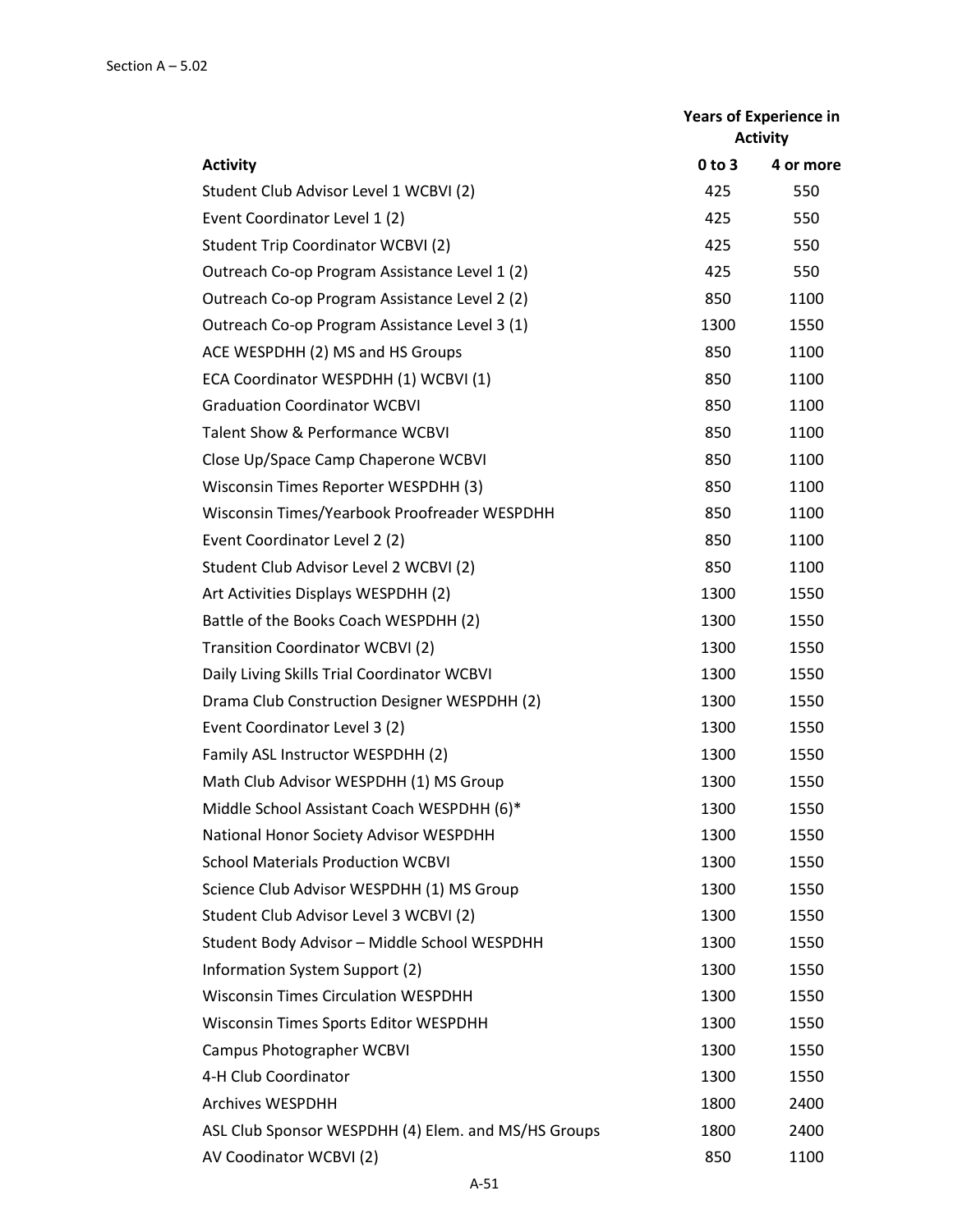| Campus Photographer WESPDHH                               | 1800 | 2400 |
|-----------------------------------------------------------|------|------|
| Close Up/Space Camp Coordinator                           | 1800 | 2400 |
| Drama Club Assistant WESPDHH (2)                          | 1800 | 2400 |
| Drama Club Sponsor WCBVI (2)                              | 1800 | 2400 |
| Elementary Rhythm Club Sponsor WESPDHH (2)                | 1800 | 2400 |
| Yearbook Advisor WESPDHH                                  | 1800 | 2400 |
| Academic Bowl Advisor WESPDHH (2)                         | 2525 | 2950 |
| Music Club                                                | 1300 | 1550 |
| Cheerleading Coach WESPDHH (2)                            | 2525 | 2950 |
| Curriculum Development WCBVI (2 full time or 4 part time) | 2525 | 2950 |
| Summer Program Coordinator                                | 2525 | 2950 |
| Curriculum Coach WESPDHH (2 full time or 4 part time)     | 2525 | 2950 |
| Drama Club Costume Designer WESPDHH (2)                   | 2525 | 2950 |
| Drama Club Sponsor WESPDHH (2)                            | 2525 | 2950 |
| Educator Effectiveness Coach WESPDHH (2)                  | 2525 | 2950 |
| Jr. NAD Advisor WESPDHH                                   | 2525 | 2950 |
| Junior/Senior Class Advisor WESPDHH (4)                   | 2525 | 2950 |
| Sign Song Dancers Coach HS WESPDHH                        | 2525 | 2950 |
| <b>SMILES Coordinator WCBVI</b>                           | 2525 | 2950 |
| Special Olympics Assistant Coaches HS WESPDHH (4)         | 2525 | 2950 |
| Special Olympics Snowshoeing Head Coach HS WESPDHH        | 2525 | 2950 |
| Student Body Government Advisor HS WESPDHH                | 2525 | 2950 |
| <b>Student Council Coordinator WCBVI (2)</b>              | 2525 | 2950 |
| Wisconsin Times Co-Editor WESPDHH (2)                     | 2525 | 2950 |
| <b>Yearbook Coordinator WCBVI</b>                         | 2525 | 2950 |
| Basketball Ass't Coach HS WESPDHH (2)                     | 2750 | 3300 |
| Middle School Head Coach WESPDHH (6)*                     | 2750 | 3300 |
| Intramural Coordinator WCBVI (2)                          | 2750 | 3300 |
| Special Olympics Basketball Head Coach HS WESPDHH         | 2750 | 3300 |
| Special Olympics Bowling Head Coach HS WESPDHH            | 2750 | 3300 |
| Special Olympics Track & Field Head Coach HS WESPDHH      | 2750 | 3300 |
| Track & Field Assistant Coach HS WESPDHH (2)              | 2750 | 3300 |
| Volleyball Assistant Coach HS WESPDHH                     | 2750 | 3300 |
| Basketball Head Coach HS WESPDHH (2)                      | 3700 | 4200 |
| Cheerleading Coach WCBVI (2)                              | 3700 | 4200 |
| Football Assistant Coach HS WESPDHH (2)                   | 3700 | 4200 |
| Forensics WCBVI (2)                                       | 3700 | 4200 |
| Goal Ball Coach WCBVI (2)                                 | 3700 | 4200 |
| Swimming Coach WCBVI (2)                                  | 3700 | 4200 |
| Track & Field Coach WCBVI (2)                             | 3700 | 4200 |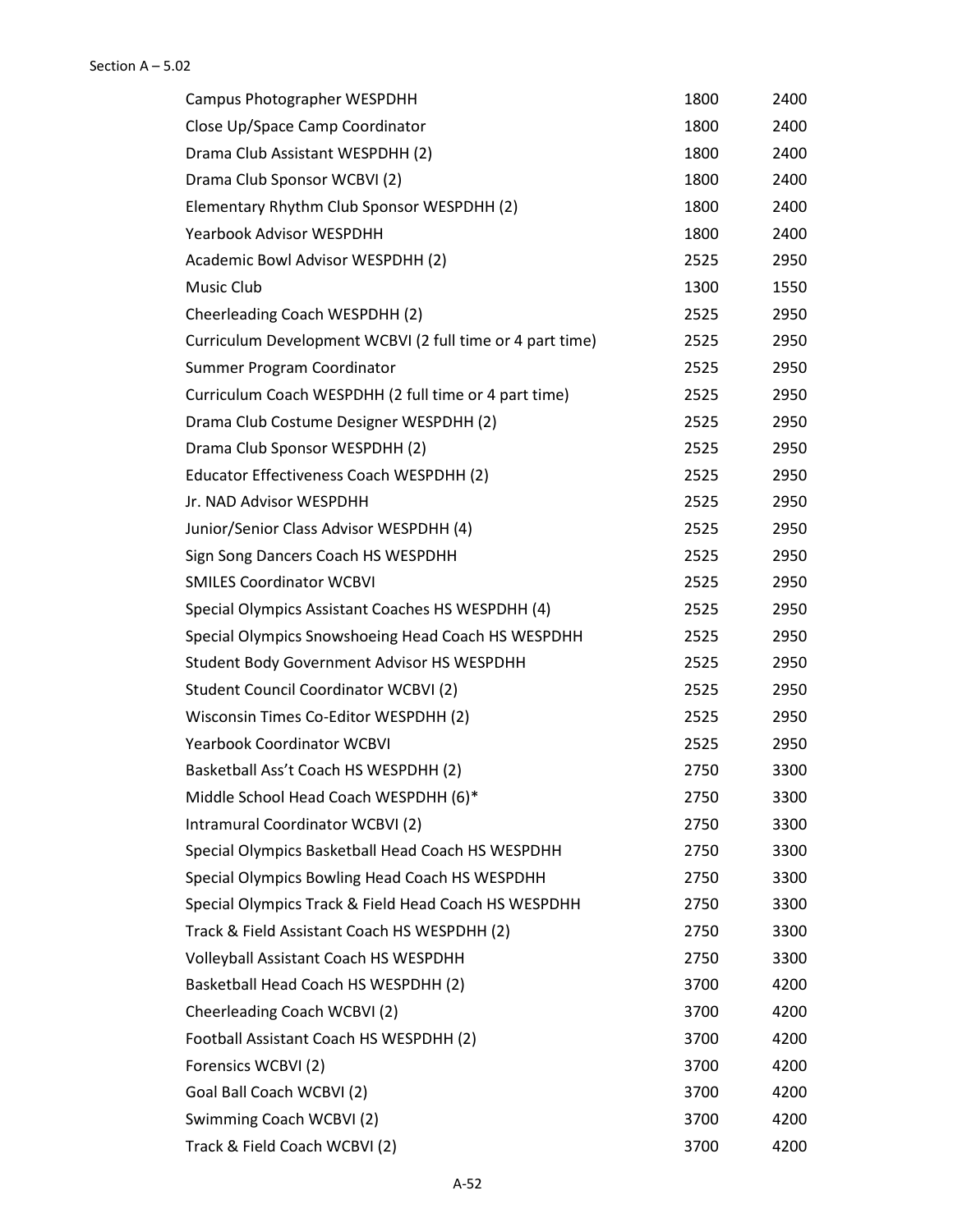| Track & Field Head Coach HS WESPDHH (2) | 3700 | 4200 |
|-----------------------------------------|------|------|
| Volleyball Head Coach HS WESPDHH        | 3700 | 4200 |
| Wrestling Coach WCBVI (2)               | 3700 | 4200 |
| Athletic Director WCBVI                 | 3700 | 4200 |
| Football Head Coach HS WESPDHH          | 4200 | 4700 |

\*Unassigned positions at WESPDHH and WCBVI may be used for other activities, depending on need and center director approval.

Timers/Scorers:

570 hours available @ \$17.68/hr WESPDHH 220 hours available @ \$17.68/hr WCBVI

Employees performing activities above which occur entirely within a single semester will receive payment of the applicable corresponding lump sum amount as soon after the conclusion of the season associated with the activity as is administratively feasible.

Employees performing activities above which occur within both semesters will receive one-half of the applicable corresponding lump sum amount as soon after the completion of each of the two school-year semesters as is administratively feasible.

Compensation for employees who begin performing activities but do not complete them will be prorated based on the number of weeks and/or work completed.

**NOTE:** Only FLSA exempt employees will be eligible for the payments under 5.02 of this Section (Section A). Employes not exempt from the FLSA are ineligible for lump sum payments under this provision.

### **5.03 Teacher Education Program Mentoring**

To assist initial educators in acclimating to their new assignment and progressing toward licensure as a professional educator under PI 34, Rules of the Department of Public Instruction (DPI), the Employer shall provide qualified mentors to assist newly hired initial educators for a two-year period. The number and length of mentoring and observation sessions with initial educators will be determined by the Employer. Mentors may be paid up to \$2000 per year of mentoring, which may be paid in quarterly installments. If for any reason the mentor cannot complete the responsibilities for a full year, the mentor payment shall be prorated.

### **5.04 EEN/SPED Certification**

Department of Corrections (DOC) may provide the following disbursements to Teachers for whom EEN/SPED certification is a condition of employment: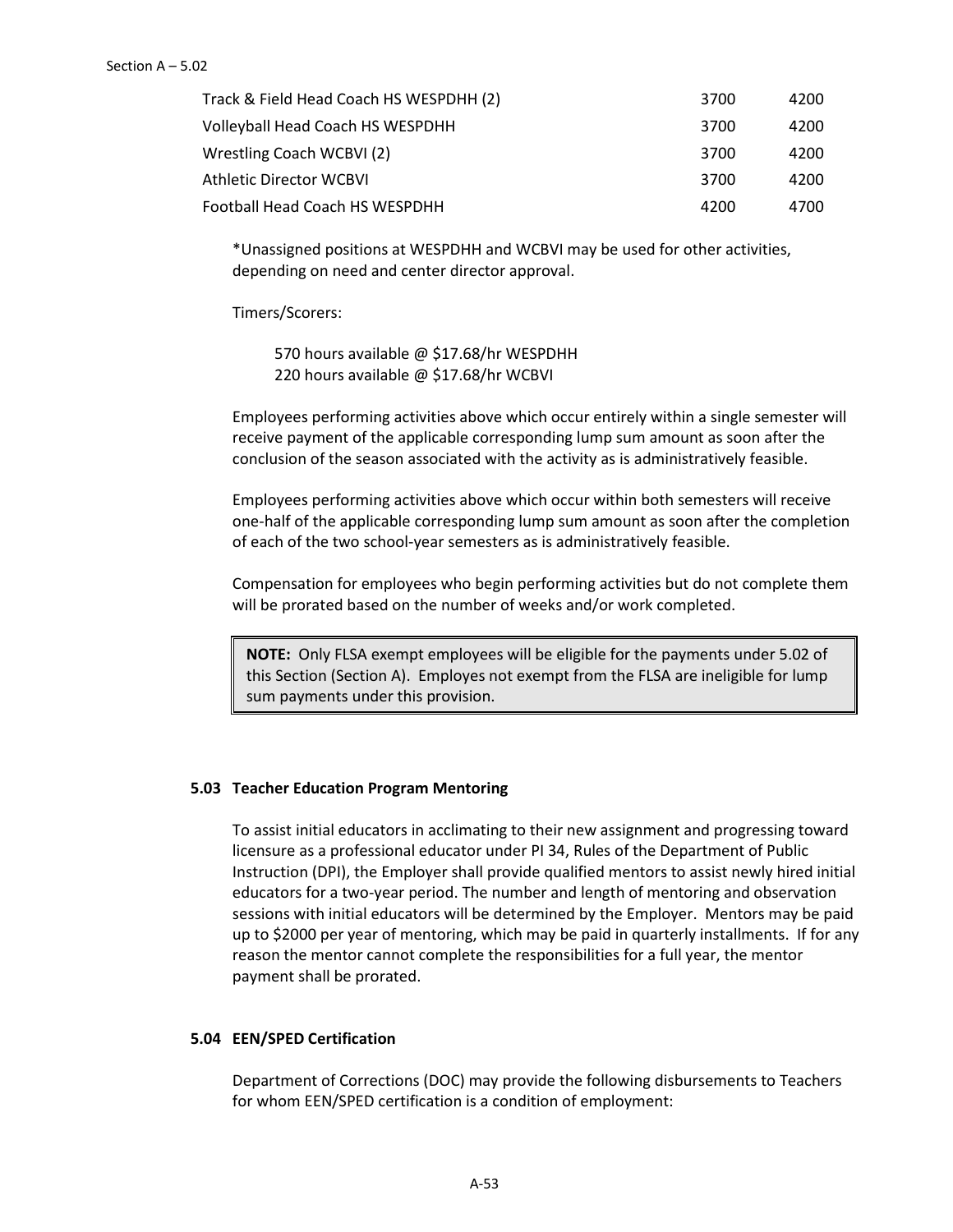| Level | <b>Number of Credits</b>           | Disbursement |
|-------|------------------------------------|--------------|
|       | $0 - 11$                           |              |
|       | $12 - 23$                          | \$350        |
|       | 24 or more                         | \$500        |
|       | <b>Completion of Certification</b> | \$1,000      |

Teachers will be placed at the level corresponding to the number of credits earned toward their EEN/SPED certification as of the date they commence their employment as a Teacher. To determine initial placement on this schedule, the employee shall provide a transcript to the Education Director, within sixty (60) days of appointment, identifying relevant EEN/SPED credits.

Initial placement on this schedule will not entitle teachers to any disbursement at the time of placement.

Upon completing the number of credits needed to move to the next higher level, teachers may be entitled to a disbursement equal to the amount corresponding to the new higher level. When an employee has completed the number of credits needed to move to the next level, it shall be the responsibility of the employee to provide to the Education Director a transcript, grade report or certificate of completion, within sixty (60) days, identifying the relevant EEN/SPED credits. Failure to provide the necessary documents to the Education Director within sixty (60) days of earning the credits will result in forfeiture of consideration for disbursement. Approved disbursement for relevant EEN/SPED credits will be made within sixty (60) days following the Education Director's receipt of the documents. DOC will be responsible for tracking and verifying relevant credits.

### **5.05 Sign-on Bonus**

Upon the approval of the Bureau of Merit Recruitment and Selection Director, a sign-on bonus in an amount up to \$2,000 dollars total may be paid under the following conditions:

- (1) The sign-on bonus may be provided in total with the employee's first paycheck, or may be split 50/50 between the employee's first paycheck and with the paycheck for the pay period during which the employee attains permanent status;
- (2) The sign-on bonus was included in the recruitment notice;
- (3) The employee has no state service in the previous five years in a permanent position in an executive branch, non-UW position; and
- (4) The employee must sign an agreement, as drafted by the agency, agreeing to remain in that position for at least one year from the date of hire. If the employee leaves the position prior to that time for any reason, the employee must reimburse the agency for the entire amount of the sign-on bonus, unless the agency agrees otherwise.
- (5) The Department of Veterans Affairs may establish a program to provide \$500 retention bonuses to certified nursing assistants upon six months of service.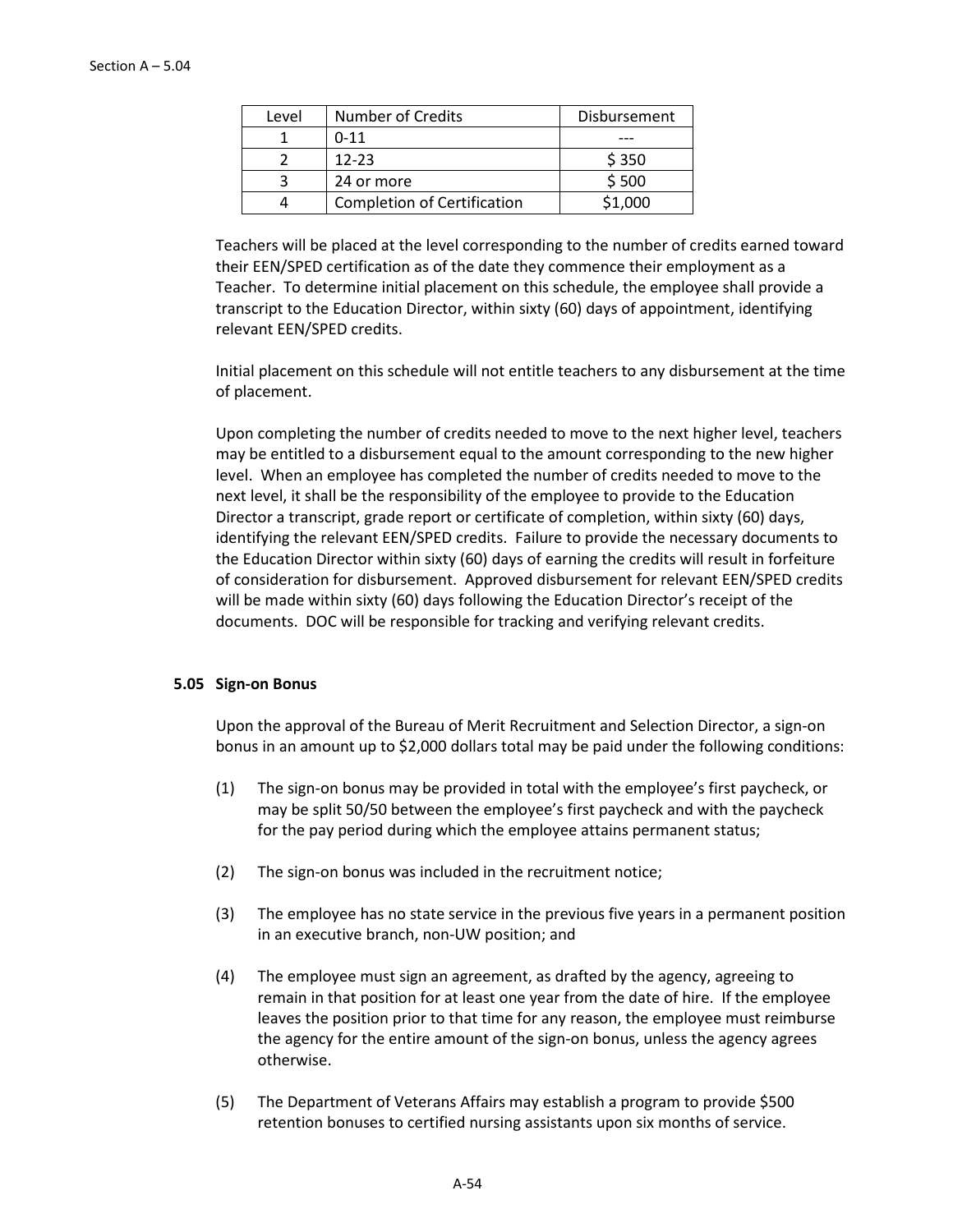### **5.06 Revenue Sign-on Bonus**

At the sole discretion of the Department of Revenue appointing authority, a sign-on bonus in an amount up to \$3,000 dollars total may be paid under the following conditions:

- (1) The sign-on bonus was included in the recruitment notice;
- (2) The employee must be new to state service;
- (3) The sign-on bonus must be related to a certain level of experience in a required area/field or a specific job location; and
- (4) The employee must sign an agreement to remain in that position for at least three years from the date of hire. If the employee leaves the position prior to that time for any reason, the employee must reimburse the agency for the entire amount of the sign-on bonus, unless the agency agrees otherwise.
- (5) The sign-on bonus may be provided in total with the employee's first paycheck, or may be split 50/50 between the employee's first paycheck and with the paycheck for the pay period during which the employee attains permanent status;
- (6) The position being filled must be in one of the following classifications. Classification titles may be changed only upon the approval of the DPM Administrator.

Revenue Administrative Manager Revenue Audit Supervisor Revenue Auditor 1-6 Revenue Management Supervisor Tax Resolution Management Supervisor Tax Resolution Officer Corporate Office Audit, Field Audit, Large Case, and Office Audit Objective and Senior

### **5.07 Referral Bonus**

Upon the approval of the department secretary, a referral bonus in an amount up to \$1,500 dollars total may be paid to an employee under the following conditions:

- (1) The referral bonus may be provided in total to the recommending employee with one-third of the payment on the first paycheck after the hired candidate completes 30 days of service in a permanent position and the remaining two-thirds to be paid the first pay period the hired candidate obtains permanent status within the same agency;
- (2) The recommending employee must work for the same institution/facility as the hired candidate at the time the hired candidate completes 30 days of service;
- (3) The hired candidate has no state service in the previous five years in a permanent or project position in an executive branch, non-UW position; and